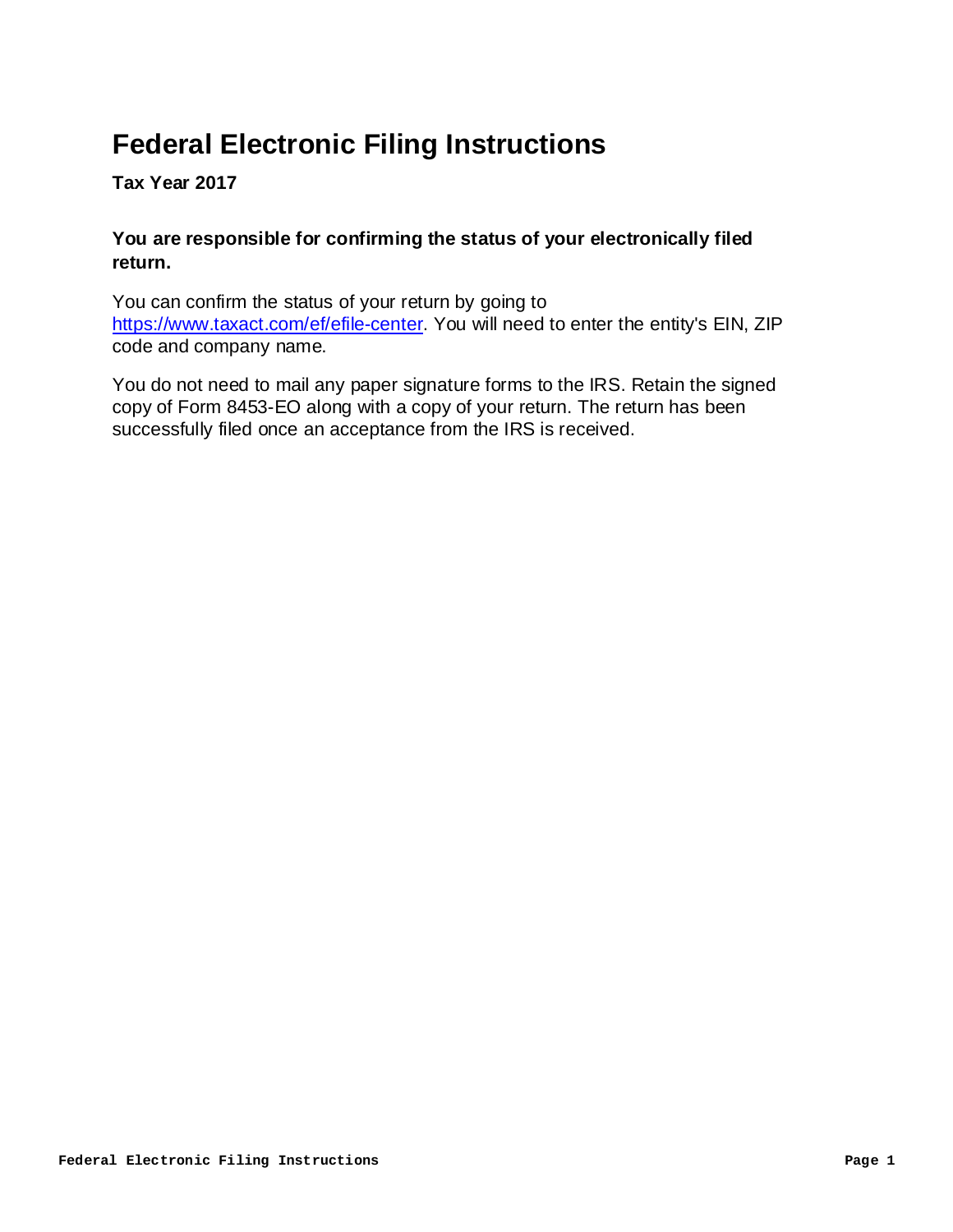| 990<br>Under section 501(c), 527, or 4947(a)(1) of the Internal Revenue Code (except private foundations)<br>Do not enter social security numbers on this form as it may be made public.<br>Department of the Treasury<br>Go to www.irs.gov/Form990 for instructions and the latest information.<br>Internal Revenue Service<br>For the 2017 calendar year, or tax year beginning<br>and ending<br>Check if applicable: C Name of organization<br>Active Grace<br>Doing business as<br>Address change<br>Number and street (or P.O. box if mail is not delivered to street address)<br>Name change<br>6898 S Raceway Road<br>Initial return |                                  | <b>Open to Public</b><br><b>Inspection</b><br>D Employer identification number |
|---------------------------------------------------------------------------------------------------------------------------------------------------------------------------------------------------------------------------------------------------------------------------------------------------------------------------------------------------------------------------------------------------------------------------------------------------------------------------------------------------------------------------------------------------------------------------------------------------------------------------------------------|----------------------------------|--------------------------------------------------------------------------------|
|                                                                                                                                                                                                                                                                                                                                                                                                                                                                                                                                                                                                                                             |                                  |                                                                                |
|                                                                                                                                                                                                                                                                                                                                                                                                                                                                                                                                                                                                                                             |                                  |                                                                                |
|                                                                                                                                                                                                                                                                                                                                                                                                                                                                                                                                                                                                                                             |                                  |                                                                                |
|                                                                                                                                                                                                                                                                                                                                                                                                                                                                                                                                                                                                                                             |                                  |                                                                                |
|                                                                                                                                                                                                                                                                                                                                                                                                                                                                                                                                                                                                                                             |                                  |                                                                                |
|                                                                                                                                                                                                                                                                                                                                                                                                                                                                                                                                                                                                                                             |                                  | 46-4326608                                                                     |
|                                                                                                                                                                                                                                                                                                                                                                                                                                                                                                                                                                                                                                             | Room/suite                       | E Telephone number                                                             |
|                                                                                                                                                                                                                                                                                                                                                                                                                                                                                                                                                                                                                                             |                                  | $(317)296 - 4924$                                                              |
| Final return/terminated<br>City or town, state or province, country, and ZIP or foreign postal code                                                                                                                                                                                                                                                                                                                                                                                                                                                                                                                                         |                                  |                                                                                |
| Camby, IN 46113<br>Amended return                                                                                                                                                                                                                                                                                                                                                                                                                                                                                                                                                                                                           |                                  | G Gross receipts \$265,955.                                                    |
| F Name and address of principal officer: Ryan Chapman<br>Application pending                                                                                                                                                                                                                                                                                                                                                                                                                                                                                                                                                                |                                  | H(a) Is this a group return for subordinates? Yes No                           |
| 6898 S Raceway Road Camby, IN 46113                                                                                                                                                                                                                                                                                                                                                                                                                                                                                                                                                                                                         |                                  | H(b) Are all subordinates included?<br>Yes No                                  |
| $\bar{x}$ 501(c)(3)<br>501(c)<br>)◀ (insert no.)<br>Tax-exempt status:<br>4947(a)(1) or                                                                                                                                                                                                                                                                                                                                                                                                                                                                                                                                                     | 527                              | If "No," attach a list. (see instructions)                                     |
| J Website: bwww.activegrace.org                                                                                                                                                                                                                                                                                                                                                                                                                                                                                                                                                                                                             |                                  | $H(c)$ Group exemption number $\blacktriangleright$                            |
| $\overline{\mathbf{X}}$ Corporation<br>K Form of organization:<br>Association<br>Other $\blacktriangleright$<br>Trust                                                                                                                                                                                                                                                                                                                                                                                                                                                                                                                       | L Year of formation: 2013        | M State of legal domicile:<br>ΙN                                               |
| Part I Summary                                                                                                                                                                                                                                                                                                                                                                                                                                                                                                                                                                                                                              |                                  |                                                                                |
| 1 Briefly describe the organization's mission or most significant activities:                                                                                                                                                                                                                                                                                                                                                                                                                                                                                                                                                               |                                  |                                                                                |
| Active Grace exists to educate and enrich the lives of needy                                                                                                                                                                                                                                                                                                                                                                                                                                                                                                                                                                                |                                  |                                                                                |
| individuals and families through homeless relief, education, and food.                                                                                                                                                                                                                                                                                                                                                                                                                                                                                                                                                                      |                                  |                                                                                |
| 2 Check this box $\blacktriangleright \blacksquare$ if the organization discontinued its operations or disposed of more than 25% of its net assets.                                                                                                                                                                                                                                                                                                                                                                                                                                                                                         |                                  |                                                                                |
|                                                                                                                                                                                                                                                                                                                                                                                                                                                                                                                                                                                                                                             |                                  | 10<br>3                                                                        |
| 4 Number of independent voting members of the governing body (Part VI, line 1b)                                                                                                                                                                                                                                                                                                                                                                                                                                                                                                                                                             |                                  | 10                                                                             |
| 5 Total number of individuals employed in calendar year 2017 (Part V, line 2a).                                                                                                                                                                                                                                                                                                                                                                                                                                                                                                                                                             |                                  | 15<br>0                                                                        |
|                                                                                                                                                                                                                                                                                                                                                                                                                                                                                                                                                                                                                                             |                                  | 300<br>6                                                                       |
|                                                                                                                                                                                                                                                                                                                                                                                                                                                                                                                                                                                                                                             |                                  | $\mathbf{0}$ .<br>'7a                                                          |
| b Net unrelated business taxable income from Form 990-T, line 34                                                                                                                                                                                                                                                                                                                                                                                                                                                                                                                                                                            |                                  | $\mathbf{0}$ .<br>7b                                                           |
|                                                                                                                                                                                                                                                                                                                                                                                                                                                                                                                                                                                                                                             | <b>Prior Year</b>                | <b>Current Year</b>                                                            |
| 8                                                                                                                                                                                                                                                                                                                                                                                                                                                                                                                                                                                                                                           | 223,222.                         | 265,955.                                                                       |
| 9                                                                                                                                                                                                                                                                                                                                                                                                                                                                                                                                                                                                                                           |                                  |                                                                                |
|                                                                                                                                                                                                                                                                                                                                                                                                                                                                                                                                                                                                                                             |                                  |                                                                                |
| Investment income (Part VIII, column (A), lines 3, 4, and 7d) $\ldots$<br>10                                                                                                                                                                                                                                                                                                                                                                                                                                                                                                                                                                |                                  |                                                                                |
| Other revenue (Part VIII, column (A), lines 5, 6d, 8c, 9c, 10c, and 11e)<br>11                                                                                                                                                                                                                                                                                                                                                                                                                                                                                                                                                              | 223,222.                         |                                                                                |
| Total revenue - add lines 8 through 11 (must equal Part VIII, column (A), line 12)<br>12                                                                                                                                                                                                                                                                                                                                                                                                                                                                                                                                                    |                                  | 265,955.                                                                       |
| Grants and similar amounts paid (Part IX, column (A), lines 1-3)<br>13                                                                                                                                                                                                                                                                                                                                                                                                                                                                                                                                                                      | 142,682.                         | 181,894.                                                                       |
| Benefits paid to or for members (Part IX, column (A), line 4)<br>14                                                                                                                                                                                                                                                                                                                                                                                                                                                                                                                                                                         |                                  |                                                                                |
| 15 Salaries, other compensation, employee benefits (Part IX, column (A), lines 5-10)                                                                                                                                                                                                                                                                                                                                                                                                                                                                                                                                                        | 39,900.                          | 64,888.                                                                        |
| 16a Professional fundraising fees (Part IX, column (A), line 11e)                                                                                                                                                                                                                                                                                                                                                                                                                                                                                                                                                                           |                                  |                                                                                |
| 5,654.<br><b>b</b> Total fundraising expenses (Part IX, column (D), line 25)                                                                                                                                                                                                                                                                                                                                                                                                                                                                                                                                                                |                                  |                                                                                |
| Other expenses (Part IX, column (A), lines 11a-11d, 11f-24e)<br>17                                                                                                                                                                                                                                                                                                                                                                                                                                                                                                                                                                          |                                  |                                                                                |
| Total expenses. Add lines 13-17 (must equal Part IX, column (A), line 25)<br>18                                                                                                                                                                                                                                                                                                                                                                                                                                                                                                                                                             | 182,582.                         | 246,782.                                                                       |
| Revenue less expenses. Subtract line 18 from line 12<br>19                                                                                                                                                                                                                                                                                                                                                                                                                                                                                                                                                                                  | 40,640.                          | 19,173.                                                                        |
|                                                                                                                                                                                                                                                                                                                                                                                                                                                                                                                                                                                                                                             | <b>Beginning of Current Year</b> | <b>End of Year</b>                                                             |
| 20                                                                                                                                                                                                                                                                                                                                                                                                                                                                                                                                                                                                                                          | 81,134.                          | 100, 307.                                                                      |
| 21                                                                                                                                                                                                                                                                                                                                                                                                                                                                                                                                                                                                                                          |                                  |                                                                                |
| Net assets or fund balances. Subtract line 21 from line 20<br>22                                                                                                                                                                                                                                                                                                                                                                                                                                                                                                                                                                            | 81,134.                          | 100,307.                                                                       |
| <b>Part II</b> Signature Block                                                                                                                                                                                                                                                                                                                                                                                                                                                                                                                                                                                                              |                                  |                                                                                |
| Under penalties of perjury, I declare that I have examined this return, including accompanying schedules and statements, and to the best of my knowledge and belief, it is                                                                                                                                                                                                                                                                                                                                                                                                                                                                  |                                  |                                                                                |
|                                                                                                                                                                                                                                                                                                                                                                                                                                                                                                                                                                                                                                             |                                  |                                                                                |
|                                                                                                                                                                                                                                                                                                                                                                                                                                                                                                                                                                                                                                             |                                  |                                                                                |
| true, correct, and complete. Declaration of preparer (other than officer) is based on all information of which preparer has any knowledge.                                                                                                                                                                                                                                                                                                                                                                                                                                                                                                  |                                  |                                                                                |
| Signature of officer<br>Sign                                                                                                                                                                                                                                                                                                                                                                                                                                                                                                                                                                                                                | Date                             |                                                                                |

| Paid<br>Preparer | Print/Type preparer's name              | Preparer's signature | Date |             | <b>PTIN</b><br>Check  <br>self-employed |
|------------------|-----------------------------------------|----------------------|------|-------------|-----------------------------------------|
| Use Only         | $\mathsf{Firm}\mathsf{'s}\mathsf{name}$ |                      |      |             | Firm's EIN                              |
|                  | Firm's address $\blacktriangleright$    |                      |      | l Phone no. |                                         |
|                  |                                         |                      |      |             |                                         |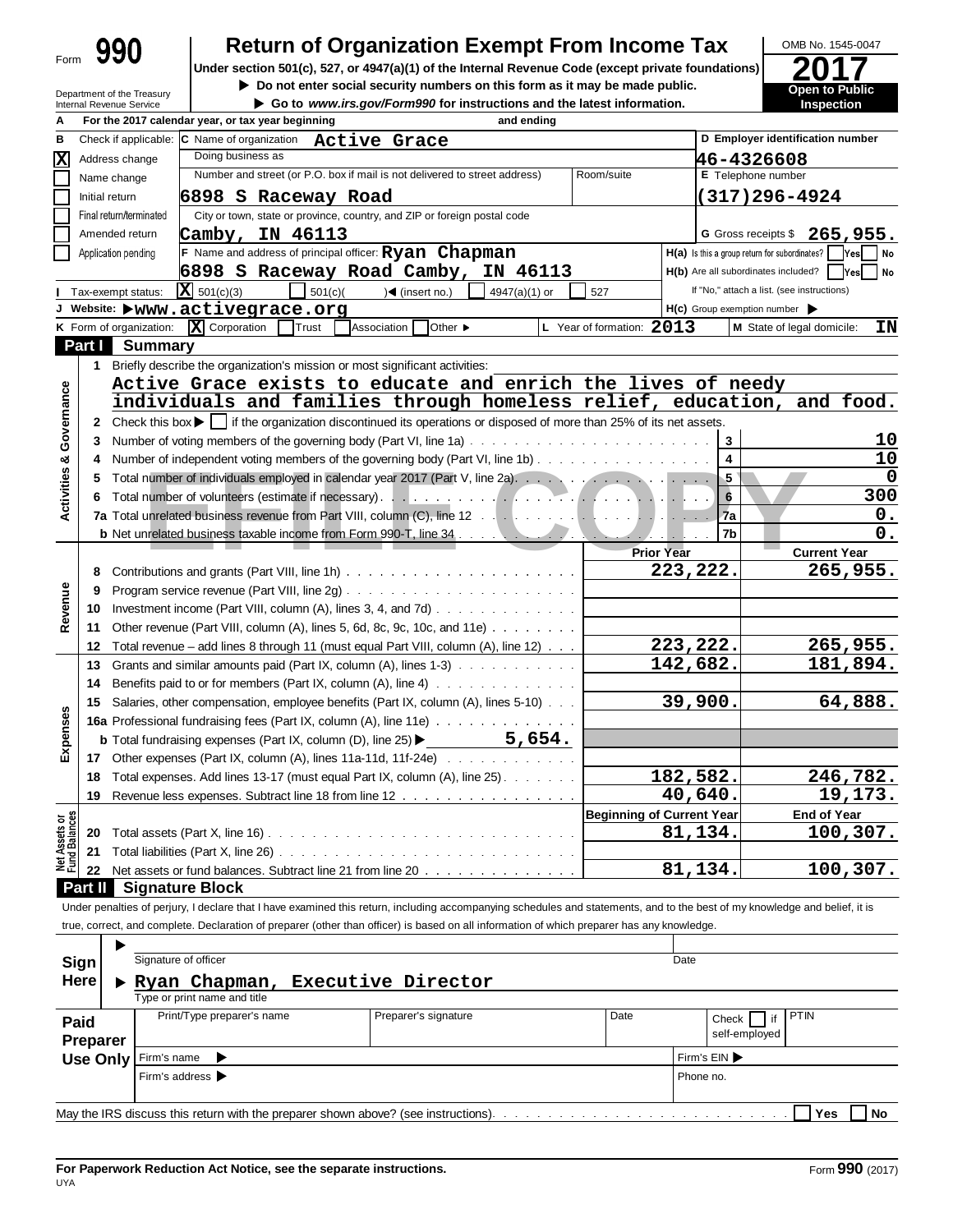| Form 990 (2017) Active Grace<br>46-4326608 Page 2<br>Part III Statement of Program Service Accomplishments<br>Briefly describe the organization's mission:<br>$\mathbf{1}$<br>Active Grace exists to educate and enrich the lives of needy families<br>in the community. This is accomplished through a variety of programs<br>including Homeless Relief, Development, Education, and Food Relief.<br>2 Did the organization undertake any significant program services during the year which were not listed on the |            |
|----------------------------------------------------------------------------------------------------------------------------------------------------------------------------------------------------------------------------------------------------------------------------------------------------------------------------------------------------------------------------------------------------------------------------------------------------------------------------------------------------------------------|------------|
|                                                                                                                                                                                                                                                                                                                                                                                                                                                                                                                      |            |
|                                                                                                                                                                                                                                                                                                                                                                                                                                                                                                                      |            |
| If "Yes," describe these new services on Schedule O.                                                                                                                                                                                                                                                                                                                                                                                                                                                                 | No         |
| Did the organization cease conducting, or make significant changes in how it conducts, any program<br>If "Yes," describe these changes on Schedule O.                                                                                                                                                                                                                                                                                                                                                                | Yes     No |
| Describe the organization's program service accomplishments for each of its three largest program services, as measured by<br>expenses. Section $501(c)(3)$ and $501(c)(4)$ organizations are required to report the amount of grants and allocations to others,<br>the total expenses, and revenue, if any, for each program service reported.                                                                                                                                                                      |            |
| (Expenses \$ 90,000. including grants of \$ ) (Revenue \$ )<br>4a (Code:<br>Homeless Relief<br>Emergency room stays                                                                                                                                                                                                                                                                                                                                                                                                  |            |
| Job training and placement<br>Food and basic necessities<br>Educational services                                                                                                                                                                                                                                                                                                                                                                                                                                     |            |
| including grants of \$ (Revenue \$) (Revenue \$<br>(Express \$                                                                                                                                                                                                                                                                                                                                                                                                                                                       |            |
| 4b (Code:                                                                                                                                                                                                                                                                                                                                                                                                                                                                                                            |            |
|                                                                                                                                                                                                                                                                                                                                                                                                                                                                                                                      |            |
| ) (Revenue \$<br>4c (Code:<br>(Expenses \$<br>including grants of \$                                                                                                                                                                                                                                                                                                                                                                                                                                                 |            |
|                                                                                                                                                                                                                                                                                                                                                                                                                                                                                                                      |            |
|                                                                                                                                                                                                                                                                                                                                                                                                                                                                                                                      |            |
|                                                                                                                                                                                                                                                                                                                                                                                                                                                                                                                      |            |
|                                                                                                                                                                                                                                                                                                                                                                                                                                                                                                                      |            |
| 4d Other program services (Describe in Schedule O.)<br>(Expenses \$<br>including grants of \$<br>) (Revenue \$<br>4e Total program service expenses                                                                                                                                                                                                                                                                                                                                                                  | 90,000.    |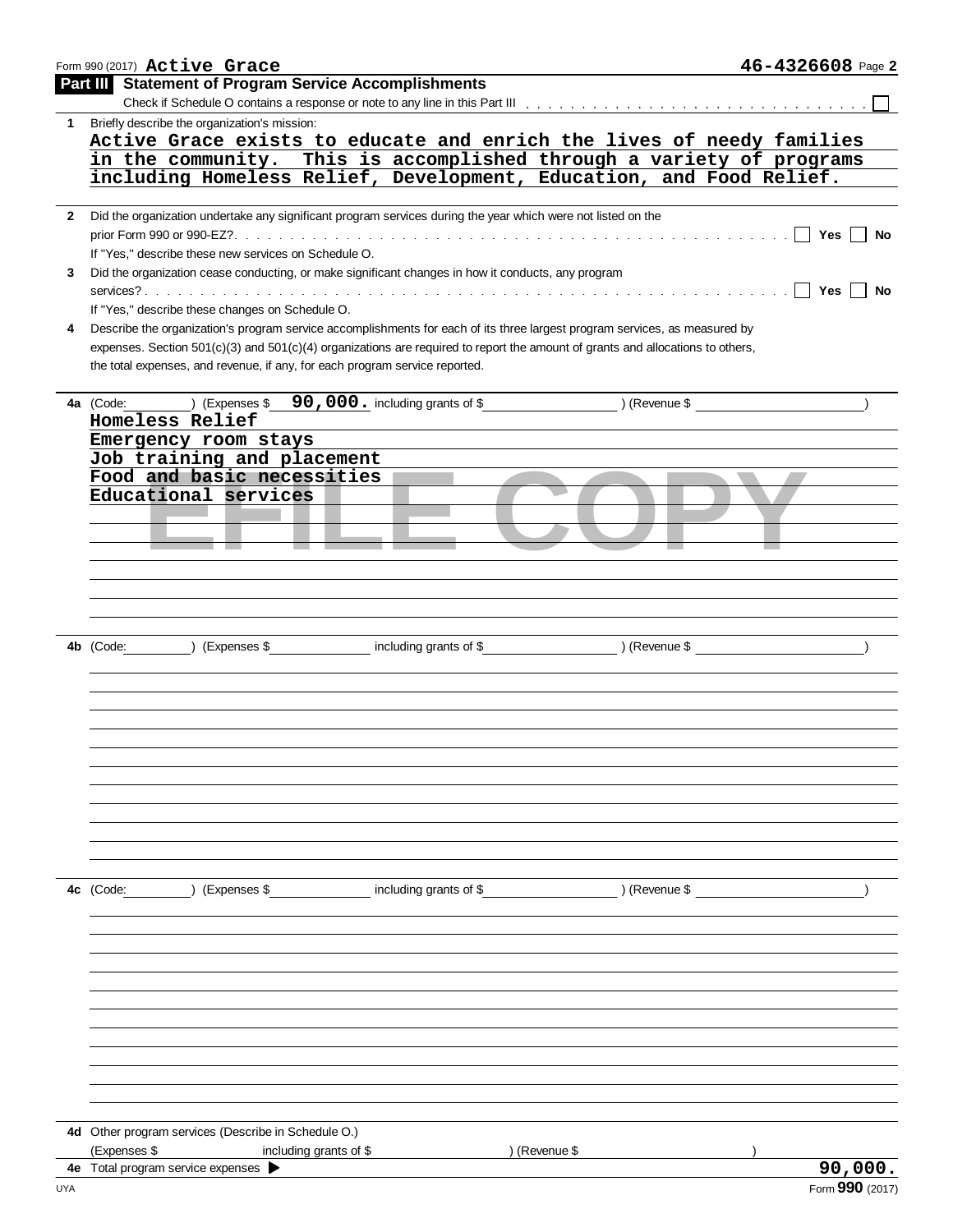Form 990 (2017) **Part IV Part I Checklist of Required Schedules Active Grace 46-4326608**

|     | Criticalist Of Required Octreduies                                                                                         |                |     |              |
|-----|----------------------------------------------------------------------------------------------------------------------------|----------------|-----|--------------|
|     |                                                                                                                            |                | Yes | No           |
| 1   | Is the organization described in section $501(c)(3)$ or $4947(a)(1)$ (other than a private foundation)? If "Yes,"          |                |     |              |
|     |                                                                                                                            | $\mathbf{1}$   |     | $\mathbf{x}$ |
| 2   |                                                                                                                            | $\overline{2}$ |     | $\mathbf x$  |
| 3   | Did the organization engage in direct or indirect political campaign activities on behalf of or in opposition to           |                |     |              |
|     |                                                                                                                            | $\mathbf{3}$   |     | X            |
| 4   | Section 501(c)(3) organizations. Did the organization engage in lobbying activities, or have a section 501(h)              |                |     |              |
|     |                                                                                                                            | 4              |     | X            |
| 5   | Is the organization a section $501(c)(4)$ , $501(c)(5)$ , or $501(c)(6)$ organization that receives membership dues,       |                |     |              |
|     | assessments, or similar amounts as defined in Revenue Procedure 98-19? If "Yes," complete Schedule C                       |                |     |              |
|     |                                                                                                                            | 5              |     |              |
| 6   | Did the organization maintain any donor advised funds or any similar funds or accounts for which donors                    |                |     |              |
|     | have the right to provide advice on the distribution or investment of amounts in such funds or accounts? If                |                |     |              |
|     |                                                                                                                            | 6              |     | X            |
| 7   | Did the organization receive or hold a conservation easement, including easements to preserve open space,                  |                |     |              |
|     |                                                                                                                            | $\overline{7}$ |     | X            |
| 8   | Did the organization maintain collections of works of art, historical treasures, or other similar assets? If "Yes,"        |                |     |              |
|     |                                                                                                                            | 8              |     | X            |
| 9   | Did the organization report an amount in Part X, line 21, for escrow or custodial account liability, serve as a            |                |     |              |
|     | custodian for amounts not listed in Part X; or provide credit counseling, debt management, credit repair, or               |                |     |              |
|     |                                                                                                                            | 9              |     | X            |
| 10  | Did the organization, directly or through a related organization, hold assets in temporarily restricted                    |                |     |              |
|     | endowments, permanent endowments, or quasi-endowments? If "Yes," complete Schedule D, Part V                               | 10             |     | х            |
| 11  | If the organization's answer to any of the following questions is 'Yes," then complete Schedule D, Parts VI,               |                |     |              |
|     | VII, VIII, IX, or X as applicable.                                                                                         |                |     |              |
|     | Did the organization report an amount for land, buildings, and equipment in Part X, line 10? If "Yes,"                     |                |     |              |
|     |                                                                                                                            | 11a            |     | X            |
|     | <b>b</b> Did the organization report an amount for investments-other securities in Part X, line 12 that is 5% or more      |                |     |              |
|     |                                                                                                                            | 11b            |     | X            |
|     | c Did the organization report an amount for investments-program related in Part X, line 13 that is 5% or more              |                |     |              |
|     |                                                                                                                            | 11c            |     | X            |
|     | Did the organization report an amount for other assets in Part X, line 15 that is 5% or more of its total assets           |                |     |              |
|     |                                                                                                                            | 11d            |     | X            |
|     | Did the organization report an amount for other liabilities in Part X, line 25? If "Yes," complete Schedule D, Part X.     | 11e            |     | X            |
|     | Did the organization's separate or consolidated financial statements for the tax year include a footnote that addresses    |                |     |              |
|     | the organization's liability for uncertain tax positions under FIN 48 (ASC 740)? If "Yes," complete Schedule D, Part X.    | 11f            |     | х            |
|     | 12a Did the organization obtain separate, independent audited financial statements for the tax year? If "Yes," complete    |                |     |              |
|     | Schedule D, Parts XI and XII<br>and a series and a series and a series and a                                               | 12a            |     | $\mathbf{x}$ |
| b   | Was the organization included in consolidated, independent audited financial statements for the tax year? If "Yes," and if |                |     |              |
|     | the organization answered "No" to line 12a, then completing Schedule D, Parts XI and XII is optional                       | 12b            |     | X            |
| 13  |                                                                                                                            | 13             |     | X            |
| 14a |                                                                                                                            | 14a            |     | X            |
| b   | Did the organization have aggregate revenues or expenses of more than \$10,000 from grantmaking,                           |                |     |              |
|     | fundraising, business, investment, and program service activities outside the United States, or aggregate                  |                |     |              |
|     |                                                                                                                            | 14b            |     | X            |
| 15  | Did the organization report on Part IX, column (A), line 3, more than \$5,000 of grants or other assistance to or          |                |     |              |
|     | for any foreign organization? If "Yes," complete Schedule F, Parts II and IV.                                              | 15             |     | X            |
| 16  | Did the organization report on Part IX, column (A), line 3, more than \$5,000 of aggregate grants or other                 |                |     |              |
|     |                                                                                                                            | 16             |     | X            |
| 17  | Did the organization report a total of more than \$15,000 of expenses for professional fundraising services on             |                |     |              |
|     |                                                                                                                            | 17             |     | X            |
| 18  | Did the organization report more than \$15,000 total of fundraising event gross income and contributions on                |                |     |              |
|     |                                                                                                                            | 18             |     | X            |
| 19  | Did the organization report more than \$15,000 of gross income from gaming activities on Part VIII, line 9a?               |                |     |              |
|     |                                                                                                                            | 19             |     | X            |
|     |                                                                                                                            |                |     |              |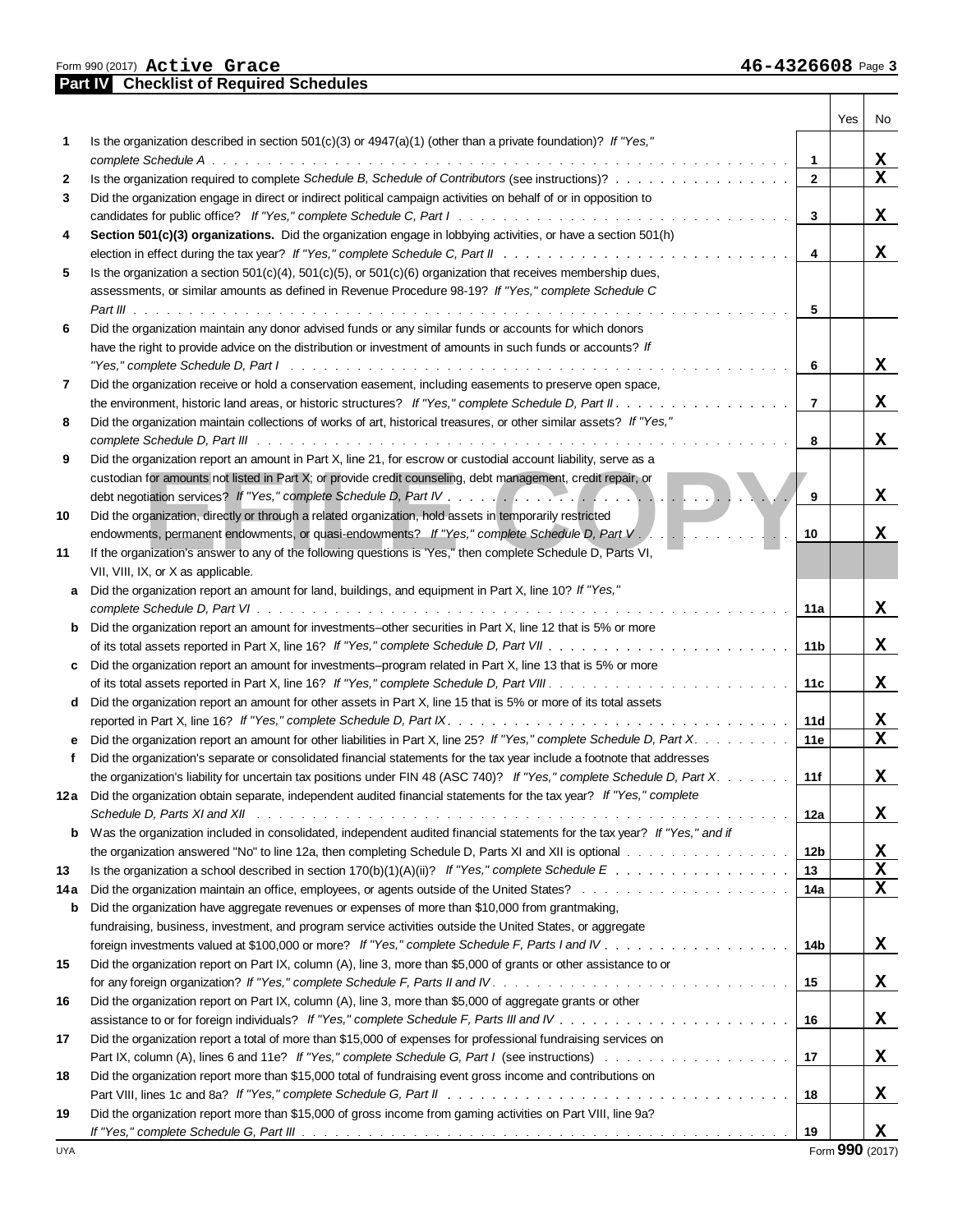**Part IV Checklist of Required Schedules** *(continued)*

 $\top$  $\top$ 

| 20a<br>20 a<br>20 <sub>b</sub><br>b<br>Did the organization report more than \$5,000 of grants or other assistance to any domestic organization or<br>21<br>21<br>Did the organization report more than \$5,000 of grants or other assistance to or for domestic individuals on<br>22<br>22<br>Did the organization answer "Yes" to Part VII, Section A, line 3, 4, or 5 about compensation of the<br>23<br>organization's current and former officers, directors, trustees, key employees, and highest compensated<br>23<br>24 a Did the organization have a tax-exempt bond issue with an outstanding principal amount of more than<br>\$100,000 as of the last day of the year, that was issued after December 31, 2002? If "Yes," answer lines 24b<br>through 24d and complete Schedule K. If "No," go to line 25a with the state of the state of the state of the state of the state of the state of the state of the state of the state of the state of the state of the state of<br>24a<br>Did the organization invest any proceeds of tax-exempt bonds beyond a temporary period exception?<br>24b<br>b<br>Did the organization maintain an escrow account other than a refunding escrow at any time during the year<br>c<br>24c<br>Did the organization act as an "on behalf of" issuer for bonds outstanding at any time during the year?<br>24d<br>d<br>25 a Section 501(c)(3), 501(c)(4), and 501(c)(29) organizations. Did the organization engage in an excess benefit<br>25a<br>Is the organization aware that it engaged in an excess benefit transaction with a disqualified person in a prior<br>b<br>year, and that the transaction has not been reported on any of the organization's prior Forms 990 or 990-EZ?<br>25 <sub>b</sub><br>Did the organization report any amount on Part X, line 5, 6, or 22 for receivables from or payables to any<br>26<br>current or former officers, directors, trustees, key employees, highest compensated employees, or<br>26<br>27<br>Did the organization provide a grant or other assistance to an officer, director, trustee, key employee,<br>substantial contributor or employee thereof, a grant selection committee member, or to a 35% controlled<br>27<br>Was the organization a party to a business transaction with one of the following parties (see Schedule L,<br>28<br>Part IV instructions for applicable filing thresholds, conditions, and exceptions):<br>A current or former officer, director, trustee, or key employee? If "Yes," complete Schedule L, Part IV<br>28a<br>a<br>A family member of a current or former officer, director, trustee, or key employee? If "Yes," complete<br>b<br>28b<br>An entity of which a current or former officer, director, trustee, or key employee (or a family member thereof)<br>c<br>28c<br>Did the organization receive more than \$25,000 in non-cash contributions? If "Yes," complete Schedule M.<br>29<br>29<br>30<br>Did the organization receive contributions of art, historical treasures, or other similar assets, or qualified<br>30<br>Did the organization liquidate, terminate, or dissolve and cease operations? If "Yes," complete Schedule N,<br>31<br>31<br>Did the organization sell, exchange, dispose of, or transfer more than 25% of its net assets? If "Yes," complete Schedule N,<br>32<br>32<br>Did the organization own 100% of an entity disregarded as separate from the organization under Regulations<br>33<br>33<br>Was the organization related to any tax-exempt or taxable entity? If "Yes," complete Schedule R, Part II, III,<br>34<br>34<br>Did the organization have a controlled entity within the meaning of section 512(b)(13)?<br>35a<br>35 a<br>If "Yes" to line 35a, did the organization receive any payment from or engage in any transaction with a<br>b<br>controlled entity within the meaning of section 512(b)(13)? If "Yes," complete Schedule R, Part V, line 2.<br>35 <sub>b</sub><br>Section 501(c)(3) organizations. Did the organization make any transfers to an exempt non-charitable<br>36<br>36<br>Did the organization conduct more than 5% of its activities through an entity that is not a related organization<br>37<br>and that is treated as a partnership for federal income tax purposes? If "Yes," complete Schedule R,<br>37<br>Did the organization complete Schedule O and provide explanations in Schedule O for Part VI, lines 11b and<br>38 |  | Yes         | No           |
|--------------------------------------------------------------------------------------------------------------------------------------------------------------------------------------------------------------------------------------------------------------------------------------------------------------------------------------------------------------------------------------------------------------------------------------------------------------------------------------------------------------------------------------------------------------------------------------------------------------------------------------------------------------------------------------------------------------------------------------------------------------------------------------------------------------------------------------------------------------------------------------------------------------------------------------------------------------------------------------------------------------------------------------------------------------------------------------------------------------------------------------------------------------------------------------------------------------------------------------------------------------------------------------------------------------------------------------------------------------------------------------------------------------------------------------------------------------------------------------------------------------------------------------------------------------------------------------------------------------------------------------------------------------------------------------------------------------------------------------------------------------------------------------------------------------------------------------------------------------------------------------------------------------------------------------------------------------------------------------------------------------------------------------------------------------------------------------------------------------------------------------------------------------------------------------------------------------------------------------------------------------------------------------------------------------------------------------------------------------------------------------------------------------------------------------------------------------------------------------------------------------------------------------------------------------------------------------------------------------------------------------------------------------------------------------------------------------------------------------------------------------------------------------------------------------------------------------------------------------------------------------------------------------------------------------------------------------------------------------------------------------------------------------------------------------------------------------------------------------------------------------------------------------------------------------------------------------------------------------------------------------------------------------------------------------------------------------------------------------------------------------------------------------------------------------------------------------------------------------------------------------------------------------------------------------------------------------------------------------------------------------------------------------------------------------------------------------------------------------------------------------------------------------------------------------------------------------------------------------------------------------------------------------------------------------------------------------------------------------------------------------------------------------------------------------------------------------------------------------------------------------------------------------------------------------------------------------------------------------------------------------------------------------------------------------------------------------------------------------------------------------------------------------------------------------------------|--|-------------|--------------|
|                                                                                                                                                                                                                                                                                                                                                                                                                                                                                                                                                                                                                                                                                                                                                                                                                                                                                                                                                                                                                                                                                                                                                                                                                                                                                                                                                                                                                                                                                                                                                                                                                                                                                                                                                                                                                                                                                                                                                                                                                                                                                                                                                                                                                                                                                                                                                                                                                                                                                                                                                                                                                                                                                                                                                                                                                                                                                                                                                                                                                                                                                                                                                                                                                                                                                                                                                                                                                                                                                                                                                                                                                                                                                                                                                                                                                                                                                                                                                                                                                                                                                                                                                                                                                                                                                                                                                                                                                                                  |  |             | $\mathbf{x}$ |
|                                                                                                                                                                                                                                                                                                                                                                                                                                                                                                                                                                                                                                                                                                                                                                                                                                                                                                                                                                                                                                                                                                                                                                                                                                                                                                                                                                                                                                                                                                                                                                                                                                                                                                                                                                                                                                                                                                                                                                                                                                                                                                                                                                                                                                                                                                                                                                                                                                                                                                                                                                                                                                                                                                                                                                                                                                                                                                                                                                                                                                                                                                                                                                                                                                                                                                                                                                                                                                                                                                                                                                                                                                                                                                                                                                                                                                                                                                                                                                                                                                                                                                                                                                                                                                                                                                                                                                                                                                                  |  |             |              |
|                                                                                                                                                                                                                                                                                                                                                                                                                                                                                                                                                                                                                                                                                                                                                                                                                                                                                                                                                                                                                                                                                                                                                                                                                                                                                                                                                                                                                                                                                                                                                                                                                                                                                                                                                                                                                                                                                                                                                                                                                                                                                                                                                                                                                                                                                                                                                                                                                                                                                                                                                                                                                                                                                                                                                                                                                                                                                                                                                                                                                                                                                                                                                                                                                                                                                                                                                                                                                                                                                                                                                                                                                                                                                                                                                                                                                                                                                                                                                                                                                                                                                                                                                                                                                                                                                                                                                                                                                                                  |  |             |              |
|                                                                                                                                                                                                                                                                                                                                                                                                                                                                                                                                                                                                                                                                                                                                                                                                                                                                                                                                                                                                                                                                                                                                                                                                                                                                                                                                                                                                                                                                                                                                                                                                                                                                                                                                                                                                                                                                                                                                                                                                                                                                                                                                                                                                                                                                                                                                                                                                                                                                                                                                                                                                                                                                                                                                                                                                                                                                                                                                                                                                                                                                                                                                                                                                                                                                                                                                                                                                                                                                                                                                                                                                                                                                                                                                                                                                                                                                                                                                                                                                                                                                                                                                                                                                                                                                                                                                                                                                                                                  |  |             | x            |
|                                                                                                                                                                                                                                                                                                                                                                                                                                                                                                                                                                                                                                                                                                                                                                                                                                                                                                                                                                                                                                                                                                                                                                                                                                                                                                                                                                                                                                                                                                                                                                                                                                                                                                                                                                                                                                                                                                                                                                                                                                                                                                                                                                                                                                                                                                                                                                                                                                                                                                                                                                                                                                                                                                                                                                                                                                                                                                                                                                                                                                                                                                                                                                                                                                                                                                                                                                                                                                                                                                                                                                                                                                                                                                                                                                                                                                                                                                                                                                                                                                                                                                                                                                                                                                                                                                                                                                                                                                                  |  |             |              |
|                                                                                                                                                                                                                                                                                                                                                                                                                                                                                                                                                                                                                                                                                                                                                                                                                                                                                                                                                                                                                                                                                                                                                                                                                                                                                                                                                                                                                                                                                                                                                                                                                                                                                                                                                                                                                                                                                                                                                                                                                                                                                                                                                                                                                                                                                                                                                                                                                                                                                                                                                                                                                                                                                                                                                                                                                                                                                                                                                                                                                                                                                                                                                                                                                                                                                                                                                                                                                                                                                                                                                                                                                                                                                                                                                                                                                                                                                                                                                                                                                                                                                                                                                                                                                                                                                                                                                                                                                                                  |  | X           |              |
|                                                                                                                                                                                                                                                                                                                                                                                                                                                                                                                                                                                                                                                                                                                                                                                                                                                                                                                                                                                                                                                                                                                                                                                                                                                                                                                                                                                                                                                                                                                                                                                                                                                                                                                                                                                                                                                                                                                                                                                                                                                                                                                                                                                                                                                                                                                                                                                                                                                                                                                                                                                                                                                                                                                                                                                                                                                                                                                                                                                                                                                                                                                                                                                                                                                                                                                                                                                                                                                                                                                                                                                                                                                                                                                                                                                                                                                                                                                                                                                                                                                                                                                                                                                                                                                                                                                                                                                                                                                  |  |             |              |
|                                                                                                                                                                                                                                                                                                                                                                                                                                                                                                                                                                                                                                                                                                                                                                                                                                                                                                                                                                                                                                                                                                                                                                                                                                                                                                                                                                                                                                                                                                                                                                                                                                                                                                                                                                                                                                                                                                                                                                                                                                                                                                                                                                                                                                                                                                                                                                                                                                                                                                                                                                                                                                                                                                                                                                                                                                                                                                                                                                                                                                                                                                                                                                                                                                                                                                                                                                                                                                                                                                                                                                                                                                                                                                                                                                                                                                                                                                                                                                                                                                                                                                                                                                                                                                                                                                                                                                                                                                                  |  |             |              |
|                                                                                                                                                                                                                                                                                                                                                                                                                                                                                                                                                                                                                                                                                                                                                                                                                                                                                                                                                                                                                                                                                                                                                                                                                                                                                                                                                                                                                                                                                                                                                                                                                                                                                                                                                                                                                                                                                                                                                                                                                                                                                                                                                                                                                                                                                                                                                                                                                                                                                                                                                                                                                                                                                                                                                                                                                                                                                                                                                                                                                                                                                                                                                                                                                                                                                                                                                                                                                                                                                                                                                                                                                                                                                                                                                                                                                                                                                                                                                                                                                                                                                                                                                                                                                                                                                                                                                                                                                                                  |  |             | x            |
|                                                                                                                                                                                                                                                                                                                                                                                                                                                                                                                                                                                                                                                                                                                                                                                                                                                                                                                                                                                                                                                                                                                                                                                                                                                                                                                                                                                                                                                                                                                                                                                                                                                                                                                                                                                                                                                                                                                                                                                                                                                                                                                                                                                                                                                                                                                                                                                                                                                                                                                                                                                                                                                                                                                                                                                                                                                                                                                                                                                                                                                                                                                                                                                                                                                                                                                                                                                                                                                                                                                                                                                                                                                                                                                                                                                                                                                                                                                                                                                                                                                                                                                                                                                                                                                                                                                                                                                                                                                  |  |             |              |
|                                                                                                                                                                                                                                                                                                                                                                                                                                                                                                                                                                                                                                                                                                                                                                                                                                                                                                                                                                                                                                                                                                                                                                                                                                                                                                                                                                                                                                                                                                                                                                                                                                                                                                                                                                                                                                                                                                                                                                                                                                                                                                                                                                                                                                                                                                                                                                                                                                                                                                                                                                                                                                                                                                                                                                                                                                                                                                                                                                                                                                                                                                                                                                                                                                                                                                                                                                                                                                                                                                                                                                                                                                                                                                                                                                                                                                                                                                                                                                                                                                                                                                                                                                                                                                                                                                                                                                                                                                                  |  |             |              |
|                                                                                                                                                                                                                                                                                                                                                                                                                                                                                                                                                                                                                                                                                                                                                                                                                                                                                                                                                                                                                                                                                                                                                                                                                                                                                                                                                                                                                                                                                                                                                                                                                                                                                                                                                                                                                                                                                                                                                                                                                                                                                                                                                                                                                                                                                                                                                                                                                                                                                                                                                                                                                                                                                                                                                                                                                                                                                                                                                                                                                                                                                                                                                                                                                                                                                                                                                                                                                                                                                                                                                                                                                                                                                                                                                                                                                                                                                                                                                                                                                                                                                                                                                                                                                                                                                                                                                                                                                                                  |  |             | X            |
|                                                                                                                                                                                                                                                                                                                                                                                                                                                                                                                                                                                                                                                                                                                                                                                                                                                                                                                                                                                                                                                                                                                                                                                                                                                                                                                                                                                                                                                                                                                                                                                                                                                                                                                                                                                                                                                                                                                                                                                                                                                                                                                                                                                                                                                                                                                                                                                                                                                                                                                                                                                                                                                                                                                                                                                                                                                                                                                                                                                                                                                                                                                                                                                                                                                                                                                                                                                                                                                                                                                                                                                                                                                                                                                                                                                                                                                                                                                                                                                                                                                                                                                                                                                                                                                                                                                                                                                                                                                  |  |             |              |
|                                                                                                                                                                                                                                                                                                                                                                                                                                                                                                                                                                                                                                                                                                                                                                                                                                                                                                                                                                                                                                                                                                                                                                                                                                                                                                                                                                                                                                                                                                                                                                                                                                                                                                                                                                                                                                                                                                                                                                                                                                                                                                                                                                                                                                                                                                                                                                                                                                                                                                                                                                                                                                                                                                                                                                                                                                                                                                                                                                                                                                                                                                                                                                                                                                                                                                                                                                                                                                                                                                                                                                                                                                                                                                                                                                                                                                                                                                                                                                                                                                                                                                                                                                                                                                                                                                                                                                                                                                                  |  |             |              |
|                                                                                                                                                                                                                                                                                                                                                                                                                                                                                                                                                                                                                                                                                                                                                                                                                                                                                                                                                                                                                                                                                                                                                                                                                                                                                                                                                                                                                                                                                                                                                                                                                                                                                                                                                                                                                                                                                                                                                                                                                                                                                                                                                                                                                                                                                                                                                                                                                                                                                                                                                                                                                                                                                                                                                                                                                                                                                                                                                                                                                                                                                                                                                                                                                                                                                                                                                                                                                                                                                                                                                                                                                                                                                                                                                                                                                                                                                                                                                                                                                                                                                                                                                                                                                                                                                                                                                                                                                                                  |  |             |              |
|                                                                                                                                                                                                                                                                                                                                                                                                                                                                                                                                                                                                                                                                                                                                                                                                                                                                                                                                                                                                                                                                                                                                                                                                                                                                                                                                                                                                                                                                                                                                                                                                                                                                                                                                                                                                                                                                                                                                                                                                                                                                                                                                                                                                                                                                                                                                                                                                                                                                                                                                                                                                                                                                                                                                                                                                                                                                                                                                                                                                                                                                                                                                                                                                                                                                                                                                                                                                                                                                                                                                                                                                                                                                                                                                                                                                                                                                                                                                                                                                                                                                                                                                                                                                                                                                                                                                                                                                                                                  |  |             |              |
|                                                                                                                                                                                                                                                                                                                                                                                                                                                                                                                                                                                                                                                                                                                                                                                                                                                                                                                                                                                                                                                                                                                                                                                                                                                                                                                                                                                                                                                                                                                                                                                                                                                                                                                                                                                                                                                                                                                                                                                                                                                                                                                                                                                                                                                                                                                                                                                                                                                                                                                                                                                                                                                                                                                                                                                                                                                                                                                                                                                                                                                                                                                                                                                                                                                                                                                                                                                                                                                                                                                                                                                                                                                                                                                                                                                                                                                                                                                                                                                                                                                                                                                                                                                                                                                                                                                                                                                                                                                  |  |             |              |
|                                                                                                                                                                                                                                                                                                                                                                                                                                                                                                                                                                                                                                                                                                                                                                                                                                                                                                                                                                                                                                                                                                                                                                                                                                                                                                                                                                                                                                                                                                                                                                                                                                                                                                                                                                                                                                                                                                                                                                                                                                                                                                                                                                                                                                                                                                                                                                                                                                                                                                                                                                                                                                                                                                                                                                                                                                                                                                                                                                                                                                                                                                                                                                                                                                                                                                                                                                                                                                                                                                                                                                                                                                                                                                                                                                                                                                                                                                                                                                                                                                                                                                                                                                                                                                                                                                                                                                                                                                                  |  |             | X            |
|                                                                                                                                                                                                                                                                                                                                                                                                                                                                                                                                                                                                                                                                                                                                                                                                                                                                                                                                                                                                                                                                                                                                                                                                                                                                                                                                                                                                                                                                                                                                                                                                                                                                                                                                                                                                                                                                                                                                                                                                                                                                                                                                                                                                                                                                                                                                                                                                                                                                                                                                                                                                                                                                                                                                                                                                                                                                                                                                                                                                                                                                                                                                                                                                                                                                                                                                                                                                                                                                                                                                                                                                                                                                                                                                                                                                                                                                                                                                                                                                                                                                                                                                                                                                                                                                                                                                                                                                                                                  |  |             |              |
|                                                                                                                                                                                                                                                                                                                                                                                                                                                                                                                                                                                                                                                                                                                                                                                                                                                                                                                                                                                                                                                                                                                                                                                                                                                                                                                                                                                                                                                                                                                                                                                                                                                                                                                                                                                                                                                                                                                                                                                                                                                                                                                                                                                                                                                                                                                                                                                                                                                                                                                                                                                                                                                                                                                                                                                                                                                                                                                                                                                                                                                                                                                                                                                                                                                                                                                                                                                                                                                                                                                                                                                                                                                                                                                                                                                                                                                                                                                                                                                                                                                                                                                                                                                                                                                                                                                                                                                                                                                  |  |             |              |
|                                                                                                                                                                                                                                                                                                                                                                                                                                                                                                                                                                                                                                                                                                                                                                                                                                                                                                                                                                                                                                                                                                                                                                                                                                                                                                                                                                                                                                                                                                                                                                                                                                                                                                                                                                                                                                                                                                                                                                                                                                                                                                                                                                                                                                                                                                                                                                                                                                                                                                                                                                                                                                                                                                                                                                                                                                                                                                                                                                                                                                                                                                                                                                                                                                                                                                                                                                                                                                                                                                                                                                                                                                                                                                                                                                                                                                                                                                                                                                                                                                                                                                                                                                                                                                                                                                                                                                                                                                                  |  |             | X            |
|                                                                                                                                                                                                                                                                                                                                                                                                                                                                                                                                                                                                                                                                                                                                                                                                                                                                                                                                                                                                                                                                                                                                                                                                                                                                                                                                                                                                                                                                                                                                                                                                                                                                                                                                                                                                                                                                                                                                                                                                                                                                                                                                                                                                                                                                                                                                                                                                                                                                                                                                                                                                                                                                                                                                                                                                                                                                                                                                                                                                                                                                                                                                                                                                                                                                                                                                                                                                                                                                                                                                                                                                                                                                                                                                                                                                                                                                                                                                                                                                                                                                                                                                                                                                                                                                                                                                                                                                                                                  |  |             |              |
|                                                                                                                                                                                                                                                                                                                                                                                                                                                                                                                                                                                                                                                                                                                                                                                                                                                                                                                                                                                                                                                                                                                                                                                                                                                                                                                                                                                                                                                                                                                                                                                                                                                                                                                                                                                                                                                                                                                                                                                                                                                                                                                                                                                                                                                                                                                                                                                                                                                                                                                                                                                                                                                                                                                                                                                                                                                                                                                                                                                                                                                                                                                                                                                                                                                                                                                                                                                                                                                                                                                                                                                                                                                                                                                                                                                                                                                                                                                                                                                                                                                                                                                                                                                                                                                                                                                                                                                                                                                  |  |             |              |
|                                                                                                                                                                                                                                                                                                                                                                                                                                                                                                                                                                                                                                                                                                                                                                                                                                                                                                                                                                                                                                                                                                                                                                                                                                                                                                                                                                                                                                                                                                                                                                                                                                                                                                                                                                                                                                                                                                                                                                                                                                                                                                                                                                                                                                                                                                                                                                                                                                                                                                                                                                                                                                                                                                                                                                                                                                                                                                                                                                                                                                                                                                                                                                                                                                                                                                                                                                                                                                                                                                                                                                                                                                                                                                                                                                                                                                                                                                                                                                                                                                                                                                                                                                                                                                                                                                                                                                                                                                                  |  |             | x            |
|                                                                                                                                                                                                                                                                                                                                                                                                                                                                                                                                                                                                                                                                                                                                                                                                                                                                                                                                                                                                                                                                                                                                                                                                                                                                                                                                                                                                                                                                                                                                                                                                                                                                                                                                                                                                                                                                                                                                                                                                                                                                                                                                                                                                                                                                                                                                                                                                                                                                                                                                                                                                                                                                                                                                                                                                                                                                                                                                                                                                                                                                                                                                                                                                                                                                                                                                                                                                                                                                                                                                                                                                                                                                                                                                                                                                                                                                                                                                                                                                                                                                                                                                                                                                                                                                                                                                                                                                                                                  |  |             |              |
|                                                                                                                                                                                                                                                                                                                                                                                                                                                                                                                                                                                                                                                                                                                                                                                                                                                                                                                                                                                                                                                                                                                                                                                                                                                                                                                                                                                                                                                                                                                                                                                                                                                                                                                                                                                                                                                                                                                                                                                                                                                                                                                                                                                                                                                                                                                                                                                                                                                                                                                                                                                                                                                                                                                                                                                                                                                                                                                                                                                                                                                                                                                                                                                                                                                                                                                                                                                                                                                                                                                                                                                                                                                                                                                                                                                                                                                                                                                                                                                                                                                                                                                                                                                                                                                                                                                                                                                                                                                  |  |             |              |
|                                                                                                                                                                                                                                                                                                                                                                                                                                                                                                                                                                                                                                                                                                                                                                                                                                                                                                                                                                                                                                                                                                                                                                                                                                                                                                                                                                                                                                                                                                                                                                                                                                                                                                                                                                                                                                                                                                                                                                                                                                                                                                                                                                                                                                                                                                                                                                                                                                                                                                                                                                                                                                                                                                                                                                                                                                                                                                                                                                                                                                                                                                                                                                                                                                                                                                                                                                                                                                                                                                                                                                                                                                                                                                                                                                                                                                                                                                                                                                                                                                                                                                                                                                                                                                                                                                                                                                                                                                                  |  |             | х            |
|                                                                                                                                                                                                                                                                                                                                                                                                                                                                                                                                                                                                                                                                                                                                                                                                                                                                                                                                                                                                                                                                                                                                                                                                                                                                                                                                                                                                                                                                                                                                                                                                                                                                                                                                                                                                                                                                                                                                                                                                                                                                                                                                                                                                                                                                                                                                                                                                                                                                                                                                                                                                                                                                                                                                                                                                                                                                                                                                                                                                                                                                                                                                                                                                                                                                                                                                                                                                                                                                                                                                                                                                                                                                                                                                                                                                                                                                                                                                                                                                                                                                                                                                                                                                                                                                                                                                                                                                                                                  |  |             |              |
|                                                                                                                                                                                                                                                                                                                                                                                                                                                                                                                                                                                                                                                                                                                                                                                                                                                                                                                                                                                                                                                                                                                                                                                                                                                                                                                                                                                                                                                                                                                                                                                                                                                                                                                                                                                                                                                                                                                                                                                                                                                                                                                                                                                                                                                                                                                                                                                                                                                                                                                                                                                                                                                                                                                                                                                                                                                                                                                                                                                                                                                                                                                                                                                                                                                                                                                                                                                                                                                                                                                                                                                                                                                                                                                                                                                                                                                                                                                                                                                                                                                                                                                                                                                                                                                                                                                                                                                                                                                  |  |             |              |
|                                                                                                                                                                                                                                                                                                                                                                                                                                                                                                                                                                                                                                                                                                                                                                                                                                                                                                                                                                                                                                                                                                                                                                                                                                                                                                                                                                                                                                                                                                                                                                                                                                                                                                                                                                                                                                                                                                                                                                                                                                                                                                                                                                                                                                                                                                                                                                                                                                                                                                                                                                                                                                                                                                                                                                                                                                                                                                                                                                                                                                                                                                                                                                                                                                                                                                                                                                                                                                                                                                                                                                                                                                                                                                                                                                                                                                                                                                                                                                                                                                                                                                                                                                                                                                                                                                                                                                                                                                                  |  |             | X            |
|                                                                                                                                                                                                                                                                                                                                                                                                                                                                                                                                                                                                                                                                                                                                                                                                                                                                                                                                                                                                                                                                                                                                                                                                                                                                                                                                                                                                                                                                                                                                                                                                                                                                                                                                                                                                                                                                                                                                                                                                                                                                                                                                                                                                                                                                                                                                                                                                                                                                                                                                                                                                                                                                                                                                                                                                                                                                                                                                                                                                                                                                                                                                                                                                                                                                                                                                                                                                                                                                                                                                                                                                                                                                                                                                                                                                                                                                                                                                                                                                                                                                                                                                                                                                                                                                                                                                                                                                                                                  |  |             |              |
|                                                                                                                                                                                                                                                                                                                                                                                                                                                                                                                                                                                                                                                                                                                                                                                                                                                                                                                                                                                                                                                                                                                                                                                                                                                                                                                                                                                                                                                                                                                                                                                                                                                                                                                                                                                                                                                                                                                                                                                                                                                                                                                                                                                                                                                                                                                                                                                                                                                                                                                                                                                                                                                                                                                                                                                                                                                                                                                                                                                                                                                                                                                                                                                                                                                                                                                                                                                                                                                                                                                                                                                                                                                                                                                                                                                                                                                                                                                                                                                                                                                                                                                                                                                                                                                                                                                                                                                                                                                  |  |             | X            |
|                                                                                                                                                                                                                                                                                                                                                                                                                                                                                                                                                                                                                                                                                                                                                                                                                                                                                                                                                                                                                                                                                                                                                                                                                                                                                                                                                                                                                                                                                                                                                                                                                                                                                                                                                                                                                                                                                                                                                                                                                                                                                                                                                                                                                                                                                                                                                                                                                                                                                                                                                                                                                                                                                                                                                                                                                                                                                                                                                                                                                                                                                                                                                                                                                                                                                                                                                                                                                                                                                                                                                                                                                                                                                                                                                                                                                                                                                                                                                                                                                                                                                                                                                                                                                                                                                                                                                                                                                                                  |  |             |              |
|                                                                                                                                                                                                                                                                                                                                                                                                                                                                                                                                                                                                                                                                                                                                                                                                                                                                                                                                                                                                                                                                                                                                                                                                                                                                                                                                                                                                                                                                                                                                                                                                                                                                                                                                                                                                                                                                                                                                                                                                                                                                                                                                                                                                                                                                                                                                                                                                                                                                                                                                                                                                                                                                                                                                                                                                                                                                                                                                                                                                                                                                                                                                                                                                                                                                                                                                                                                                                                                                                                                                                                                                                                                                                                                                                                                                                                                                                                                                                                                                                                                                                                                                                                                                                                                                                                                                                                                                                                                  |  |             | X            |
|                                                                                                                                                                                                                                                                                                                                                                                                                                                                                                                                                                                                                                                                                                                                                                                                                                                                                                                                                                                                                                                                                                                                                                                                                                                                                                                                                                                                                                                                                                                                                                                                                                                                                                                                                                                                                                                                                                                                                                                                                                                                                                                                                                                                                                                                                                                                                                                                                                                                                                                                                                                                                                                                                                                                                                                                                                                                                                                                                                                                                                                                                                                                                                                                                                                                                                                                                                                                                                                                                                                                                                                                                                                                                                                                                                                                                                                                                                                                                                                                                                                                                                                                                                                                                                                                                                                                                                                                                                                  |  | $\mathbf x$ |              |
|                                                                                                                                                                                                                                                                                                                                                                                                                                                                                                                                                                                                                                                                                                                                                                                                                                                                                                                                                                                                                                                                                                                                                                                                                                                                                                                                                                                                                                                                                                                                                                                                                                                                                                                                                                                                                                                                                                                                                                                                                                                                                                                                                                                                                                                                                                                                                                                                                                                                                                                                                                                                                                                                                                                                                                                                                                                                                                                                                                                                                                                                                                                                                                                                                                                                                                                                                                                                                                                                                                                                                                                                                                                                                                                                                                                                                                                                                                                                                                                                                                                                                                                                                                                                                                                                                                                                                                                                                                                  |  |             |              |
|                                                                                                                                                                                                                                                                                                                                                                                                                                                                                                                                                                                                                                                                                                                                                                                                                                                                                                                                                                                                                                                                                                                                                                                                                                                                                                                                                                                                                                                                                                                                                                                                                                                                                                                                                                                                                                                                                                                                                                                                                                                                                                                                                                                                                                                                                                                                                                                                                                                                                                                                                                                                                                                                                                                                                                                                                                                                                                                                                                                                                                                                                                                                                                                                                                                                                                                                                                                                                                                                                                                                                                                                                                                                                                                                                                                                                                                                                                                                                                                                                                                                                                                                                                                                                                                                                                                                                                                                                                                  |  |             | $\mathbf x$  |
|                                                                                                                                                                                                                                                                                                                                                                                                                                                                                                                                                                                                                                                                                                                                                                                                                                                                                                                                                                                                                                                                                                                                                                                                                                                                                                                                                                                                                                                                                                                                                                                                                                                                                                                                                                                                                                                                                                                                                                                                                                                                                                                                                                                                                                                                                                                                                                                                                                                                                                                                                                                                                                                                                                                                                                                                                                                                                                                                                                                                                                                                                                                                                                                                                                                                                                                                                                                                                                                                                                                                                                                                                                                                                                                                                                                                                                                                                                                                                                                                                                                                                                                                                                                                                                                                                                                                                                                                                                                  |  |             |              |
|                                                                                                                                                                                                                                                                                                                                                                                                                                                                                                                                                                                                                                                                                                                                                                                                                                                                                                                                                                                                                                                                                                                                                                                                                                                                                                                                                                                                                                                                                                                                                                                                                                                                                                                                                                                                                                                                                                                                                                                                                                                                                                                                                                                                                                                                                                                                                                                                                                                                                                                                                                                                                                                                                                                                                                                                                                                                                                                                                                                                                                                                                                                                                                                                                                                                                                                                                                                                                                                                                                                                                                                                                                                                                                                                                                                                                                                                                                                                                                                                                                                                                                                                                                                                                                                                                                                                                                                                                                                  |  |             | $\mathbf{x}$ |
|                                                                                                                                                                                                                                                                                                                                                                                                                                                                                                                                                                                                                                                                                                                                                                                                                                                                                                                                                                                                                                                                                                                                                                                                                                                                                                                                                                                                                                                                                                                                                                                                                                                                                                                                                                                                                                                                                                                                                                                                                                                                                                                                                                                                                                                                                                                                                                                                                                                                                                                                                                                                                                                                                                                                                                                                                                                                                                                                                                                                                                                                                                                                                                                                                                                                                                                                                                                                                                                                                                                                                                                                                                                                                                                                                                                                                                                                                                                                                                                                                                                                                                                                                                                                                                                                                                                                                                                                                                                  |  |             |              |
|                                                                                                                                                                                                                                                                                                                                                                                                                                                                                                                                                                                                                                                                                                                                                                                                                                                                                                                                                                                                                                                                                                                                                                                                                                                                                                                                                                                                                                                                                                                                                                                                                                                                                                                                                                                                                                                                                                                                                                                                                                                                                                                                                                                                                                                                                                                                                                                                                                                                                                                                                                                                                                                                                                                                                                                                                                                                                                                                                                                                                                                                                                                                                                                                                                                                                                                                                                                                                                                                                                                                                                                                                                                                                                                                                                                                                                                                                                                                                                                                                                                                                                                                                                                                                                                                                                                                                                                                                                                  |  |             | X            |
|                                                                                                                                                                                                                                                                                                                                                                                                                                                                                                                                                                                                                                                                                                                                                                                                                                                                                                                                                                                                                                                                                                                                                                                                                                                                                                                                                                                                                                                                                                                                                                                                                                                                                                                                                                                                                                                                                                                                                                                                                                                                                                                                                                                                                                                                                                                                                                                                                                                                                                                                                                                                                                                                                                                                                                                                                                                                                                                                                                                                                                                                                                                                                                                                                                                                                                                                                                                                                                                                                                                                                                                                                                                                                                                                                                                                                                                                                                                                                                                                                                                                                                                                                                                                                                                                                                                                                                                                                                                  |  |             |              |
|                                                                                                                                                                                                                                                                                                                                                                                                                                                                                                                                                                                                                                                                                                                                                                                                                                                                                                                                                                                                                                                                                                                                                                                                                                                                                                                                                                                                                                                                                                                                                                                                                                                                                                                                                                                                                                                                                                                                                                                                                                                                                                                                                                                                                                                                                                                                                                                                                                                                                                                                                                                                                                                                                                                                                                                                                                                                                                                                                                                                                                                                                                                                                                                                                                                                                                                                                                                                                                                                                                                                                                                                                                                                                                                                                                                                                                                                                                                                                                                                                                                                                                                                                                                                                                                                                                                                                                                                                                                  |  |             | X            |
|                                                                                                                                                                                                                                                                                                                                                                                                                                                                                                                                                                                                                                                                                                                                                                                                                                                                                                                                                                                                                                                                                                                                                                                                                                                                                                                                                                                                                                                                                                                                                                                                                                                                                                                                                                                                                                                                                                                                                                                                                                                                                                                                                                                                                                                                                                                                                                                                                                                                                                                                                                                                                                                                                                                                                                                                                                                                                                                                                                                                                                                                                                                                                                                                                                                                                                                                                                                                                                                                                                                                                                                                                                                                                                                                                                                                                                                                                                                                                                                                                                                                                                                                                                                                                                                                                                                                                                                                                                                  |  |             |              |
|                                                                                                                                                                                                                                                                                                                                                                                                                                                                                                                                                                                                                                                                                                                                                                                                                                                                                                                                                                                                                                                                                                                                                                                                                                                                                                                                                                                                                                                                                                                                                                                                                                                                                                                                                                                                                                                                                                                                                                                                                                                                                                                                                                                                                                                                                                                                                                                                                                                                                                                                                                                                                                                                                                                                                                                                                                                                                                                                                                                                                                                                                                                                                                                                                                                                                                                                                                                                                                                                                                                                                                                                                                                                                                                                                                                                                                                                                                                                                                                                                                                                                                                                                                                                                                                                                                                                                                                                                                                  |  |             | <u>x</u>     |
|                                                                                                                                                                                                                                                                                                                                                                                                                                                                                                                                                                                                                                                                                                                                                                                                                                                                                                                                                                                                                                                                                                                                                                                                                                                                                                                                                                                                                                                                                                                                                                                                                                                                                                                                                                                                                                                                                                                                                                                                                                                                                                                                                                                                                                                                                                                                                                                                                                                                                                                                                                                                                                                                                                                                                                                                                                                                                                                                                                                                                                                                                                                                                                                                                                                                                                                                                                                                                                                                                                                                                                                                                                                                                                                                                                                                                                                                                                                                                                                                                                                                                                                                                                                                                                                                                                                                                                                                                                                  |  |             | $\mathbf{x}$ |
|                                                                                                                                                                                                                                                                                                                                                                                                                                                                                                                                                                                                                                                                                                                                                                                                                                                                                                                                                                                                                                                                                                                                                                                                                                                                                                                                                                                                                                                                                                                                                                                                                                                                                                                                                                                                                                                                                                                                                                                                                                                                                                                                                                                                                                                                                                                                                                                                                                                                                                                                                                                                                                                                                                                                                                                                                                                                                                                                                                                                                                                                                                                                                                                                                                                                                                                                                                                                                                                                                                                                                                                                                                                                                                                                                                                                                                                                                                                                                                                                                                                                                                                                                                                                                                                                                                                                                                                                                                                  |  |             |              |
|                                                                                                                                                                                                                                                                                                                                                                                                                                                                                                                                                                                                                                                                                                                                                                                                                                                                                                                                                                                                                                                                                                                                                                                                                                                                                                                                                                                                                                                                                                                                                                                                                                                                                                                                                                                                                                                                                                                                                                                                                                                                                                                                                                                                                                                                                                                                                                                                                                                                                                                                                                                                                                                                                                                                                                                                                                                                                                                                                                                                                                                                                                                                                                                                                                                                                                                                                                                                                                                                                                                                                                                                                                                                                                                                                                                                                                                                                                                                                                                                                                                                                                                                                                                                                                                                                                                                                                                                                                                  |  |             |              |
|                                                                                                                                                                                                                                                                                                                                                                                                                                                                                                                                                                                                                                                                                                                                                                                                                                                                                                                                                                                                                                                                                                                                                                                                                                                                                                                                                                                                                                                                                                                                                                                                                                                                                                                                                                                                                                                                                                                                                                                                                                                                                                                                                                                                                                                                                                                                                                                                                                                                                                                                                                                                                                                                                                                                                                                                                                                                                                                                                                                                                                                                                                                                                                                                                                                                                                                                                                                                                                                                                                                                                                                                                                                                                                                                                                                                                                                                                                                                                                                                                                                                                                                                                                                                                                                                                                                                                                                                                                                  |  |             |              |
|                                                                                                                                                                                                                                                                                                                                                                                                                                                                                                                                                                                                                                                                                                                                                                                                                                                                                                                                                                                                                                                                                                                                                                                                                                                                                                                                                                                                                                                                                                                                                                                                                                                                                                                                                                                                                                                                                                                                                                                                                                                                                                                                                                                                                                                                                                                                                                                                                                                                                                                                                                                                                                                                                                                                                                                                                                                                                                                                                                                                                                                                                                                                                                                                                                                                                                                                                                                                                                                                                                                                                                                                                                                                                                                                                                                                                                                                                                                                                                                                                                                                                                                                                                                                                                                                                                                                                                                                                                                  |  |             | x            |
|                                                                                                                                                                                                                                                                                                                                                                                                                                                                                                                                                                                                                                                                                                                                                                                                                                                                                                                                                                                                                                                                                                                                                                                                                                                                                                                                                                                                                                                                                                                                                                                                                                                                                                                                                                                                                                                                                                                                                                                                                                                                                                                                                                                                                                                                                                                                                                                                                                                                                                                                                                                                                                                                                                                                                                                                                                                                                                                                                                                                                                                                                                                                                                                                                                                                                                                                                                                                                                                                                                                                                                                                                                                                                                                                                                                                                                                                                                                                                                                                                                                                                                                                                                                                                                                                                                                                                                                                                                                  |  |             |              |
|                                                                                                                                                                                                                                                                                                                                                                                                                                                                                                                                                                                                                                                                                                                                                                                                                                                                                                                                                                                                                                                                                                                                                                                                                                                                                                                                                                                                                                                                                                                                                                                                                                                                                                                                                                                                                                                                                                                                                                                                                                                                                                                                                                                                                                                                                                                                                                                                                                                                                                                                                                                                                                                                                                                                                                                                                                                                                                                                                                                                                                                                                                                                                                                                                                                                                                                                                                                                                                                                                                                                                                                                                                                                                                                                                                                                                                                                                                                                                                                                                                                                                                                                                                                                                                                                                                                                                                                                                                                  |  |             |              |
|                                                                                                                                                                                                                                                                                                                                                                                                                                                                                                                                                                                                                                                                                                                                                                                                                                                                                                                                                                                                                                                                                                                                                                                                                                                                                                                                                                                                                                                                                                                                                                                                                                                                                                                                                                                                                                                                                                                                                                                                                                                                                                                                                                                                                                                                                                                                                                                                                                                                                                                                                                                                                                                                                                                                                                                                                                                                                                                                                                                                                                                                                                                                                                                                                                                                                                                                                                                                                                                                                                                                                                                                                                                                                                                                                                                                                                                                                                                                                                                                                                                                                                                                                                                                                                                                                                                                                                                                                                                  |  |             | X            |
|                                                                                                                                                                                                                                                                                                                                                                                                                                                                                                                                                                                                                                                                                                                                                                                                                                                                                                                                                                                                                                                                                                                                                                                                                                                                                                                                                                                                                                                                                                                                                                                                                                                                                                                                                                                                                                                                                                                                                                                                                                                                                                                                                                                                                                                                                                                                                                                                                                                                                                                                                                                                                                                                                                                                                                                                                                                                                                                                                                                                                                                                                                                                                                                                                                                                                                                                                                                                                                                                                                                                                                                                                                                                                                                                                                                                                                                                                                                                                                                                                                                                                                                                                                                                                                                                                                                                                                                                                                                  |  |             |              |
| 38<br>Form 990 (2017)<br><b>UYA</b>                                                                                                                                                                                                                                                                                                                                                                                                                                                                                                                                                                                                                                                                                                                                                                                                                                                                                                                                                                                                                                                                                                                                                                                                                                                                                                                                                                                                                                                                                                                                                                                                                                                                                                                                                                                                                                                                                                                                                                                                                                                                                                                                                                                                                                                                                                                                                                                                                                                                                                                                                                                                                                                                                                                                                                                                                                                                                                                                                                                                                                                                                                                                                                                                                                                                                                                                                                                                                                                                                                                                                                                                                                                                                                                                                                                                                                                                                                                                                                                                                                                                                                                                                                                                                                                                                                                                                                                                              |  | X           |              |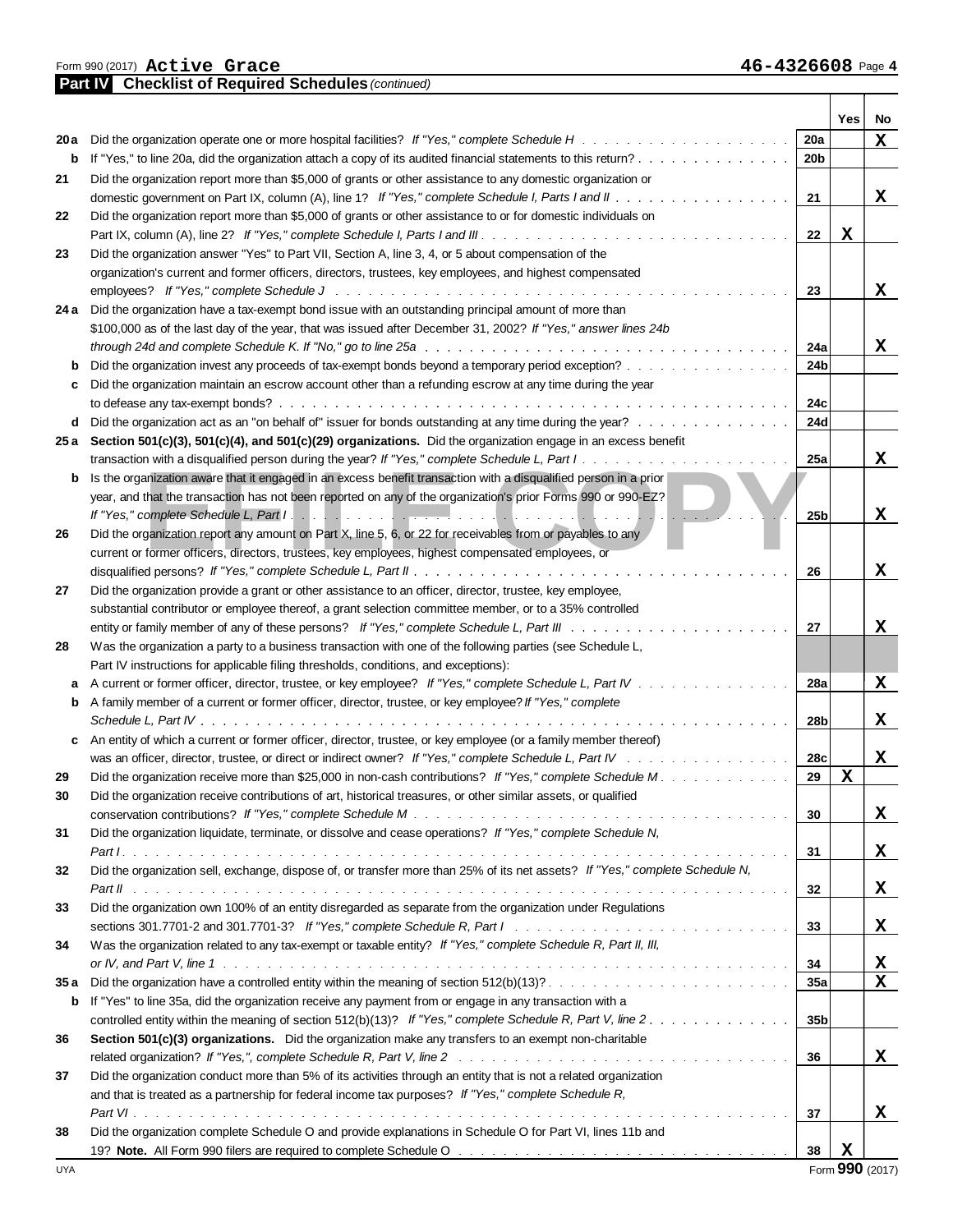|               | Form 990 (2017) Active Grace                                                                                                       | 46-4326608 Page 5 |     |                         |
|---------------|------------------------------------------------------------------------------------------------------------------------------------|-------------------|-----|-------------------------|
| <b>Part V</b> | <b>Statements Regarding Other IRS Filings and Tax Compliance</b>                                                                   |                   |     |                         |
|               |                                                                                                                                    |                   | Yes | No                      |
| 1а            | Enter the number reported in Box 3 of Form 1096. Enter -0- if not applicable 1a                                                    | Ol                |     |                         |
| b             | Enter the number of Forms W-2G included in line 1a. Enter -0- if not applicable 1b                                                 | 0                 |     |                         |
| с             | Did the organization comply with backup withholding rules for reportable payments to vendors and                                   |                   |     |                         |
|               |                                                                                                                                    | 1c                | X   |                         |
| 2 a           | Enter the number of employees reported on Form W-3, Transmittal of Wage and Tax                                                    |                   |     |                         |
|               | Statements, filed for the calendar year ending with or within the year covered by this return $\ldots \ldots$                      | O                 |     |                         |
| b             | If at least one is reported on line 2a, did the organization file all required federal employment tax returns?                     | 2 <sub>b</sub>    |     |                         |
|               | <b>Note.</b> If the sum of lines 1a and 2a is greater than 250, you may be required to e-file (see instructions).                  |                   |     |                         |
| За            | Did the organization have unrelated business gross income of \$1,000 or more during the year?                                      | За                |     | X                       |
| b             | If "Yes," has it filed a Form 990-T for this year? If "No" to line 3b, provide an explanation in Schedule O                        | 3 <sub>b</sub>    |     |                         |
| 4а            | At any time during the calendar year, did the organization have an interest in, or a signature or other authority                  |                   |     |                         |
|               | over, a financial account in a foreign country (such as a bank account, securities account, or other financial                     |                   |     |                         |
|               |                                                                                                                                    | 4a                |     | x                       |
| b             | If "Yes," enter the name of the foreign country:                                                                                   |                   |     |                         |
|               | See instructions for filing requirements for FinCEN Form 114, Report of Foreign Bank and Financial Accounts                        |                   |     |                         |
|               | (FBAR).                                                                                                                            |                   |     |                         |
| 5а            | Was the organization a party to a prohibited tax shelter transaction at any time during the tax year?                              | 5a                |     | <u>x</u>                |
| b             |                                                                                                                                    | 5 <sub>b</sub>    |     | $\overline{\mathbf{x}}$ |
| c             | If "Yes," to line 5a or 5b, did the organization file Form 8886-T?                                                                 | 5c                |     |                         |
| 6а            | Does the organization have annual gross receipts that are normally greater than \$100,000, and did the                             |                   |     |                         |
|               |                                                                                                                                    | 6а                | x   |                         |
| b             | If "Yes," did the organization include with every solicitation an express statement that such contributions or                     |                   |     |                         |
|               |                                                                                                                                    | 6b                | х   |                         |
| 7             | Organizations that may receive deductible contributions under section 170(c).                                                      |                   |     |                         |
| а             | Did the organization receive a payment in excess of \$75 made partly as a contribution and partly for goods                        |                   |     |                         |
|               |                                                                                                                                    | 7a                |     |                         |
| b             |                                                                                                                                    | 7b                |     |                         |
| с             | Did the organization sell, exchange, or otherwise dispose of tangible personal property for which it was                           |                   |     |                         |
|               |                                                                                                                                    | 7c                |     |                         |
| d             |                                                                                                                                    | Ol                |     |                         |
| е             | Did the organization receive any funds, directly or indirectly, to pay premiums on a personal benefit contract?                    | 7e                |     |                         |
| f             | Did the organization, during the year, pay premiums, directly or indirectly, on a personal benefit contract?                       | 7f                |     |                         |
| g             | If the organization received a contribution of qualified intellectual property, did the organization file Form 8899 as required?   | 7g                |     |                         |
| h             | If the organization received a contribution of cars, boats, airplanes, or other vehicles, did the organization file a Form 1098-C? | 7h                |     |                         |
| 8             | Sponsoring organizations maintaining donor advised funds. Did a donor advised fund maintained by the                               |                   |     |                         |
|               | sponsoring organization have excess business holdings at any time during the year?                                                 | 8                 |     |                         |
| 9             | Sponsoring organizations maintaining donor advised funds.                                                                          |                   |     |                         |
| а             |                                                                                                                                    | 9а                |     |                         |
| b             |                                                                                                                                    | 9b                |     |                         |
| 10            | Section 501(c)(7) organizations. Enter:                                                                                            |                   |     |                         |
| а             |                                                                                                                                    |                   |     |                         |
| b             | Gross receipts, included on Form 990, Part VIII, line 12, for public use of club facilities 10b                                    |                   |     |                         |
| 11            | Section 501(c)(12) organizations. Enter:                                                                                           |                   |     |                         |
| а             | 11a                                                                                                                                |                   |     |                         |
| b             | Gross income from other sources (Do not net amounts due or paid to other sources                                                   |                   |     |                         |
|               |                                                                                                                                    |                   |     |                         |
| 12 a          | Section 4947(a)(1) non-exempt charitable trusts. Is the organization filing Form 990 in lieu of Form 1041?                         | 12a               |     |                         |
| b             | If "Yes," enter the amount of tax-exempt interest received or accrued during the year 12b                                          |                   |     |                         |
| 13            | Section 501(c)(29) qualified nonprofit health insurance issuers.                                                                   |                   |     |                         |
| а             | Is the organization licensed to issue qualified health plans in more than one state?                                               | 13a               |     |                         |
|               | Note. See the instructions for additional information the organization must report on Schedule O.                                  |                   |     |                         |
| b             | Enter the amount of reserves the organization is required to maintain by the states in which                                       |                   |     |                         |
|               | the organization is licensed to issue qualified health plans with the organization is lied. [13b]                                  |                   |     |                         |
| c             |                                                                                                                                    |                   |     |                         |
| 14 a          |                                                                                                                                    | 14a               |     | X                       |
| b             | If "Yes," has it filed a Form 720 to report these payments? If "No," provide an explanation in Schedule O                          | 14 <sub>b</sub>   |     |                         |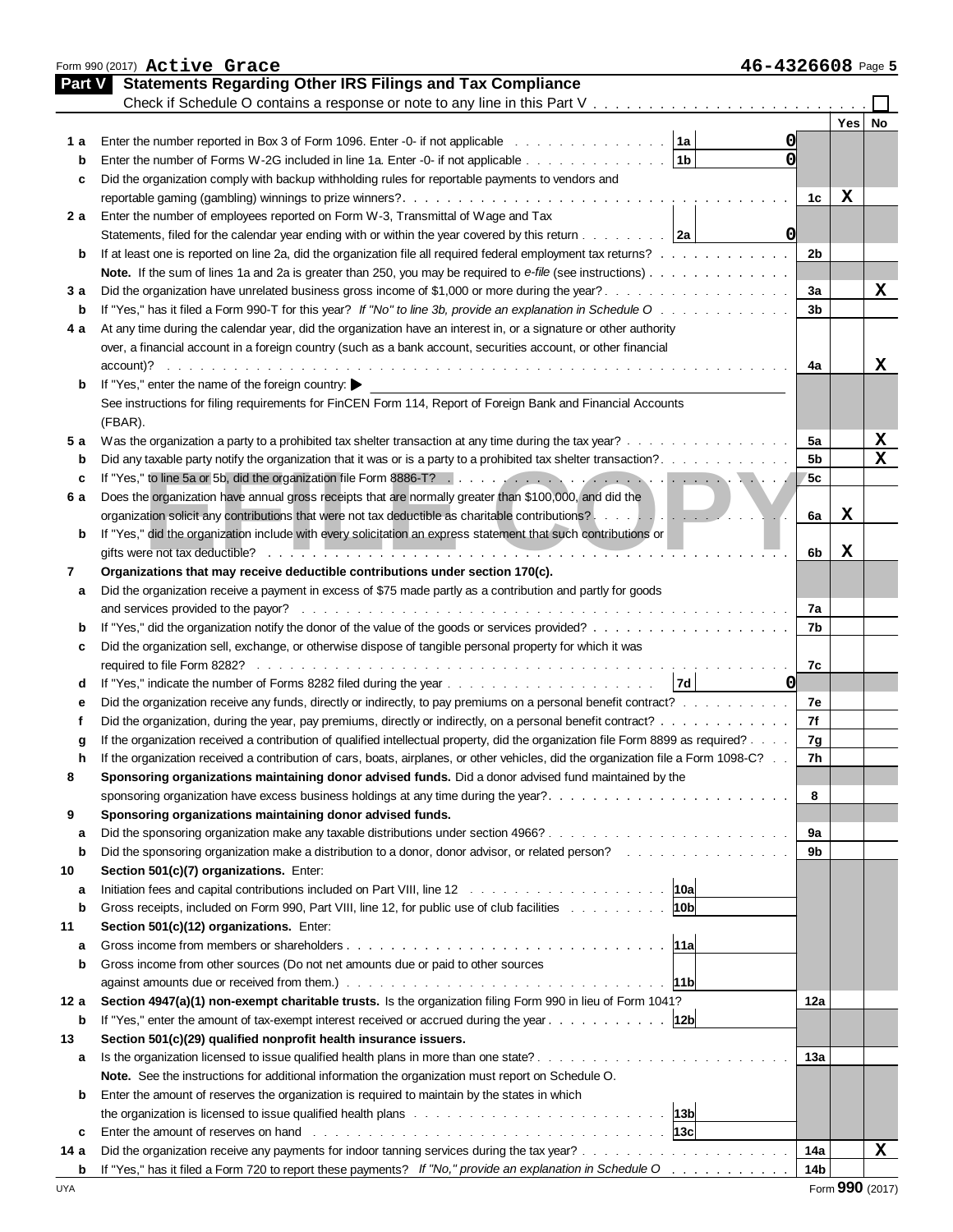|      | <b>Section A. Governing Body and Management</b>                                                                                                                                                                                |                 |              |              |
|------|--------------------------------------------------------------------------------------------------------------------------------------------------------------------------------------------------------------------------------|-----------------|--------------|--------------|
|      |                                                                                                                                                                                                                                |                 | Yes          | No           |
|      | 10<br>1 a Enter the number of voting members of the governing body at the end of the tax year.<br>1a                                                                                                                           |                 |              |              |
|      | If there are material differences in voting rights among members of the governing body, or                                                                                                                                     |                 |              |              |
|      | if the governing body delegated broad authority to an executive committee or similar                                                                                                                                           |                 |              |              |
|      | committee, explain in Schedule O.                                                                                                                                                                                              |                 |              |              |
| b    | 10<br>∣ 1b<br>Enter the number of voting members included in line 1a, above, who are independent we wand we have reset in the                                                                                                  |                 |              |              |
| 2    | Did any officer, director, trustee, or key employee have a family relationship or a business relationship with                                                                                                                 |                 |              |              |
|      |                                                                                                                                                                                                                                | $\mathbf{2}$    |              | X            |
| 3    | Did the organization delegate control over management duties customarily performed by or under the direct                                                                                                                      |                 |              |              |
|      | supervision of officers, directors, or trustees, or key employees to a management company or other person?                                                                                                                     | 3               |              | $\mathbf x$  |
| 4    | Did the organization make any significant changes to its governing documents since the prior Form 990 was filed?                                                                                                               | 4               |              | $\mathbf{x}$ |
| 5    | Did the organization become aware during the year of a significant diversion of the organization's assets?                                                                                                                     | 5               |              | $\mathbf{x}$ |
| 6    |                                                                                                                                                                                                                                | 6               |              | X            |
| 7 a  | Did the organization have members, stockholders, or other persons who had the power to elect or appoint                                                                                                                        |                 |              |              |
|      |                                                                                                                                                                                                                                | 7a              |              | X            |
| b    | Are any governance decisions of the organization reserved to (or subject to approval by) members,                                                                                                                              |                 |              |              |
|      |                                                                                                                                                                                                                                | 7b              |              | х            |
| 8    | Did the organization contemporaneously document the meetings held or written actions undertaken during                                                                                                                         |                 |              |              |
|      | the year by the following:                                                                                                                                                                                                     |                 |              |              |
| а    |                                                                                                                                                                                                                                | 8а              | $\mathbf x$  |              |
| b    |                                                                                                                                                                                                                                | 8b              | $\mathbf x$  |              |
| 9    | Is there any officer, director, trustee, or key employee listed in Part VII, Section A, who cannot be reached at                                                                                                               |                 |              |              |
|      |                                                                                                                                                                                                                                | 9               |              | x            |
|      | Section B. Policies (This Section B requests information about policies not required by the Internal Revenue Code.)                                                                                                            |                 |              |              |
|      |                                                                                                                                                                                                                                |                 | Yes          | No           |
|      |                                                                                                                                                                                                                                | 10a             |              | X            |
|      | <b>b</b> If "Yes," did the organization have written policies and procedures governing the activities of such chapters,                                                                                                        |                 |              |              |
|      | affiliates, and branches to ensure their operations are consistent with the organization's exempt purposes?                                                                                                                    | 10b             |              |              |
|      | 11 a Has the organization provided a complete copy of this Form 990 to all members of its governing body before filing the form?                                                                                               | 11a             | X            |              |
|      | <b>b</b> Describe in Schedule O the process, if any, used by the organization to review this Form 990.                                                                                                                         |                 |              |              |
| 12 a |                                                                                                                                                                                                                                | 12a             | X            |              |
| b    | Were officers, directors, or trustees, and key employees required to disclose annually interests that could give rise to conflicts? .                                                                                          | 12b             | $\mathbf{x}$ |              |
|      | Did the organization regularly and consistently monitor and enforce compliance with the policy? If "Yes,"                                                                                                                      |                 |              |              |
|      |                                                                                                                                                                                                                                | 12c             | X            |              |
| 13   |                                                                                                                                                                                                                                | 13              | $\mathbf x$  |              |
| 14   |                                                                                                                                                                                                                                | 14              | $\mathbf x$  |              |
| 15   | Did the process for determining compensation of the following persons include a review and approval by                                                                                                                         |                 |              |              |
|      | independent persons, comparability data, and contemporaneous substantiation of the deliberation and decision?                                                                                                                  |                 |              |              |
| a    |                                                                                                                                                                                                                                | 15a             | X            |              |
| b    | Other officers or key employees of the organization with the content of the organization with the content of the organization with the content of the content of the content of the content of the content of the content of t | 15 <sub>b</sub> | $\mathbf x$  |              |
|      | If "Yes" to line 15a or 15b, describe the process in Schedule O (see instructions).                                                                                                                                            |                 |              |              |
|      | 16 a Did the organization invest in, contribute assets to, or participate in a joint venture or similar arrangement                                                                                                            |                 |              |              |
|      |                                                                                                                                                                                                                                | 16a             |              | х            |
|      | <b>b</b> If "Yes," did the organization follow a written policy or procedure requiring the organization to evaluate its                                                                                                        |                 |              |              |
|      | participation in joint venture arrangements under applicable federal tax law, and take steps to safeguard the                                                                                                                  |                 |              |              |
|      |                                                                                                                                                                                                                                | 16b             |              |              |
|      | <b>Section C. Disclosure</b>                                                                                                                                                                                                   |                 |              |              |
|      |                                                                                                                                                                                                                                |                 |              |              |
| 17   | List the states with which a copy of this Form 990 is required to be filed $\blacktriangleright\mathbf{IN}$                                                                                                                    |                 |              |              |
| 18   | Section 6104 requires an organization to make its Forms 1023 (or 1024 if applicable), 990, and 990-T (Section 501(c)(3)s only)                                                                                                 |                 |              |              |
|      | available for public inspection. Indicate how you made these available. Check all that apply.                                                                                                                                  |                 |              |              |
|      | $ \mathbf{X} $ Own website<br>$ \mathbf{X} $ Upon request<br>Another's website<br>  Other (explain in Schedule O)                                                                                                              |                 |              |              |
|      | Describe in Schedule O whether (and if so, how) the organization made its governing documents, conflict of interest policy, and                                                                                                |                 |              |              |
| 19   |                                                                                                                                                                                                                                |                 |              |              |
| 20   | financial statements available to the public during the tax year.<br>State the name, address, and telephone number of the person who possesses the organization's books and records: $(317)839 - 8377$                         |                 |              |              |

**Active Grace 16-4326608** Page **6** 

Form 990 (2017) Active Grace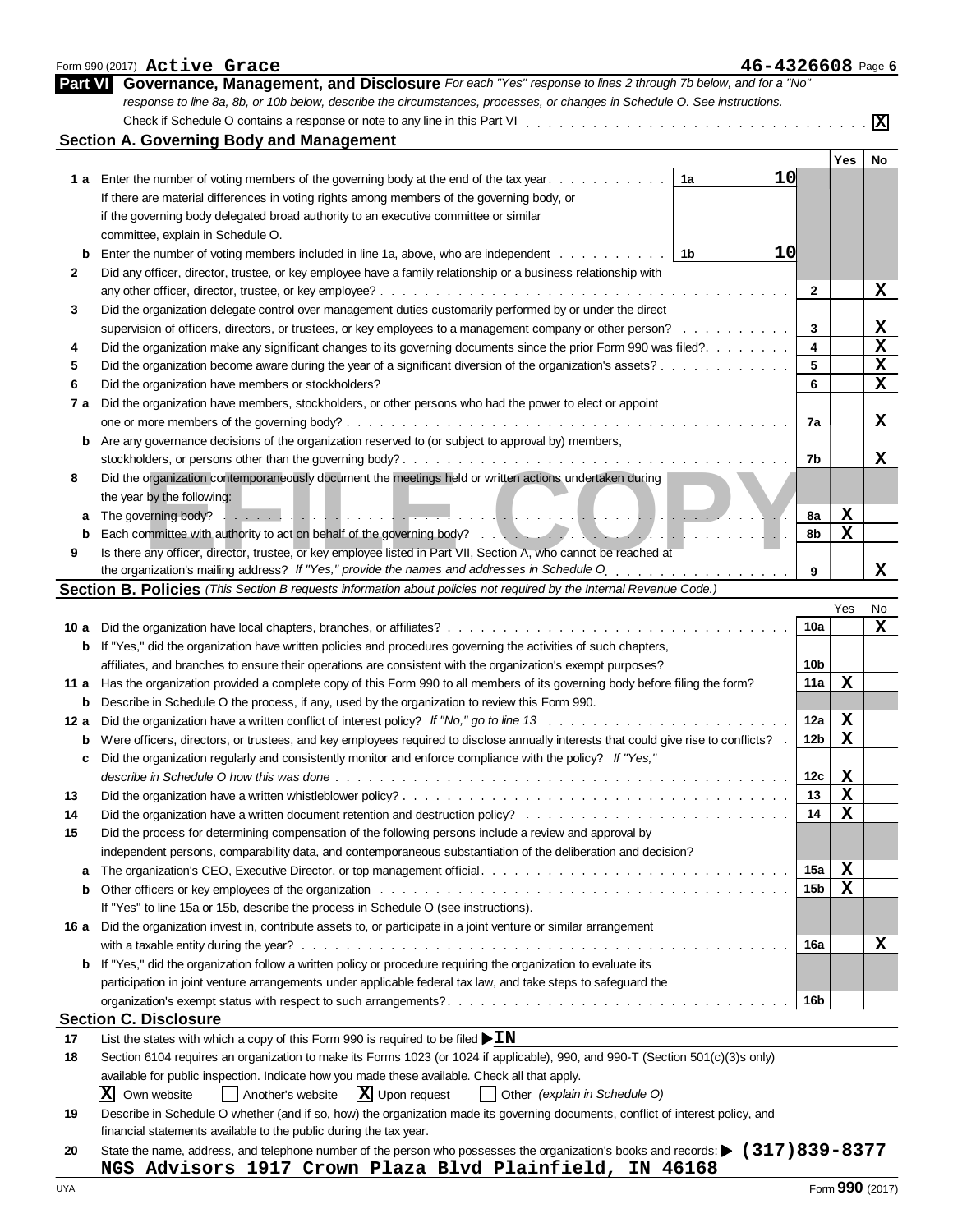**Part VII** Compensation of Officers, Directors, Trustees, Key Employees, Highest Compensated Employees, and **Independent Contractors**

Check if Schedule O contains a response or note to any line in this Part VII . . . . . . . .

**Section A. Officers, Directors, Trustees, Key Employees, and Highest Compensated Employees**

**1a** Complete this table for all persons required to be listed. Report compensation for the calendar year ending with or within the organization's tax year.

List all of the organization's **current** officers, directors, trustees (whether individuals or organizations), regardless of amount of compensation. Enter -0- in columns (D), (E), and (F) if no compensation was paid.

List all of the organization's **current** key employees, if any. See instructions for definintion of "key employee."

List the organization's five **current** highest compensated employees (other than an officer, director, trustee, or key employee) who received reportable compensation (Box 5 of Form W-2 and/or Box 7 of Form 1099-MISC) of more than \$100,000 from the organization and any related organizations.

List all of the organization's **former** officers, key employees, and highest compensated employees who received more than \$100,000 of reportable compensation from the organization and any related organizations.

List all of the organization's **former directors or trustees** that received, in the capacity as a former director or trustee of the organization, more than \$10,000 of reportable compensation from the organization and any related organizations.

List persons in the following order: individual trustees or directors; institutional trustees; officers; key employees; highest compensated employees; and former such persons.

Check this box if neither the organization nor any related organization compensated any current officer, director, or trustee.

|                                      |                                                                                                                 |                                   |                       | (C)                 |              |                                                                                                                                    |               |                                                                                     |                                                                                       |                                                                                                                    |  |
|--------------------------------------|-----------------------------------------------------------------------------------------------------------------|-----------------------------------|-----------------------|---------------------|--------------|------------------------------------------------------------------------------------------------------------------------------------|---------------|-------------------------------------------------------------------------------------|---------------------------------------------------------------------------------------|--------------------------------------------------------------------------------------------------------------------|--|
| (A)<br>Name and Title                | (B)<br>Average<br>hours per<br>week (list any<br>hours for<br>related<br>organizations<br>below dotted<br>line) | Individual trustee<br>or director | Institutional trustee | Position<br>Officer | Key employee | (do not check more than one<br>box, unless person is both an<br>officer and a director/trustee)<br>Highest compensated<br>employee | <b>Former</b> | (D)<br>Reportable<br>compensation<br>from<br>the<br>organization<br>(W-2/1099-MISC) | (E)<br>Reportable<br>compensation from<br>related<br>organizations<br>(W-2/1099-MISC) | (F)<br>Estimated<br>amount of<br>other<br>compensation<br>from the<br>organization<br>and related<br>organizations |  |
| (1) Amber Chapman<br>Director/ Owner | 40                                                                                                              | $\mathbf x$                       |                       |                     |              |                                                                                                                                    |               |                                                                                     |                                                                                       |                                                                                                                    |  |
| (2) Ryan Chapman                     | 60                                                                                                              |                                   |                       |                     |              |                                                                                                                                    |               |                                                                                     |                                                                                       |                                                                                                                    |  |
| Executive Director                   |                                                                                                                 |                                   |                       |                     |              | $\mathbf x$                                                                                                                        |               | 60,000.                                                                             |                                                                                       |                                                                                                                    |  |
| $\overline{(3)}$                     |                                                                                                                 |                                   |                       |                     |              |                                                                                                                                    |               |                                                                                     |                                                                                       |                                                                                                                    |  |
| (4)                                  |                                                                                                                 |                                   |                       |                     |              |                                                                                                                                    |               |                                                                                     |                                                                                       |                                                                                                                    |  |
| (5)                                  |                                                                                                                 |                                   |                       |                     |              |                                                                                                                                    |               |                                                                                     |                                                                                       |                                                                                                                    |  |
| $\overline{(6)}$                     |                                                                                                                 |                                   |                       |                     |              |                                                                                                                                    |               |                                                                                     |                                                                                       |                                                                                                                    |  |
| (7)                                  |                                                                                                                 |                                   |                       |                     |              |                                                                                                                                    |               |                                                                                     |                                                                                       |                                                                                                                    |  |
| $\overline{(8)}$                     |                                                                                                                 |                                   |                       |                     |              |                                                                                                                                    |               |                                                                                     |                                                                                       |                                                                                                                    |  |
| $\overline{(9)}$                     |                                                                                                                 |                                   |                       |                     |              |                                                                                                                                    |               |                                                                                     |                                                                                       |                                                                                                                    |  |
| (10)                                 |                                                                                                                 |                                   |                       |                     |              |                                                                                                                                    |               |                                                                                     |                                                                                       |                                                                                                                    |  |
| $\overline{(11)}$                    |                                                                                                                 |                                   |                       |                     |              |                                                                                                                                    |               |                                                                                     |                                                                                       |                                                                                                                    |  |
| (12)                                 |                                                                                                                 |                                   |                       |                     |              |                                                                                                                                    |               |                                                                                     |                                                                                       |                                                                                                                    |  |
| (13)                                 |                                                                                                                 |                                   |                       |                     |              |                                                                                                                                    |               |                                                                                     |                                                                                       |                                                                                                                    |  |
| (14)                                 |                                                                                                                 |                                   |                       |                     |              |                                                                                                                                    |               |                                                                                     |                                                                                       |                                                                                                                    |  |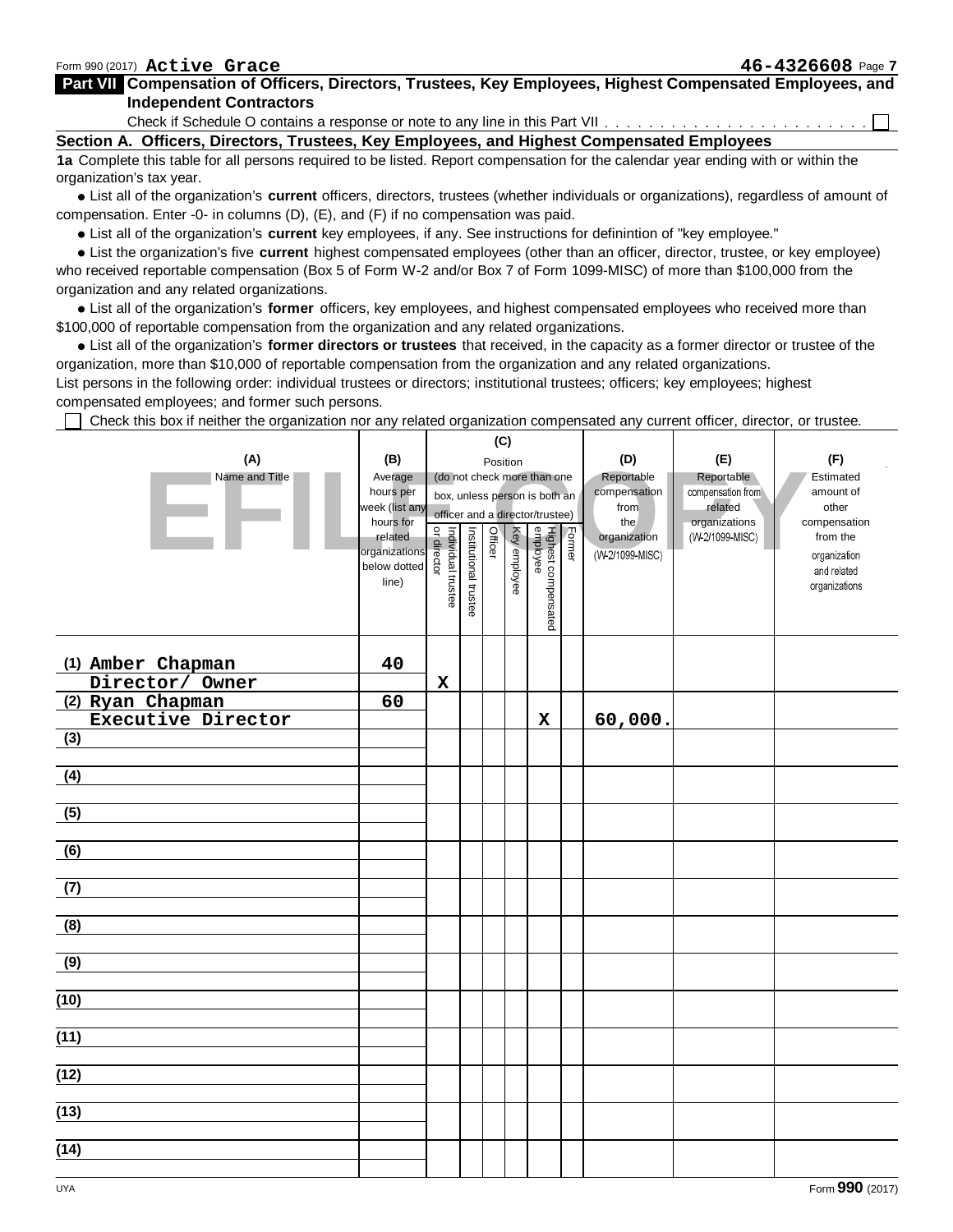| (C)<br>(A)<br>(B)<br>(D)<br>(E)<br>(F)<br>Position<br>Name and title<br>(do not check more than one<br>Reportable<br>Reportable<br>Average<br>Estimated<br>compensation from<br>hours per<br>compensation<br>amount of<br>box, unless person is both an<br>week (list any<br>related<br>other<br>from<br>officer and a director/trustee)<br>the<br>hours for<br>organizations<br>compensation<br>Institutional trustee<br>Officer<br>Highest compensated<br>employee<br><b>Former</b><br>Individual trustee<br>  or director<br>Key employee<br>related<br>organization<br>(W-2/1099-MISC)<br>from the<br>organizations<br>organization<br>(W-2/1099-MISC)<br>below dotted<br>and related<br>line)<br>organizations<br>(16)<br>$\overline{(17)}$<br>(18)<br>(19)<br>(20)<br>(21)<br>(22)<br>(23)<br>$\overline{(24)}$<br>$\overline{(25)}$ |                   | Part VII Section A. Officers, Directors, Trustees, Key Employees, and Highest Compensated Employees (continued) |  |  |  |         |  |
|--------------------------------------------------------------------------------------------------------------------------------------------------------------------------------------------------------------------------------------------------------------------------------------------------------------------------------------------------------------------------------------------------------------------------------------------------------------------------------------------------------------------------------------------------------------------------------------------------------------------------------------------------------------------------------------------------------------------------------------------------------------------------------------------------------------------------------------------|-------------------|-----------------------------------------------------------------------------------------------------------------|--|--|--|---------|--|
|                                                                                                                                                                                                                                                                                                                                                                                                                                                                                                                                                                                                                                                                                                                                                                                                                                            |                   |                                                                                                                 |  |  |  |         |  |
|                                                                                                                                                                                                                                                                                                                                                                                                                                                                                                                                                                                                                                                                                                                                                                                                                                            |                   |                                                                                                                 |  |  |  |         |  |
|                                                                                                                                                                                                                                                                                                                                                                                                                                                                                                                                                                                                                                                                                                                                                                                                                                            |                   |                                                                                                                 |  |  |  |         |  |
|                                                                                                                                                                                                                                                                                                                                                                                                                                                                                                                                                                                                                                                                                                                                                                                                                                            |                   |                                                                                                                 |  |  |  |         |  |
|                                                                                                                                                                                                                                                                                                                                                                                                                                                                                                                                                                                                                                                                                                                                                                                                                                            |                   |                                                                                                                 |  |  |  |         |  |
|                                                                                                                                                                                                                                                                                                                                                                                                                                                                                                                                                                                                                                                                                                                                                                                                                                            |                   |                                                                                                                 |  |  |  |         |  |
|                                                                                                                                                                                                                                                                                                                                                                                                                                                                                                                                                                                                                                                                                                                                                                                                                                            |                   |                                                                                                                 |  |  |  |         |  |
|                                                                                                                                                                                                                                                                                                                                                                                                                                                                                                                                                                                                                                                                                                                                                                                                                                            |                   |                                                                                                                 |  |  |  |         |  |
|                                                                                                                                                                                                                                                                                                                                                                                                                                                                                                                                                                                                                                                                                                                                                                                                                                            |                   |                                                                                                                 |  |  |  |         |  |
|                                                                                                                                                                                                                                                                                                                                                                                                                                                                                                                                                                                                                                                                                                                                                                                                                                            |                   |                                                                                                                 |  |  |  |         |  |
|                                                                                                                                                                                                                                                                                                                                                                                                                                                                                                                                                                                                                                                                                                                                                                                                                                            |                   |                                                                                                                 |  |  |  |         |  |
|                                                                                                                                                                                                                                                                                                                                                                                                                                                                                                                                                                                                                                                                                                                                                                                                                                            | $\overline{(15)}$ |                                                                                                                 |  |  |  |         |  |
|                                                                                                                                                                                                                                                                                                                                                                                                                                                                                                                                                                                                                                                                                                                                                                                                                                            |                   |                                                                                                                 |  |  |  |         |  |
|                                                                                                                                                                                                                                                                                                                                                                                                                                                                                                                                                                                                                                                                                                                                                                                                                                            |                   |                                                                                                                 |  |  |  |         |  |
|                                                                                                                                                                                                                                                                                                                                                                                                                                                                                                                                                                                                                                                                                                                                                                                                                                            |                   |                                                                                                                 |  |  |  |         |  |
|                                                                                                                                                                                                                                                                                                                                                                                                                                                                                                                                                                                                                                                                                                                                                                                                                                            |                   |                                                                                                                 |  |  |  |         |  |
|                                                                                                                                                                                                                                                                                                                                                                                                                                                                                                                                                                                                                                                                                                                                                                                                                                            |                   |                                                                                                                 |  |  |  |         |  |
|                                                                                                                                                                                                                                                                                                                                                                                                                                                                                                                                                                                                                                                                                                                                                                                                                                            |                   |                                                                                                                 |  |  |  |         |  |
|                                                                                                                                                                                                                                                                                                                                                                                                                                                                                                                                                                                                                                                                                                                                                                                                                                            |                   |                                                                                                                 |  |  |  |         |  |
|                                                                                                                                                                                                                                                                                                                                                                                                                                                                                                                                                                                                                                                                                                                                                                                                                                            |                   |                                                                                                                 |  |  |  |         |  |
|                                                                                                                                                                                                                                                                                                                                                                                                                                                                                                                                                                                                                                                                                                                                                                                                                                            |                   |                                                                                                                 |  |  |  |         |  |
|                                                                                                                                                                                                                                                                                                                                                                                                                                                                                                                                                                                                                                                                                                                                                                                                                                            |                   |                                                                                                                 |  |  |  |         |  |
|                                                                                                                                                                                                                                                                                                                                                                                                                                                                                                                                                                                                                                                                                                                                                                                                                                            |                   |                                                                                                                 |  |  |  |         |  |
|                                                                                                                                                                                                                                                                                                                                                                                                                                                                                                                                                                                                                                                                                                                                                                                                                                            |                   |                                                                                                                 |  |  |  |         |  |
|                                                                                                                                                                                                                                                                                                                                                                                                                                                                                                                                                                                                                                                                                                                                                                                                                                            |                   |                                                                                                                 |  |  |  |         |  |
|                                                                                                                                                                                                                                                                                                                                                                                                                                                                                                                                                                                                                                                                                                                                                                                                                                            |                   |                                                                                                                 |  |  |  |         |  |
|                                                                                                                                                                                                                                                                                                                                                                                                                                                                                                                                                                                                                                                                                                                                                                                                                                            |                   |                                                                                                                 |  |  |  |         |  |
|                                                                                                                                                                                                                                                                                                                                                                                                                                                                                                                                                                                                                                                                                                                                                                                                                                            |                   |                                                                                                                 |  |  |  |         |  |
|                                                                                                                                                                                                                                                                                                                                                                                                                                                                                                                                                                                                                                                                                                                                                                                                                                            |                   |                                                                                                                 |  |  |  |         |  |
|                                                                                                                                                                                                                                                                                                                                                                                                                                                                                                                                                                                                                                                                                                                                                                                                                                            |                   |                                                                                                                 |  |  |  |         |  |
|                                                                                                                                                                                                                                                                                                                                                                                                                                                                                                                                                                                                                                                                                                                                                                                                                                            |                   |                                                                                                                 |  |  |  |         |  |
|                                                                                                                                                                                                                                                                                                                                                                                                                                                                                                                                                                                                                                                                                                                                                                                                                                            |                   |                                                                                                                 |  |  |  |         |  |
| Sub-total<br>1 <sub>b</sub><br>▶                                                                                                                                                                                                                                                                                                                                                                                                                                                                                                                                                                                                                                                                                                                                                                                                           |                   |                                                                                                                 |  |  |  | 60,000. |  |

**1b Sub-total c Total from continuation sheets to Part VII, Section A**

 $\blacktriangleright$  $\blacktriangleright$ **d Total (add lines 1b and 1c) 60,000.**

**2** Total number of individuals (including but not limited to those listed above) who received more than \$100,000 of reportable compensation from the organization

|    |                                                                                                                                                 | Yes |  |
|----|-------------------------------------------------------------------------------------------------------------------------------------------------|-----|--|
| 3  | Did the organization list any former officer, director, or trustee, key employee, or highest compensated                                        |     |  |
|    | employee on line 1a? If "Yes," complete Schedule J for such individual enterprise on line 1a? If "Yes," complete Schedule J for such individual |     |  |
| 4  | For any individual listed on line 1a, is the sum of reportable compensation and other compensation from the                                     |     |  |
|    | organization and related organizations greater than \$150,000? If "Yes," complete Schedule J for such                                           |     |  |
|    | individual                                                                                                                                      |     |  |
| 5. | Did any person listed on line 1a receive or accrue compensation from any unrelated organization or individual                                   |     |  |
|    | for services rendered to the organization? If "Yes," complete Schedule J for such person                                                        |     |  |
|    | sation D. Indonesiant Contractors                                                                                                               |     |  |

### **Section B. Independent Contractors**

**1** Complete this table for your five highest compensated independent contractors that received more than \$100,000 of compensation from the organization. Report compensation for the calendar year ending with or within the organization's tax year.

| (A)<br>Name and business address                                                                | (B)<br>Description of services | (C)<br>Compensation |
|-------------------------------------------------------------------------------------------------|--------------------------------|---------------------|
|                                                                                                 |                                |                     |
|                                                                                                 |                                |                     |
|                                                                                                 |                                |                     |
|                                                                                                 |                                |                     |
|                                                                                                 |                                |                     |
|                                                                                                 |                                |                     |
| 2 Total number of independent contractors (including but not limited to those listed above) who |                                |                     |
| received more than \$100,000 of compensation from the organization▶                             |                                |                     |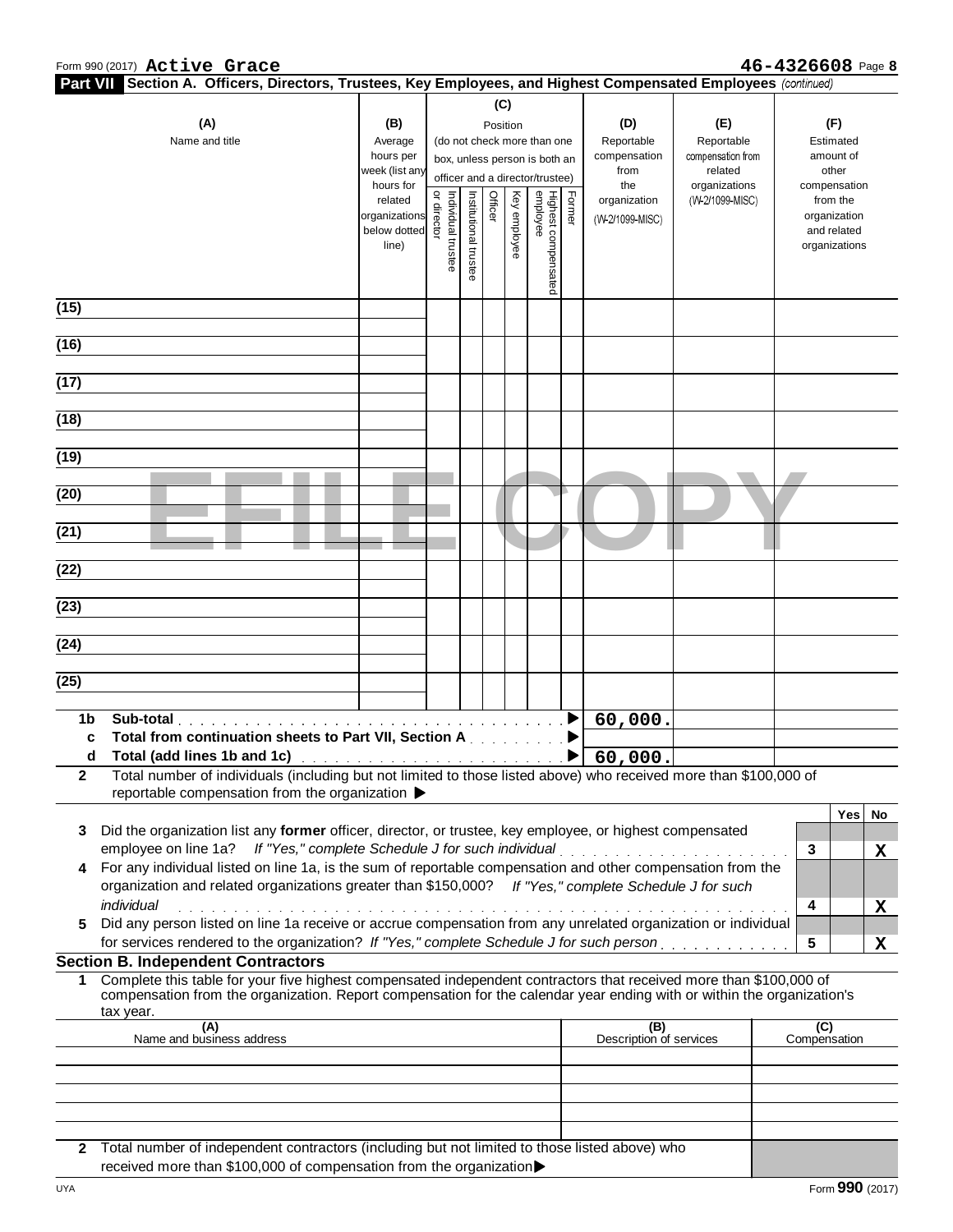$\Box$ 

**Part VIII** Statement of Revenue

Check if Schedule O contains a response or note to any line in this Part VIII

|                                                           |        | Check if Schedule O contains a response or note to any line in this Part VIII                                                                                                                                                        |                           |                      |                                              | and a constitution of the constitution of the constitution of the constitution of the constitution of the constitution of the constitution of the constitution of the constitution of the constitution of the constitution of |                                                               |
|-----------------------------------------------------------|--------|--------------------------------------------------------------------------------------------------------------------------------------------------------------------------------------------------------------------------------------|---------------------------|----------------------|----------------------------------------------|-------------------------------------------------------------------------------------------------------------------------------------------------------------------------------------------------------------------------------|---------------------------------------------------------------|
|                                                           |        |                                                                                                                                                                                                                                      |                           | (A)<br>Total revenue | (B)<br>Related or exempt<br>function revenue | (C)<br>Unrelated<br>business<br>revenue                                                                                                                                                                                       | (D)<br>Revenue excluded<br>from tax under<br>sections 512-514 |
|                                                           |        | 1a Federated campaigns 1a                                                                                                                                                                                                            |                           |                      |                                              |                                                                                                                                                                                                                               |                                                               |
| Contributions, Gifts, Grants<br>and Other Similar Amounts |        | <b>b</b> Membership dues $\cdots$ $\cdots$ $\cdots$ $\cdots$ <b>1b</b>                                                                                                                                                               |                           |                      |                                              |                                                                                                                                                                                                                               |                                                               |
|                                                           |        | c Fundraising events $\ldots$ 1c                                                                                                                                                                                                     | 9,315.                    |                      |                                              |                                                                                                                                                                                                                               |                                                               |
|                                                           |        | d Related organizations 1d                                                                                                                                                                                                           |                           |                      |                                              |                                                                                                                                                                                                                               |                                                               |
|                                                           |        | <b>e</b> Government grants (contributions)<br>1е                                                                                                                                                                                     |                           |                      |                                              |                                                                                                                                                                                                                               |                                                               |
|                                                           |        | f All other contributions, gifts, grants,                                                                                                                                                                                            |                           |                      |                                              |                                                                                                                                                                                                                               |                                                               |
|                                                           |        | and similar amounts not included above. $\vert$ 1f $\vert$ 256, 640.                                                                                                                                                                 |                           |                      |                                              |                                                                                                                                                                                                                               |                                                               |
|                                                           | g      | Noncash contributions included in lines 1a-1f: $\frac{140}{140}$ , 000.                                                                                                                                                              |                           |                      |                                              |                                                                                                                                                                                                                               |                                                               |
|                                                           |        |                                                                                                                                                                                                                                      |                           | 265,955.             |                                              |                                                                                                                                                                                                                               |                                                               |
|                                                           |        |                                                                                                                                                                                                                                      | <b>Business Code</b>      |                      |                                              |                                                                                                                                                                                                                               |                                                               |
|                                                           | 2a     | <u> 1989 - Johann Harry Harry Harry Harry Harry Harry Harry Harry Harry Harry Harry Harry Harry Harry Harry Harry</u>                                                                                                                |                           |                      |                                              |                                                                                                                                                                                                                               |                                                               |
| Program Service Revenue                                   | b      | <u> 1989 - Johann Stein, fransk politik (d. 1989)</u>                                                                                                                                                                                |                           |                      |                                              |                                                                                                                                                                                                                               |                                                               |
|                                                           | c      |                                                                                                                                                                                                                                      |                           |                      |                                              |                                                                                                                                                                                                                               |                                                               |
|                                                           | d      | <u> 1980 - Johann Barn, fransk politik (d. 1980)</u>                                                                                                                                                                                 |                           |                      |                                              |                                                                                                                                                                                                                               |                                                               |
|                                                           | е      |                                                                                                                                                                                                                                      |                           |                      |                                              |                                                                                                                                                                                                                               |                                                               |
|                                                           |        | f All other program service revenue $\ldots$ .                                                                                                                                                                                       |                           |                      |                                              |                                                                                                                                                                                                                               |                                                               |
|                                                           |        |                                                                                                                                                                                                                                      | $\blacktriangleright$     |                      |                                              |                                                                                                                                                                                                                               |                                                               |
|                                                           | 3      | Investment income (including dividends, interest,                                                                                                                                                                                    |                           |                      |                                              |                                                                                                                                                                                                                               |                                                               |
|                                                           |        |                                                                                                                                                                                                                                      |                           |                      |                                              |                                                                                                                                                                                                                               |                                                               |
|                                                           | 4<br>5 | Income from investment of tax-exempt bond proceeds                                                                                                                                                                                   |                           |                      |                                              |                                                                                                                                                                                                                               |                                                               |
|                                                           |        | (i) Real                                                                                                                                                                                                                             | (ii) Personal             |                      |                                              |                                                                                                                                                                                                                               |                                                               |
|                                                           | 6а     | Gross rents                                                                                                                                                                                                                          |                           |                      |                                              |                                                                                                                                                                                                                               |                                                               |
|                                                           |        | <b>b</b> Less: rental expenses                                                                                                                                                                                                       |                           |                      |                                              |                                                                                                                                                                                                                               |                                                               |
|                                                           |        | c Rental income or (loss)                                                                                                                                                                                                            |                           |                      |                                              |                                                                                                                                                                                                                               |                                                               |
|                                                           |        | <u>.</u> D<br><b>d</b> Net rental income or (loss).                                                                                                                                                                                  |                           |                      |                                              |                                                                                                                                                                                                                               |                                                               |
|                                                           |        | (i) Securities<br>7a Gross amount from sales of                                                                                                                                                                                      | (ii) Other                |                      |                                              |                                                                                                                                                                                                                               |                                                               |
|                                                           |        | assets other than inventory                                                                                                                                                                                                          |                           |                      |                                              |                                                                                                                                                                                                                               |                                                               |
|                                                           |        | <b>b</b> Less: cost or other basis                                                                                                                                                                                                   |                           |                      |                                              |                                                                                                                                                                                                                               |                                                               |
|                                                           |        | and sales expenses                                                                                                                                                                                                                   |                           |                      |                                              |                                                                                                                                                                                                                               |                                                               |
|                                                           |        | <b>c</b> Gain or (loss) $\cdots$                                                                                                                                                                                                     |                           |                      |                                              |                                                                                                                                                                                                                               |                                                               |
|                                                           |        | <b>d</b> Net gain or (loss) $\cdots$ $\cdots$ $\cdots$ $\cdots$ $\cdots$ $\cdots$ $\cdots$                                                                                                                                           |                           |                      |                                              |                                                                                                                                                                                                                               |                                                               |
|                                                           |        |                                                                                                                                                                                                                                      |                           |                      |                                              |                                                                                                                                                                                                                               |                                                               |
| gun                                                       |        | 8a Gross income from fundraising                                                                                                                                                                                                     |                           |                      |                                              |                                                                                                                                                                                                                               |                                                               |
|                                                           |        | events (not including \$                                                                                                                                                                                                             |                           |                      |                                              |                                                                                                                                                                                                                               |                                                               |
| Other Reve                                                |        | of contributions reported on line 1c).                                                                                                                                                                                               |                           |                      |                                              |                                                                                                                                                                                                                               |                                                               |
|                                                           |        | See Part IV, line 18 $\ldots$ $\ldots$ $\ldots$ $\ldots$ $\ldots$ a                                                                                                                                                                  |                           |                      |                                              |                                                                                                                                                                                                                               |                                                               |
|                                                           |        | <b>b</b> Less: direct expenses $\cdot \cdot \cdot \cdot \cdot \cdot$ <b>b</b>                                                                                                                                                        |                           |                      |                                              |                                                                                                                                                                                                                               |                                                               |
|                                                           |        |                                                                                                                                                                                                                                      |                           |                      |                                              |                                                                                                                                                                                                                               |                                                               |
|                                                           |        | 9a Gross income from gaming activities.                                                                                                                                                                                              |                           |                      |                                              |                                                                                                                                                                                                                               |                                                               |
|                                                           |        | See Part IV, line $19 \cdot \cdot \cdot \cdot \cdot \cdot \cdot \cdot$<br>al<br><b>b</b> Less: direct expenses<br>bl                                                                                                                 |                           |                      |                                              |                                                                                                                                                                                                                               |                                                               |
|                                                           |        | c Net income or (loss) from gaming activities                                                                                                                                                                                        | <u> 1900 - 19</u> 00 - 19 |                      |                                              |                                                                                                                                                                                                                               |                                                               |
|                                                           |        | 10a Gross sales of inventory, less                                                                                                                                                                                                   |                           |                      |                                              |                                                                                                                                                                                                                               |                                                               |
|                                                           |        | returns and allowances and all allowances<br>al                                                                                                                                                                                      |                           |                      |                                              |                                                                                                                                                                                                                               |                                                               |
|                                                           |        | <b>b</b> Less: cost of goods sold $\cdots$<br>bl                                                                                                                                                                                     |                           |                      |                                              |                                                                                                                                                                                                                               |                                                               |
|                                                           |        | <b>c</b> Net income or (loss) from sales inventory <u>.</u> ▶                                                                                                                                                                        |                           |                      |                                              |                                                                                                                                                                                                                               |                                                               |
|                                                           |        | Miscellaneous Revenue                                                                                                                                                                                                                | <b>Business Code</b>      |                      |                                              |                                                                                                                                                                                                                               |                                                               |
|                                                           |        |                                                                                                                                                                                                                                      |                           |                      |                                              |                                                                                                                                                                                                                               |                                                               |
|                                                           |        | b                                                                                                                                                                                                                                    |                           |                      |                                              |                                                                                                                                                                                                                               |                                                               |
|                                                           | c      | <u> 1980 - Andrea Andrew Maria (h. 1980).</u>                                                                                                                                                                                        |                           |                      |                                              |                                                                                                                                                                                                                               |                                                               |
|                                                           |        | <b>d</b> All other revenue $\cdots$ $\cdots$                                                                                                                                                                                         |                           |                      |                                              |                                                                                                                                                                                                                               |                                                               |
|                                                           |        | e Total. Add lines 11a-11d (2000) 2000 (2000) 2000 (2000) 2000 (2000) 2000 (2000) 2000 (2000) 2000 (2000) 2000                                                                                                                       |                           |                      |                                              |                                                                                                                                                                                                                               |                                                               |
|                                                           |        | 12 Total revenue. See instructions <b>Act of Act of Act of Act of Act of Act of Act of Act of Act of Act of Act of Act of Act of Act of Act of Act of Act of Act of Act of Act of Act of Act of Act of Act of Act of Act of Act </b> |                           | 265,955.             |                                              |                                                                                                                                                                                                                               |                                                               |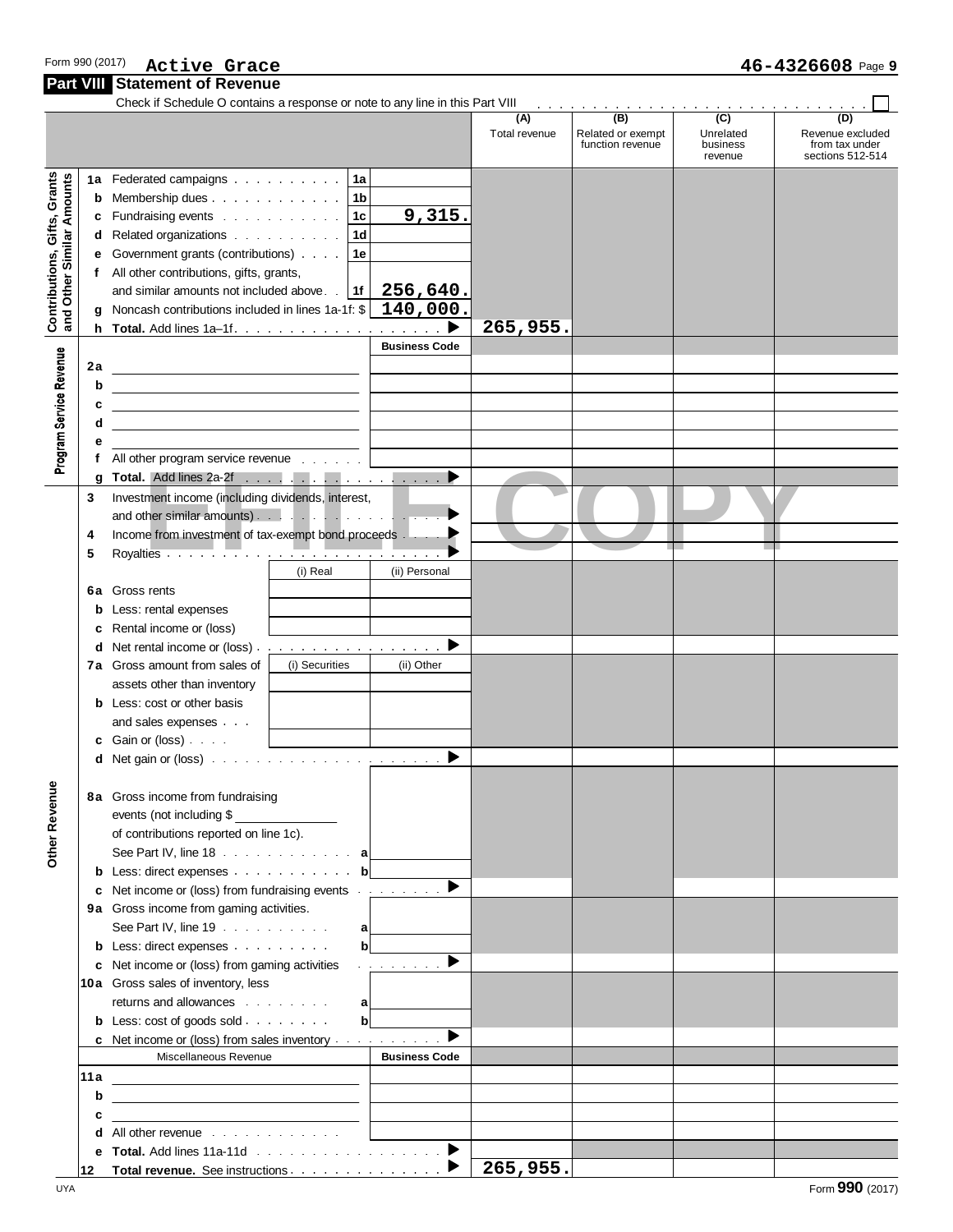|   | <b>Part IX Statement of Functional Expenses</b>                                  |         |
|---|----------------------------------------------------------------------------------|---------|
|   | Section $501(c)(3)$ and $501(c)(4)$ organizations must complete all columns. All |         |
|   | Check if Schedule O contains a response or note to any line in the               |         |
|   | Do not include amounts reported on lines 6b, 7b, 8b, 9b,                         | Total e |
|   | and 10b of Part VIII.                                                            |         |
| 1 | Grants and other assistance to domestic organizations                            |         |
|   | and demostic governments, Can Dort IV, line 24                                   |         |

|    | Form 990 (2017)<br>Active Grace                                                                                                                                                                                                |                       |                        |                  | 46-4326608 Page 10 |
|----|--------------------------------------------------------------------------------------------------------------------------------------------------------------------------------------------------------------------------------|-----------------------|------------------------|------------------|--------------------|
|    | <b>Part IX</b> Statement of Functional Expenses                                                                                                                                                                                |                       |                        |                  |                    |
|    | Section 501(c)(3) and 501(c)(4) organizations must complete all columns. All other organizations must complete column (A).                                                                                                     |                       |                        |                  |                    |
|    |                                                                                                                                                                                                                                |                       |                        | $\overline{(c)}$ |                    |
|    | Do not include amounts reported on lines 6b, 7b, 8b, 9b,                                                                                                                                                                       | (A)<br>Total expenses | (B)<br>Program service | Management and   | (D)<br>Fundraising |
|    | and 10b of Part VIII.                                                                                                                                                                                                          |                       | expenses               | general expenses | expenses           |
| 1. | Grants and other assistance to domestic organizations                                                                                                                                                                          |                       |                        |                  |                    |
|    | and domestic governments. See Part IV, line 21                                                                                                                                                                                 |                       |                        |                  |                    |
| 2  | Grants and other assistance to domestic                                                                                                                                                                                        |                       |                        |                  |                    |
|    | individuals. See Part IV, line 22                                                                                                                                                                                              | 181,894.              | 181,894.               |                  |                    |
| 3  | Grants and other assistance to foreign organizations,                                                                                                                                                                          |                       |                        |                  |                    |
|    | foreign governments, and foreign individuals. See Part IV,                                                                                                                                                                     |                       |                        |                  |                    |
|    |                                                                                                                                                                                                                                |                       |                        |                  |                    |
| 4  | Benefits paid to or for members with a substitution of the state of the state of the state of the state of the state of the state of the state of the state of the state of the state of the state of the state of the state o |                       |                        |                  |                    |
| 5  | Compensation of current officers, directors, trustees,                                                                                                                                                                         |                       |                        |                  |                    |
|    |                                                                                                                                                                                                                                | 50,000.               |                        | 45,000.          | 5,000.             |
| 6  | Compensation not included above, to disqualified persons                                                                                                                                                                       |                       |                        |                  |                    |
|    | (as defined under section $4958(f)(1)$ ) and persons                                                                                                                                                                           |                       |                        |                  |                    |
|    |                                                                                                                                                                                                                                |                       |                        |                  |                    |
| 7  | Other salaries and wages                                                                                                                                                                                                       |                       |                        |                  |                    |
| 8  | Pension plan accruals and contributions (include section                                                                                                                                                                       |                       |                        |                  |                    |
|    | 401(k) and 403(b) employer contributions)                                                                                                                                                                                      |                       |                        |                  |                    |
| 9  |                                                                                                                                                                                                                                | 7,400.                |                        | 7,400.           |                    |
| 10 |                                                                                                                                                                                                                                | 7,488.                | 6,834.                 |                  | 654.               |
| 11 | Fees for services (non-employees):                                                                                                                                                                                             |                       |                        |                  |                    |
|    |                                                                                                                                                                                                                                |                       |                        |                  |                    |
|    |                                                                                                                                                                                                                                |                       |                        |                  |                    |
|    |                                                                                                                                                                                                                                |                       |                        |                  |                    |
|    |                                                                                                                                                                                                                                |                       |                        |                  |                    |
|    | e Professional fundraising services. See Part IV, line 17                                                                                                                                                                      |                       |                        |                  |                    |

educational campaign and fundraising solicitation. Check here  $\blacktriangleright$  if following SOP 98-2 (ASC 958-720)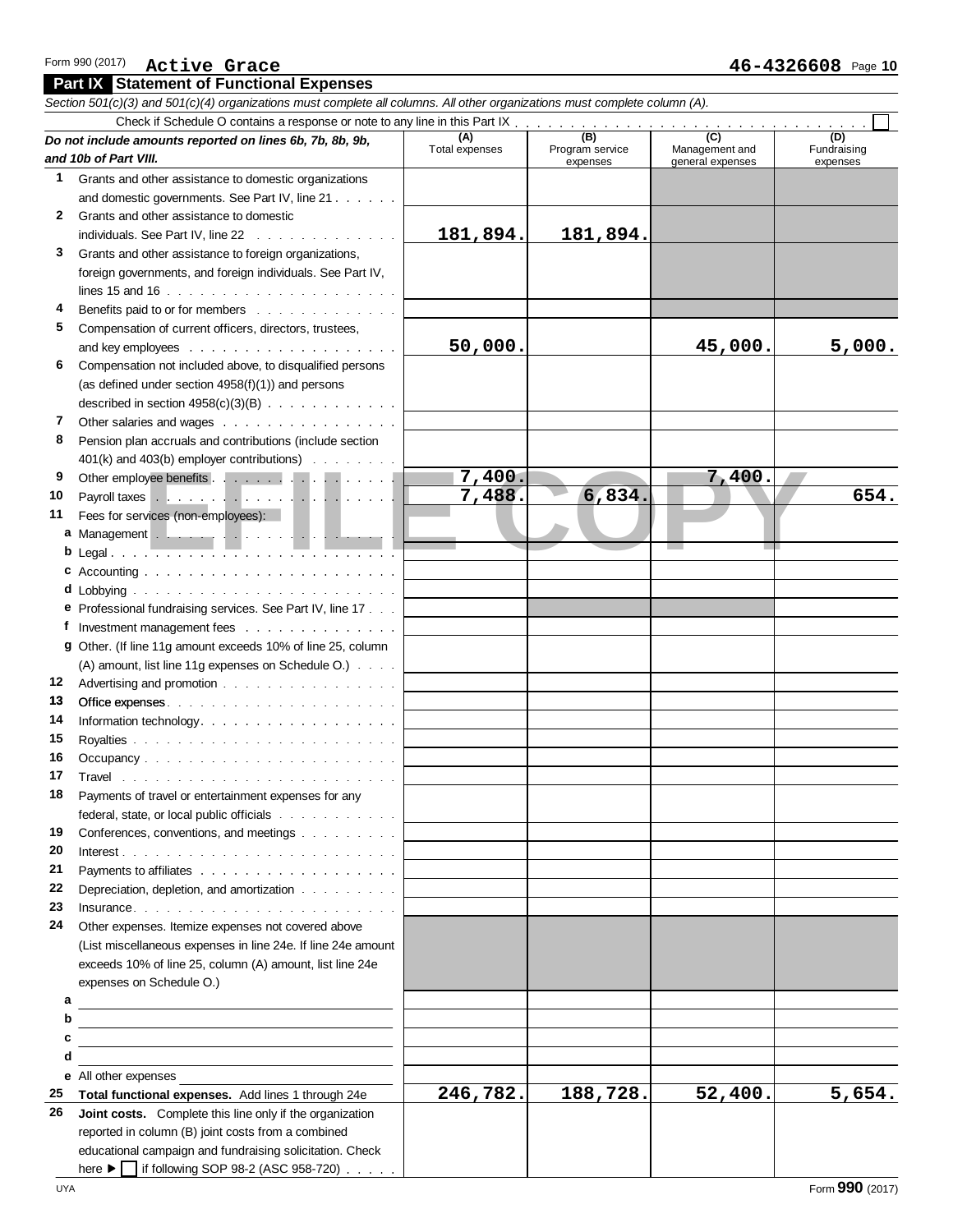**Part I Part X Balance Sheet**

| (A)<br>(B)<br>Beginning of year<br>End of year<br>81,134.<br>$\overline{\mathbf{1}}$<br>1<br>$\overline{2}$<br>2<br>$\overline{\mathbf{3}}$<br>3<br>4<br>4<br>Loans and other receivables from current and former officers, directors, trustees, key employees,<br>5<br>and highest compensated employees. Complete Part II of Schedule L<br>5<br>Loans and other receivables from other disqualified persons (as defined under<br>6<br>section 4958(f)(1)), persons described in section 4958(c)(3)(B), and contributing<br>employers and sponsoring organizations of section 501(c)(9) voluntary employees'<br>beneficiary organizations (see instructions).<br>Assets<br>6<br>$\overline{7}$<br>Notes and loans receivable, net recommended and service and service and loans receivable, net recommended and service and service and service and service and service and service and service and service and service and serv<br>7<br>8<br>8<br>9<br>9<br>10 a Land, buildings, and equipment: cost or<br>other basis. Complete Part VI of Schedule D. 10a<br><b>b</b> Less: accumulated depreciation 10b<br>10c<br>11<br>11<br>12 <sup>2</sup><br>12<br>13<br>13<br>Intangible assets<br>Other assets. See Part IV, line 11.<br>14<br>14<br>15<br>15<br>81,134.<br>16<br>16<br>17<br>17<br>18<br>18<br>Deferred revenue with a state of the contract of the contract of the contract of the contract of the contract of the contract of the contract of the contract of the contract of the contract of the contract of the contract<br>19<br>19<br>20<br>20<br>Liabilities<br>21<br>21<br>Escrow or custodial account liability. Complete Part IV of Schedule D.<br>Loans and other payables to current and former officers, directors, trustees, key employees,<br>22<br>highest compensated employees, and disqualified persons. Complete Part II of Schedule L.<br>22<br>Secured mortgages and notes payable to unrelated third parties with a substitution of the secured mortgages and notes payable to unrelated third parties with a substitution of the second secured with a second section of th<br>23<br>23<br>24<br>24<br>Other liabilities (including federal income tax, payables to related third parties, and other liabilities<br>25<br>25<br>26<br>Net Assets or Fund Balances<br>Organizations that follow SFAS 117 (ASC 958), check here $\triangleright \overline{X}$ and complete lines 27<br>through 29, and lines 33 and 34.<br>51, 134.<br>Unrestricted net assets <b>experience</b> in the contract of the contract of the contract of the contract of the contract of the contract of the contract of the contract of the contract of the contract of the contract of the co<br>27<br>27<br>30,000.<br>28<br>28<br>29<br>Permanently restricted net assets response to the contract of the contract of the contract of the contract of the contract of the contract of the contract of the contract of the contract of the contract of the contract of<br>29<br>Organizations that do not follow SFAS 117 (ASC 958), check here ▶ □ and complete<br>lines 30 through 34.<br>30<br>30<br>31<br>31<br>32<br>32<br>Retained earnings, endowment, accumulated income, or other funds<br>81,134.<br>100, 307.<br>33<br>Total net assets or fund balances (exception of the contract of the contract of the contract of the contract of the contract of the contract of the contract of the contract of the contract of the contract of the contract o<br>33<br>34 |  |                                                                                                                                                                                                                                |          |    |                              |
|-----------------------------------------------------------------------------------------------------------------------------------------------------------------------------------------------------------------------------------------------------------------------------------------------------------------------------------------------------------------------------------------------------------------------------------------------------------------------------------------------------------------------------------------------------------------------------------------------------------------------------------------------------------------------------------------------------------------------------------------------------------------------------------------------------------------------------------------------------------------------------------------------------------------------------------------------------------------------------------------------------------------------------------------------------------------------------------------------------------------------------------------------------------------------------------------------------------------------------------------------------------------------------------------------------------------------------------------------------------------------------------------------------------------------------------------------------------------------------------------------------------------------------------------------------------------------------------------------------------------------------------------------------------------------------------------------------------------------------------------------------------------------------------------------------------------------------------------------------------------------------------------------------------------------------------------------------------------------------------------------------------------------------------------------------------------------------------------------------------------------------------------------------------------------------------------------------------------------------------------------------------------------------------------------------------------------------------------------------------------------------------------------------------------------------------------------------------------------------------------------------------------------------------------------------------------------------------------------------------------------------------------------------------------------------------------------------------------------------------------------------------------------------------------------------------------------------------------------------------------------------------------------------------------------------------------------------------------------------------------------------------------------------------------------------------------------------------------------------------------------------------------------------------------------------------------------------------------------------------------------------------------------------------------------------------------------------------------------------------------------------------------------------------------------------------------------------------------------------------------------|--|--------------------------------------------------------------------------------------------------------------------------------------------------------------------------------------------------------------------------------|----------|----|------------------------------|
|                                                                                                                                                                                                                                                                                                                                                                                                                                                                                                                                                                                                                                                                                                                                                                                                                                                                                                                                                                                                                                                                                                                                                                                                                                                                                                                                                                                                                                                                                                                                                                                                                                                                                                                                                                                                                                                                                                                                                                                                                                                                                                                                                                                                                                                                                                                                                                                                                                                                                                                                                                                                                                                                                                                                                                                                                                                                                                                                                                                                                                                                                                                                                                                                                                                                                                                                                                                                                                                                                               |  |                                                                                                                                                                                                                                |          |    |                              |
|                                                                                                                                                                                                                                                                                                                                                                                                                                                                                                                                                                                                                                                                                                                                                                                                                                                                                                                                                                                                                                                                                                                                                                                                                                                                                                                                                                                                                                                                                                                                                                                                                                                                                                                                                                                                                                                                                                                                                                                                                                                                                                                                                                                                                                                                                                                                                                                                                                                                                                                                                                                                                                                                                                                                                                                                                                                                                                                                                                                                                                                                                                                                                                                                                                                                                                                                                                                                                                                                                               |  |                                                                                                                                                                                                                                |          |    |                              |
|                                                                                                                                                                                                                                                                                                                                                                                                                                                                                                                                                                                                                                                                                                                                                                                                                                                                                                                                                                                                                                                                                                                                                                                                                                                                                                                                                                                                                                                                                                                                                                                                                                                                                                                                                                                                                                                                                                                                                                                                                                                                                                                                                                                                                                                                                                                                                                                                                                                                                                                                                                                                                                                                                                                                                                                                                                                                                                                                                                                                                                                                                                                                                                                                                                                                                                                                                                                                                                                                                               |  |                                                                                                                                                                                                                                |          |    | 100, 307.                    |
|                                                                                                                                                                                                                                                                                                                                                                                                                                                                                                                                                                                                                                                                                                                                                                                                                                                                                                                                                                                                                                                                                                                                                                                                                                                                                                                                                                                                                                                                                                                                                                                                                                                                                                                                                                                                                                                                                                                                                                                                                                                                                                                                                                                                                                                                                                                                                                                                                                                                                                                                                                                                                                                                                                                                                                                                                                                                                                                                                                                                                                                                                                                                                                                                                                                                                                                                                                                                                                                                                               |  |                                                                                                                                                                                                                                |          |    |                              |
|                                                                                                                                                                                                                                                                                                                                                                                                                                                                                                                                                                                                                                                                                                                                                                                                                                                                                                                                                                                                                                                                                                                                                                                                                                                                                                                                                                                                                                                                                                                                                                                                                                                                                                                                                                                                                                                                                                                                                                                                                                                                                                                                                                                                                                                                                                                                                                                                                                                                                                                                                                                                                                                                                                                                                                                                                                                                                                                                                                                                                                                                                                                                                                                                                                                                                                                                                                                                                                                                                               |  |                                                                                                                                                                                                                                |          |    |                              |
|                                                                                                                                                                                                                                                                                                                                                                                                                                                                                                                                                                                                                                                                                                                                                                                                                                                                                                                                                                                                                                                                                                                                                                                                                                                                                                                                                                                                                                                                                                                                                                                                                                                                                                                                                                                                                                                                                                                                                                                                                                                                                                                                                                                                                                                                                                                                                                                                                                                                                                                                                                                                                                                                                                                                                                                                                                                                                                                                                                                                                                                                                                                                                                                                                                                                                                                                                                                                                                                                                               |  |                                                                                                                                                                                                                                |          |    |                              |
|                                                                                                                                                                                                                                                                                                                                                                                                                                                                                                                                                                                                                                                                                                                                                                                                                                                                                                                                                                                                                                                                                                                                                                                                                                                                                                                                                                                                                                                                                                                                                                                                                                                                                                                                                                                                                                                                                                                                                                                                                                                                                                                                                                                                                                                                                                                                                                                                                                                                                                                                                                                                                                                                                                                                                                                                                                                                                                                                                                                                                                                                                                                                                                                                                                                                                                                                                                                                                                                                                               |  |                                                                                                                                                                                                                                |          |    |                              |
|                                                                                                                                                                                                                                                                                                                                                                                                                                                                                                                                                                                                                                                                                                                                                                                                                                                                                                                                                                                                                                                                                                                                                                                                                                                                                                                                                                                                                                                                                                                                                                                                                                                                                                                                                                                                                                                                                                                                                                                                                                                                                                                                                                                                                                                                                                                                                                                                                                                                                                                                                                                                                                                                                                                                                                                                                                                                                                                                                                                                                                                                                                                                                                                                                                                                                                                                                                                                                                                                                               |  |                                                                                                                                                                                                                                |          |    |                              |
|                                                                                                                                                                                                                                                                                                                                                                                                                                                                                                                                                                                                                                                                                                                                                                                                                                                                                                                                                                                                                                                                                                                                                                                                                                                                                                                                                                                                                                                                                                                                                                                                                                                                                                                                                                                                                                                                                                                                                                                                                                                                                                                                                                                                                                                                                                                                                                                                                                                                                                                                                                                                                                                                                                                                                                                                                                                                                                                                                                                                                                                                                                                                                                                                                                                                                                                                                                                                                                                                                               |  |                                                                                                                                                                                                                                |          |    |                              |
|                                                                                                                                                                                                                                                                                                                                                                                                                                                                                                                                                                                                                                                                                                                                                                                                                                                                                                                                                                                                                                                                                                                                                                                                                                                                                                                                                                                                                                                                                                                                                                                                                                                                                                                                                                                                                                                                                                                                                                                                                                                                                                                                                                                                                                                                                                                                                                                                                                                                                                                                                                                                                                                                                                                                                                                                                                                                                                                                                                                                                                                                                                                                                                                                                                                                                                                                                                                                                                                                                               |  |                                                                                                                                                                                                                                |          |    |                              |
|                                                                                                                                                                                                                                                                                                                                                                                                                                                                                                                                                                                                                                                                                                                                                                                                                                                                                                                                                                                                                                                                                                                                                                                                                                                                                                                                                                                                                                                                                                                                                                                                                                                                                                                                                                                                                                                                                                                                                                                                                                                                                                                                                                                                                                                                                                                                                                                                                                                                                                                                                                                                                                                                                                                                                                                                                                                                                                                                                                                                                                                                                                                                                                                                                                                                                                                                                                                                                                                                                               |  |                                                                                                                                                                                                                                |          |    |                              |
|                                                                                                                                                                                                                                                                                                                                                                                                                                                                                                                                                                                                                                                                                                                                                                                                                                                                                                                                                                                                                                                                                                                                                                                                                                                                                                                                                                                                                                                                                                                                                                                                                                                                                                                                                                                                                                                                                                                                                                                                                                                                                                                                                                                                                                                                                                                                                                                                                                                                                                                                                                                                                                                                                                                                                                                                                                                                                                                                                                                                                                                                                                                                                                                                                                                                                                                                                                                                                                                                                               |  |                                                                                                                                                                                                                                |          |    |                              |
|                                                                                                                                                                                                                                                                                                                                                                                                                                                                                                                                                                                                                                                                                                                                                                                                                                                                                                                                                                                                                                                                                                                                                                                                                                                                                                                                                                                                                                                                                                                                                                                                                                                                                                                                                                                                                                                                                                                                                                                                                                                                                                                                                                                                                                                                                                                                                                                                                                                                                                                                                                                                                                                                                                                                                                                                                                                                                                                                                                                                                                                                                                                                                                                                                                                                                                                                                                                                                                                                                               |  |                                                                                                                                                                                                                                |          |    |                              |
|                                                                                                                                                                                                                                                                                                                                                                                                                                                                                                                                                                                                                                                                                                                                                                                                                                                                                                                                                                                                                                                                                                                                                                                                                                                                                                                                                                                                                                                                                                                                                                                                                                                                                                                                                                                                                                                                                                                                                                                                                                                                                                                                                                                                                                                                                                                                                                                                                                                                                                                                                                                                                                                                                                                                                                                                                                                                                                                                                                                                                                                                                                                                                                                                                                                                                                                                                                                                                                                                                               |  |                                                                                                                                                                                                                                |          |    |                              |
|                                                                                                                                                                                                                                                                                                                                                                                                                                                                                                                                                                                                                                                                                                                                                                                                                                                                                                                                                                                                                                                                                                                                                                                                                                                                                                                                                                                                                                                                                                                                                                                                                                                                                                                                                                                                                                                                                                                                                                                                                                                                                                                                                                                                                                                                                                                                                                                                                                                                                                                                                                                                                                                                                                                                                                                                                                                                                                                                                                                                                                                                                                                                                                                                                                                                                                                                                                                                                                                                                               |  |                                                                                                                                                                                                                                |          |    |                              |
|                                                                                                                                                                                                                                                                                                                                                                                                                                                                                                                                                                                                                                                                                                                                                                                                                                                                                                                                                                                                                                                                                                                                                                                                                                                                                                                                                                                                                                                                                                                                                                                                                                                                                                                                                                                                                                                                                                                                                                                                                                                                                                                                                                                                                                                                                                                                                                                                                                                                                                                                                                                                                                                                                                                                                                                                                                                                                                                                                                                                                                                                                                                                                                                                                                                                                                                                                                                                                                                                                               |  |                                                                                                                                                                                                                                |          |    |                              |
|                                                                                                                                                                                                                                                                                                                                                                                                                                                                                                                                                                                                                                                                                                                                                                                                                                                                                                                                                                                                                                                                                                                                                                                                                                                                                                                                                                                                                                                                                                                                                                                                                                                                                                                                                                                                                                                                                                                                                                                                                                                                                                                                                                                                                                                                                                                                                                                                                                                                                                                                                                                                                                                                                                                                                                                                                                                                                                                                                                                                                                                                                                                                                                                                                                                                                                                                                                                                                                                                                               |  |                                                                                                                                                                                                                                |          |    |                              |
|                                                                                                                                                                                                                                                                                                                                                                                                                                                                                                                                                                                                                                                                                                                                                                                                                                                                                                                                                                                                                                                                                                                                                                                                                                                                                                                                                                                                                                                                                                                                                                                                                                                                                                                                                                                                                                                                                                                                                                                                                                                                                                                                                                                                                                                                                                                                                                                                                                                                                                                                                                                                                                                                                                                                                                                                                                                                                                                                                                                                                                                                                                                                                                                                                                                                                                                                                                                                                                                                                               |  |                                                                                                                                                                                                                                |          |    |                              |
|                                                                                                                                                                                                                                                                                                                                                                                                                                                                                                                                                                                                                                                                                                                                                                                                                                                                                                                                                                                                                                                                                                                                                                                                                                                                                                                                                                                                                                                                                                                                                                                                                                                                                                                                                                                                                                                                                                                                                                                                                                                                                                                                                                                                                                                                                                                                                                                                                                                                                                                                                                                                                                                                                                                                                                                                                                                                                                                                                                                                                                                                                                                                                                                                                                                                                                                                                                                                                                                                                               |  |                                                                                                                                                                                                                                |          |    |                              |
|                                                                                                                                                                                                                                                                                                                                                                                                                                                                                                                                                                                                                                                                                                                                                                                                                                                                                                                                                                                                                                                                                                                                                                                                                                                                                                                                                                                                                                                                                                                                                                                                                                                                                                                                                                                                                                                                                                                                                                                                                                                                                                                                                                                                                                                                                                                                                                                                                                                                                                                                                                                                                                                                                                                                                                                                                                                                                                                                                                                                                                                                                                                                                                                                                                                                                                                                                                                                                                                                                               |  |                                                                                                                                                                                                                                |          |    |                              |
|                                                                                                                                                                                                                                                                                                                                                                                                                                                                                                                                                                                                                                                                                                                                                                                                                                                                                                                                                                                                                                                                                                                                                                                                                                                                                                                                                                                                                                                                                                                                                                                                                                                                                                                                                                                                                                                                                                                                                                                                                                                                                                                                                                                                                                                                                                                                                                                                                                                                                                                                                                                                                                                                                                                                                                                                                                                                                                                                                                                                                                                                                                                                                                                                                                                                                                                                                                                                                                                                                               |  |                                                                                                                                                                                                                                |          |    |                              |
|                                                                                                                                                                                                                                                                                                                                                                                                                                                                                                                                                                                                                                                                                                                                                                                                                                                                                                                                                                                                                                                                                                                                                                                                                                                                                                                                                                                                                                                                                                                                                                                                                                                                                                                                                                                                                                                                                                                                                                                                                                                                                                                                                                                                                                                                                                                                                                                                                                                                                                                                                                                                                                                                                                                                                                                                                                                                                                                                                                                                                                                                                                                                                                                                                                                                                                                                                                                                                                                                                               |  |                                                                                                                                                                                                                                |          |    |                              |
|                                                                                                                                                                                                                                                                                                                                                                                                                                                                                                                                                                                                                                                                                                                                                                                                                                                                                                                                                                                                                                                                                                                                                                                                                                                                                                                                                                                                                                                                                                                                                                                                                                                                                                                                                                                                                                                                                                                                                                                                                                                                                                                                                                                                                                                                                                                                                                                                                                                                                                                                                                                                                                                                                                                                                                                                                                                                                                                                                                                                                                                                                                                                                                                                                                                                                                                                                                                                                                                                                               |  |                                                                                                                                                                                                                                |          |    |                              |
|                                                                                                                                                                                                                                                                                                                                                                                                                                                                                                                                                                                                                                                                                                                                                                                                                                                                                                                                                                                                                                                                                                                                                                                                                                                                                                                                                                                                                                                                                                                                                                                                                                                                                                                                                                                                                                                                                                                                                                                                                                                                                                                                                                                                                                                                                                                                                                                                                                                                                                                                                                                                                                                                                                                                                                                                                                                                                                                                                                                                                                                                                                                                                                                                                                                                                                                                                                                                                                                                                               |  |                                                                                                                                                                                                                                |          |    |                              |
|                                                                                                                                                                                                                                                                                                                                                                                                                                                                                                                                                                                                                                                                                                                                                                                                                                                                                                                                                                                                                                                                                                                                                                                                                                                                                                                                                                                                                                                                                                                                                                                                                                                                                                                                                                                                                                                                                                                                                                                                                                                                                                                                                                                                                                                                                                                                                                                                                                                                                                                                                                                                                                                                                                                                                                                                                                                                                                                                                                                                                                                                                                                                                                                                                                                                                                                                                                                                                                                                                               |  |                                                                                                                                                                                                                                |          |    | 100, 307.                    |
|                                                                                                                                                                                                                                                                                                                                                                                                                                                                                                                                                                                                                                                                                                                                                                                                                                                                                                                                                                                                                                                                                                                                                                                                                                                                                                                                                                                                                                                                                                                                                                                                                                                                                                                                                                                                                                                                                                                                                                                                                                                                                                                                                                                                                                                                                                                                                                                                                                                                                                                                                                                                                                                                                                                                                                                                                                                                                                                                                                                                                                                                                                                                                                                                                                                                                                                                                                                                                                                                                               |  |                                                                                                                                                                                                                                |          |    |                              |
|                                                                                                                                                                                                                                                                                                                                                                                                                                                                                                                                                                                                                                                                                                                                                                                                                                                                                                                                                                                                                                                                                                                                                                                                                                                                                                                                                                                                                                                                                                                                                                                                                                                                                                                                                                                                                                                                                                                                                                                                                                                                                                                                                                                                                                                                                                                                                                                                                                                                                                                                                                                                                                                                                                                                                                                                                                                                                                                                                                                                                                                                                                                                                                                                                                                                                                                                                                                                                                                                                               |  |                                                                                                                                                                                                                                |          |    |                              |
|                                                                                                                                                                                                                                                                                                                                                                                                                                                                                                                                                                                                                                                                                                                                                                                                                                                                                                                                                                                                                                                                                                                                                                                                                                                                                                                                                                                                                                                                                                                                                                                                                                                                                                                                                                                                                                                                                                                                                                                                                                                                                                                                                                                                                                                                                                                                                                                                                                                                                                                                                                                                                                                                                                                                                                                                                                                                                                                                                                                                                                                                                                                                                                                                                                                                                                                                                                                                                                                                                               |  |                                                                                                                                                                                                                                |          |    |                              |
|                                                                                                                                                                                                                                                                                                                                                                                                                                                                                                                                                                                                                                                                                                                                                                                                                                                                                                                                                                                                                                                                                                                                                                                                                                                                                                                                                                                                                                                                                                                                                                                                                                                                                                                                                                                                                                                                                                                                                                                                                                                                                                                                                                                                                                                                                                                                                                                                                                                                                                                                                                                                                                                                                                                                                                                                                                                                                                                                                                                                                                                                                                                                                                                                                                                                                                                                                                                                                                                                                               |  |                                                                                                                                                                                                                                |          |    |                              |
|                                                                                                                                                                                                                                                                                                                                                                                                                                                                                                                                                                                                                                                                                                                                                                                                                                                                                                                                                                                                                                                                                                                                                                                                                                                                                                                                                                                                                                                                                                                                                                                                                                                                                                                                                                                                                                                                                                                                                                                                                                                                                                                                                                                                                                                                                                                                                                                                                                                                                                                                                                                                                                                                                                                                                                                                                                                                                                                                                                                                                                                                                                                                                                                                                                                                                                                                                                                                                                                                                               |  |                                                                                                                                                                                                                                |          |    |                              |
|                                                                                                                                                                                                                                                                                                                                                                                                                                                                                                                                                                                                                                                                                                                                                                                                                                                                                                                                                                                                                                                                                                                                                                                                                                                                                                                                                                                                                                                                                                                                                                                                                                                                                                                                                                                                                                                                                                                                                                                                                                                                                                                                                                                                                                                                                                                                                                                                                                                                                                                                                                                                                                                                                                                                                                                                                                                                                                                                                                                                                                                                                                                                                                                                                                                                                                                                                                                                                                                                                               |  |                                                                                                                                                                                                                                |          |    |                              |
|                                                                                                                                                                                                                                                                                                                                                                                                                                                                                                                                                                                                                                                                                                                                                                                                                                                                                                                                                                                                                                                                                                                                                                                                                                                                                                                                                                                                                                                                                                                                                                                                                                                                                                                                                                                                                                                                                                                                                                                                                                                                                                                                                                                                                                                                                                                                                                                                                                                                                                                                                                                                                                                                                                                                                                                                                                                                                                                                                                                                                                                                                                                                                                                                                                                                                                                                                                                                                                                                                               |  |                                                                                                                                                                                                                                |          |    |                              |
|                                                                                                                                                                                                                                                                                                                                                                                                                                                                                                                                                                                                                                                                                                                                                                                                                                                                                                                                                                                                                                                                                                                                                                                                                                                                                                                                                                                                                                                                                                                                                                                                                                                                                                                                                                                                                                                                                                                                                                                                                                                                                                                                                                                                                                                                                                                                                                                                                                                                                                                                                                                                                                                                                                                                                                                                                                                                                                                                                                                                                                                                                                                                                                                                                                                                                                                                                                                                                                                                                               |  |                                                                                                                                                                                                                                |          |    |                              |
|                                                                                                                                                                                                                                                                                                                                                                                                                                                                                                                                                                                                                                                                                                                                                                                                                                                                                                                                                                                                                                                                                                                                                                                                                                                                                                                                                                                                                                                                                                                                                                                                                                                                                                                                                                                                                                                                                                                                                                                                                                                                                                                                                                                                                                                                                                                                                                                                                                                                                                                                                                                                                                                                                                                                                                                                                                                                                                                                                                                                                                                                                                                                                                                                                                                                                                                                                                                                                                                                                               |  |                                                                                                                                                                                                                                |          |    |                              |
|                                                                                                                                                                                                                                                                                                                                                                                                                                                                                                                                                                                                                                                                                                                                                                                                                                                                                                                                                                                                                                                                                                                                                                                                                                                                                                                                                                                                                                                                                                                                                                                                                                                                                                                                                                                                                                                                                                                                                                                                                                                                                                                                                                                                                                                                                                                                                                                                                                                                                                                                                                                                                                                                                                                                                                                                                                                                                                                                                                                                                                                                                                                                                                                                                                                                                                                                                                                                                                                                                               |  |                                                                                                                                                                                                                                |          |    |                              |
|                                                                                                                                                                                                                                                                                                                                                                                                                                                                                                                                                                                                                                                                                                                                                                                                                                                                                                                                                                                                                                                                                                                                                                                                                                                                                                                                                                                                                                                                                                                                                                                                                                                                                                                                                                                                                                                                                                                                                                                                                                                                                                                                                                                                                                                                                                                                                                                                                                                                                                                                                                                                                                                                                                                                                                                                                                                                                                                                                                                                                                                                                                                                                                                                                                                                                                                                                                                                                                                                                               |  |                                                                                                                                                                                                                                |          |    |                              |
|                                                                                                                                                                                                                                                                                                                                                                                                                                                                                                                                                                                                                                                                                                                                                                                                                                                                                                                                                                                                                                                                                                                                                                                                                                                                                                                                                                                                                                                                                                                                                                                                                                                                                                                                                                                                                                                                                                                                                                                                                                                                                                                                                                                                                                                                                                                                                                                                                                                                                                                                                                                                                                                                                                                                                                                                                                                                                                                                                                                                                                                                                                                                                                                                                                                                                                                                                                                                                                                                                               |  |                                                                                                                                                                                                                                |          |    |                              |
|                                                                                                                                                                                                                                                                                                                                                                                                                                                                                                                                                                                                                                                                                                                                                                                                                                                                                                                                                                                                                                                                                                                                                                                                                                                                                                                                                                                                                                                                                                                                                                                                                                                                                                                                                                                                                                                                                                                                                                                                                                                                                                                                                                                                                                                                                                                                                                                                                                                                                                                                                                                                                                                                                                                                                                                                                                                                                                                                                                                                                                                                                                                                                                                                                                                                                                                                                                                                                                                                                               |  |                                                                                                                                                                                                                                |          |    |                              |
|                                                                                                                                                                                                                                                                                                                                                                                                                                                                                                                                                                                                                                                                                                                                                                                                                                                                                                                                                                                                                                                                                                                                                                                                                                                                                                                                                                                                                                                                                                                                                                                                                                                                                                                                                                                                                                                                                                                                                                                                                                                                                                                                                                                                                                                                                                                                                                                                                                                                                                                                                                                                                                                                                                                                                                                                                                                                                                                                                                                                                                                                                                                                                                                                                                                                                                                                                                                                                                                                                               |  |                                                                                                                                                                                                                                |          |    |                              |
|                                                                                                                                                                                                                                                                                                                                                                                                                                                                                                                                                                                                                                                                                                                                                                                                                                                                                                                                                                                                                                                                                                                                                                                                                                                                                                                                                                                                                                                                                                                                                                                                                                                                                                                                                                                                                                                                                                                                                                                                                                                                                                                                                                                                                                                                                                                                                                                                                                                                                                                                                                                                                                                                                                                                                                                                                                                                                                                                                                                                                                                                                                                                                                                                                                                                                                                                                                                                                                                                                               |  |                                                                                                                                                                                                                                |          |    | 60, 307.                     |
|                                                                                                                                                                                                                                                                                                                                                                                                                                                                                                                                                                                                                                                                                                                                                                                                                                                                                                                                                                                                                                                                                                                                                                                                                                                                                                                                                                                                                                                                                                                                                                                                                                                                                                                                                                                                                                                                                                                                                                                                                                                                                                                                                                                                                                                                                                                                                                                                                                                                                                                                                                                                                                                                                                                                                                                                                                                                                                                                                                                                                                                                                                                                                                                                                                                                                                                                                                                                                                                                                               |  |                                                                                                                                                                                                                                |          |    | 40,000.                      |
|                                                                                                                                                                                                                                                                                                                                                                                                                                                                                                                                                                                                                                                                                                                                                                                                                                                                                                                                                                                                                                                                                                                                                                                                                                                                                                                                                                                                                                                                                                                                                                                                                                                                                                                                                                                                                                                                                                                                                                                                                                                                                                                                                                                                                                                                                                                                                                                                                                                                                                                                                                                                                                                                                                                                                                                                                                                                                                                                                                                                                                                                                                                                                                                                                                                                                                                                                                                                                                                                                               |  |                                                                                                                                                                                                                                |          |    |                              |
|                                                                                                                                                                                                                                                                                                                                                                                                                                                                                                                                                                                                                                                                                                                                                                                                                                                                                                                                                                                                                                                                                                                                                                                                                                                                                                                                                                                                                                                                                                                                                                                                                                                                                                                                                                                                                                                                                                                                                                                                                                                                                                                                                                                                                                                                                                                                                                                                                                                                                                                                                                                                                                                                                                                                                                                                                                                                                                                                                                                                                                                                                                                                                                                                                                                                                                                                                                                                                                                                                               |  |                                                                                                                                                                                                                                |          |    |                              |
|                                                                                                                                                                                                                                                                                                                                                                                                                                                                                                                                                                                                                                                                                                                                                                                                                                                                                                                                                                                                                                                                                                                                                                                                                                                                                                                                                                                                                                                                                                                                                                                                                                                                                                                                                                                                                                                                                                                                                                                                                                                                                                                                                                                                                                                                                                                                                                                                                                                                                                                                                                                                                                                                                                                                                                                                                                                                                                                                                                                                                                                                                                                                                                                                                                                                                                                                                                                                                                                                                               |  |                                                                                                                                                                                                                                |          |    |                              |
|                                                                                                                                                                                                                                                                                                                                                                                                                                                                                                                                                                                                                                                                                                                                                                                                                                                                                                                                                                                                                                                                                                                                                                                                                                                                                                                                                                                                                                                                                                                                                                                                                                                                                                                                                                                                                                                                                                                                                                                                                                                                                                                                                                                                                                                                                                                                                                                                                                                                                                                                                                                                                                                                                                                                                                                                                                                                                                                                                                                                                                                                                                                                                                                                                                                                                                                                                                                                                                                                                               |  |                                                                                                                                                                                                                                |          |    |                              |
|                                                                                                                                                                                                                                                                                                                                                                                                                                                                                                                                                                                                                                                                                                                                                                                                                                                                                                                                                                                                                                                                                                                                                                                                                                                                                                                                                                                                                                                                                                                                                                                                                                                                                                                                                                                                                                                                                                                                                                                                                                                                                                                                                                                                                                                                                                                                                                                                                                                                                                                                                                                                                                                                                                                                                                                                                                                                                                                                                                                                                                                                                                                                                                                                                                                                                                                                                                                                                                                                                               |  |                                                                                                                                                                                                                                |          |    |                              |
|                                                                                                                                                                                                                                                                                                                                                                                                                                                                                                                                                                                                                                                                                                                                                                                                                                                                                                                                                                                                                                                                                                                                                                                                                                                                                                                                                                                                                                                                                                                                                                                                                                                                                                                                                                                                                                                                                                                                                                                                                                                                                                                                                                                                                                                                                                                                                                                                                                                                                                                                                                                                                                                                                                                                                                                                                                                                                                                                                                                                                                                                                                                                                                                                                                                                                                                                                                                                                                                                                               |  |                                                                                                                                                                                                                                |          |    |                              |
|                                                                                                                                                                                                                                                                                                                                                                                                                                                                                                                                                                                                                                                                                                                                                                                                                                                                                                                                                                                                                                                                                                                                                                                                                                                                                                                                                                                                                                                                                                                                                                                                                                                                                                                                                                                                                                                                                                                                                                                                                                                                                                                                                                                                                                                                                                                                                                                                                                                                                                                                                                                                                                                                                                                                                                                                                                                                                                                                                                                                                                                                                                                                                                                                                                                                                                                                                                                                                                                                                               |  |                                                                                                                                                                                                                                |          |    |                              |
| <b>UYA</b>                                                                                                                                                                                                                                                                                                                                                                                                                                                                                                                                                                                                                                                                                                                                                                                                                                                                                                                                                                                                                                                                                                                                                                                                                                                                                                                                                                                                                                                                                                                                                                                                                                                                                                                                                                                                                                                                                                                                                                                                                                                                                                                                                                                                                                                                                                                                                                                                                                                                                                                                                                                                                                                                                                                                                                                                                                                                                                                                                                                                                                                                                                                                                                                                                                                                                                                                                                                                                                                                                    |  | Total liabilities and net assets/fund balances (and all and all and all and all and all and all and all and all and all and all and all and all and all and all and all and all and all and all and all and all and all and al | 81, 134. | 34 | 100, 307.<br>Form 990 (2017) |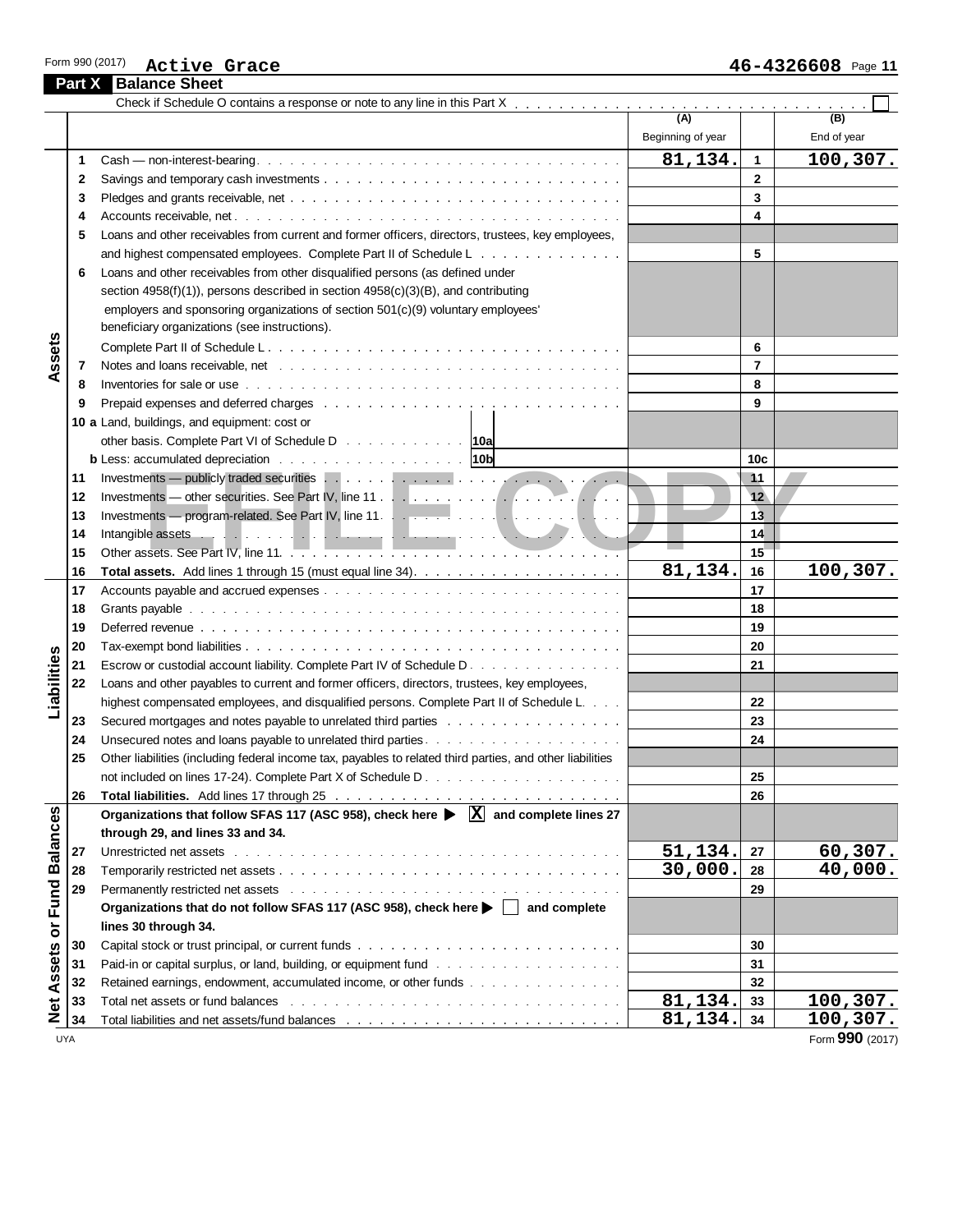| Form 990 (2017) |                 |                                             | Active Grace |                                                                                                                                                                                                                                |                                 |                                      |                         | 46-4326608 Page 12 |                |                 |
|-----------------|-----------------|---------------------------------------------|--------------|--------------------------------------------------------------------------------------------------------------------------------------------------------------------------------------------------------------------------------|---------------------------------|--------------------------------------|-------------------------|--------------------|----------------|-----------------|
|                 |                 | <b>Part XI Reconciliation of Net Assets</b> |              |                                                                                                                                                                                                                                |                                 |                                      |                         |                    |                |                 |
|                 |                 |                                             |              |                                                                                                                                                                                                                                |                                 |                                      |                         |                    |                |                 |
| 1               |                 |                                             |              |                                                                                                                                                                                                                                |                                 |                                      | $\overline{1}$          |                    |                | 265,955.        |
| 2               |                 |                                             |              |                                                                                                                                                                                                                                |                                 |                                      | $\vert$ 2               |                    |                | 246,782.        |
| 3               |                 |                                             |              |                                                                                                                                                                                                                                |                                 |                                      | $\vert$ 3               |                    |                | 19,173.         |
| 4               |                 |                                             |              | Net assets or fund balances at beginning of year (must equal Part X, line 33, column (A))                                                                                                                                      |                                 |                                      | $\overline{\mathbf{4}}$ |                    |                | 81,134.         |
| 5               |                 |                                             |              | Net unrealized gains (losses) on investments with an above and the state of the state of the state of the state of the state of the state of the state of the state of the state of the state of the state of the state of the |                                 |                                      | $5\phantom{.0}$         |                    |                |                 |
|                 |                 |                                             |              | Donated services and use of facilities enterpreterated by an article of the control of the control of the control of the control of the control of the control of the control of the control of the control of the control of  |                                 |                                      | $6\phantom{1}$          |                    |                |                 |
|                 |                 |                                             |              | Investment expenses between the contract of the contract of the contract of the contract of the contract of the contract of the contract of the contract of the contract of the contract of the contract of the contract of th |                                 |                                      | $\overline{7}$          |                    |                |                 |
| 8               |                 |                                             |              |                                                                                                                                                                                                                                |                                 |                                      | 8                       |                    |                |                 |
| 9               |                 |                                             |              |                                                                                                                                                                                                                                |                                 |                                      | 9                       |                    |                |                 |
| 10              |                 |                                             |              | Net assets or fund balances at end of year. Combine lines 3 through 9 (must equal Part X, line                                                                                                                                 |                                 |                                      |                         |                    |                |                 |
|                 |                 |                                             |              |                                                                                                                                                                                                                                |                                 |                                      |                         |                    |                | 100, 307.       |
|                 |                 |                                             |              | <b>Part XII Financial Statements and Reporting</b>                                                                                                                                                                             |                                 |                                      |                         |                    |                |                 |
|                 |                 |                                             |              |                                                                                                                                                                                                                                |                                 |                                      |                         |                    |                |                 |
|                 |                 |                                             |              |                                                                                                                                                                                                                                |                                 |                                      |                         |                    | Yes            | <b>No</b>       |
| 1               |                 |                                             |              | Accounting method used to prepare the Form 990:     Cash                                                                                                                                                                       | $\overline{\mathbf{X}}$ Accrual | Other                                |                         |                    |                |                 |
|                 |                 |                                             |              | If the organization changed its method of accounting from a prior year or checked "Other," explain in Schedule O.                                                                                                              |                                 |                                      |                         |                    |                |                 |
|                 |                 |                                             |              | 2a Were the organization's financial statements compiled or reviewed by an independent accountant?                                                                                                                             |                                 |                                      |                         |                    | 2a             | $\mathbf x$     |
|                 |                 |                                             |              | If "Yes," check a box below to indicate whether the financial statements for the year were compiled or reviewed on a separate                                                                                                  |                                 |                                      |                         |                    |                |                 |
|                 |                 | basis, consolidated basis, or both:         |              |                                                                                                                                                                                                                                |                                 |                                      |                         |                    |                |                 |
|                 |                 | Separate basis                              |              | Consolidated basis                                                                                                                                                                                                             |                                 | Both consolidated and separate basis |                         |                    |                |                 |
|                 |                 |                                             |              | <b>b</b> Were the organization's financial statements audited by an independent accountant?                                                                                                                                    |                                 |                                      |                         |                    | 2 <sub>b</sub> | x               |
|                 |                 |                                             |              | If "Yes," check a box below to indicate whether the financial statements for the year were audited on a separate basis, consolidated                                                                                           |                                 |                                      |                         |                    |                |                 |
|                 | basis, or both: |                                             |              |                                                                                                                                                                                                                                |                                 |                                      |                         |                    |                |                 |
|                 |                 | Separate basis                              |              | <b>Consolidated basis</b>                                                                                                                                                                                                      |                                 | Both consolidated and separate basis |                         |                    |                |                 |
|                 |                 |                                             |              | c If "Yes" to line 2a or 2b, does the organization have a committee that assumes responsibility for oversight                                                                                                                  |                                 |                                      |                         |                    |                |                 |
|                 |                 |                                             |              | of the audit, review, or compilation of its financial statements and selection of an independent accountant?                                                                                                                   |                                 |                                      |                         |                    | 2c             |                 |
|                 |                 |                                             |              | If the organization changed either its oversight process or selection process during the tax year, explain in                                                                                                                  |                                 |                                      |                         |                    |                |                 |
|                 | Schedule O.     |                                             |              |                                                                                                                                                                                                                                |                                 |                                      |                         |                    |                |                 |
|                 |                 |                                             |              | 3a As a result of a federal award, was the organization required to undergo an audit or audits as set forth in                                                                                                                 |                                 |                                      |                         |                    |                |                 |
|                 |                 |                                             |              |                                                                                                                                                                                                                                |                                 |                                      |                         |                    | За             | x               |
|                 |                 |                                             |              | b If "Yes," did the organization undergo the required audit or audits? If the organization did not undergo the                                                                                                                 |                                 |                                      |                         |                    |                |                 |
|                 |                 |                                             |              | required audit or audits, explain why in Schedule O and describe any steps taken to undergo such audits.                                                                                                                       |                                 |                                      |                         |                    | 3 <sub>b</sub> |                 |
| <b>UYA</b>      |                 |                                             |              |                                                                                                                                                                                                                                |                                 |                                      |                         |                    |                | Form 990 (2017) |
|                 |                 |                                             |              |                                                                                                                                                                                                                                |                                 |                                      |                         |                    |                |                 |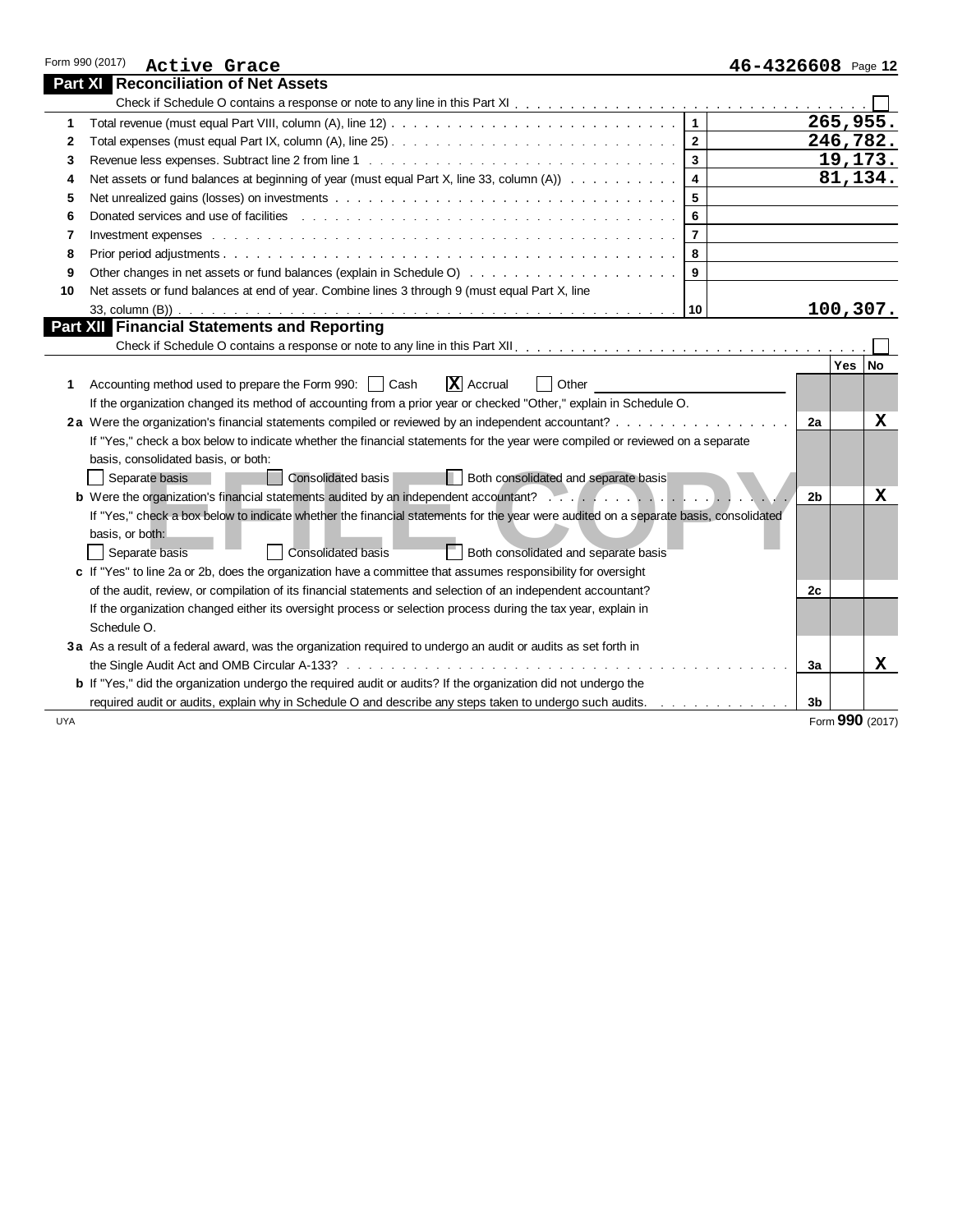**SCHEDULE A** 

**(Form 990 or 990-EZ)**

# **Public Charity Status and Public Support**

**Complete if the organization is a section 501(c)(3) organization or a section 4947(a)(1) nonexempt charitable trust.**

 **Attach to Form 990 or Form 990-EZ.** 

**Open to Public 2017**

OMB No. 1545-0047

|              | Department of the Treasury<br>Internal Revenue Service |                                                            |          | Attach to Form 990 or Form 990-EZ.<br>Go to www.irs.gov/Form990 for instructions and the latest information.                                                                                                                                                                                                                                                                                                                                                                     |     |                          |                                       | <b>Open to Public</b><br><b>Inspection</b> |
|--------------|--------------------------------------------------------|------------------------------------------------------------|----------|----------------------------------------------------------------------------------------------------------------------------------------------------------------------------------------------------------------------------------------------------------------------------------------------------------------------------------------------------------------------------------------------------------------------------------------------------------------------------------|-----|--------------------------|---------------------------------------|--------------------------------------------|
|              | Name of the organization                               |                                                            |          |                                                                                                                                                                                                                                                                                                                                                                                                                                                                                  |     |                          | <b>Employer identification number</b> |                                            |
|              | Active Grace                                           |                                                            |          |                                                                                                                                                                                                                                                                                                                                                                                                                                                                                  |     |                          | 46-4326608                            |                                            |
| Part I       |                                                        |                                                            |          | Reason for Public Charity Status (All organizations must complete this part.) See instructions.                                                                                                                                                                                                                                                                                                                                                                                  |     |                          |                                       |                                            |
|              |                                                        |                                                            |          | The organization is not a private foundation because it is: (For lines 1 through 12, check only one box.)                                                                                                                                                                                                                                                                                                                                                                        |     |                          |                                       |                                            |
| 1            |                                                        |                                                            |          | A church, convention of churches, or association of churches described in section 170(b)(1)(A)(i).                                                                                                                                                                                                                                                                                                                                                                               |     |                          |                                       |                                            |
| $\mathbf{2}$ |                                                        |                                                            |          | A school described in section 170(b)(1)(A)(ii). (Attach Schedule E (Form 990 or 990-EZ).)                                                                                                                                                                                                                                                                                                                                                                                        |     |                          |                                       |                                            |
| 3            |                                                        |                                                            |          | A hospital or a cooperative hospital service organization described in section 170(b)(1)(A)(iii).                                                                                                                                                                                                                                                                                                                                                                                |     |                          |                                       |                                            |
| 4            |                                                        |                                                            |          | A medical research organization operated in conjunction with a hospital described in section 170(b)(1)(A)(iii). Enter the                                                                                                                                                                                                                                                                                                                                                        |     |                          |                                       |                                            |
|              |                                                        | hospital's name, city, and state:                          |          |                                                                                                                                                                                                                                                                                                                                                                                                                                                                                  |     |                          |                                       |                                            |
| 5            |                                                        | section 170(b)(1)(A)(iv). (Complete Part II.)              |          | An organization operated for the benefit of a college or university owned or operated by a governmental unit described in                                                                                                                                                                                                                                                                                                                                                        |     |                          |                                       |                                            |
| 6            |                                                        |                                                            |          | A federal, state, or local government or governmental unit described in section 170(b)(1)(A)(v).                                                                                                                                                                                                                                                                                                                                                                                 |     |                          |                                       |                                            |
| $7 \times$   |                                                        |                                                            |          | An organization that normally receives a substantial part of its support from a governmental unit or from the general public                                                                                                                                                                                                                                                                                                                                                     |     |                          |                                       |                                            |
|              |                                                        | described in section 170(b)(1)(A)(vi). (Complete Part II.) |          |                                                                                                                                                                                                                                                                                                                                                                                                                                                                                  |     |                          |                                       |                                            |
| 8            |                                                        |                                                            |          | A community trust described in section 170(b)(1)(A)(vi). (Complete Part II.)                                                                                                                                                                                                                                                                                                                                                                                                     |     |                          |                                       |                                            |
| 9            |                                                        |                                                            |          | An agricultural research organization described in section 170(b)(1)(A)(ix) operated in conjunction with a land-grant college                                                                                                                                                                                                                                                                                                                                                    |     |                          |                                       |                                            |
|              |                                                        |                                                            |          | or university or a non-land-grant college of agriculture (see instructions). Enter the name, city, and state of the college or                                                                                                                                                                                                                                                                                                                                                   |     |                          |                                       |                                            |
|              | university:                                            |                                                            |          |                                                                                                                                                                                                                                                                                                                                                                                                                                                                                  |     |                          |                                       |                                            |
| $10 \mid$    |                                                        |                                                            |          | An organization that normally receives: (1) more than 33 1/3% of its support from contributions, membership fees, and gross<br>receipts from activities related to its exempt functions-subject to certain exceptions, and (2) no more than 33 1/3% of its<br>support from gross investment income and unrelated business taxable income (less section 511 tax) from businesses<br>acquired by the organization after June 30, 1975. See section 509(a)(2). (Complete Part III.) |     |                          |                                       |                                            |
| 11           |                                                        |                                                            |          | An organization organized and operated exclusively to test for public safety. See section 509(a)(4).                                                                                                                                                                                                                                                                                                                                                                             |     |                          |                                       |                                            |
| $12$         |                                                        |                                                            |          | An organization organized and operated exclusively for the benefit of, to perform the functions of, or to carry out the purposes of                                                                                                                                                                                                                                                                                                                                              |     |                          |                                       |                                            |
|              |                                                        |                                                            |          | one or more publicly supported organizations described in section 509(a)(1) or section 509(a)(2). See section 509(a)(3). Check                                                                                                                                                                                                                                                                                                                                                   |     |                          |                                       |                                            |
|              |                                                        |                                                            |          | the box in lines 12a through 12d that describes the type of supporting organization and complete lines 12e, 12f, and 12g.                                                                                                                                                                                                                                                                                                                                                        |     |                          |                                       |                                            |
| a            |                                                        |                                                            |          | Type I. A supporting organization operated, supervised, or controlled by its supported organization(s), typically by giving                                                                                                                                                                                                                                                                                                                                                      |     |                          |                                       |                                            |
|              |                                                        |                                                            |          | the supported organization(s) the power to regularly appoint or elect a majority of the directors or trustees of the supporting                                                                                                                                                                                                                                                                                                                                                  |     |                          |                                       |                                            |
|              |                                                        |                                                            |          | organization. You must complete Part IV, Sections A and B.                                                                                                                                                                                                                                                                                                                                                                                                                       |     |                          |                                       |                                            |
| b            |                                                        |                                                            |          | Type II. A supporting organization supervised or controlled in connection with its supported organization(s), by having                                                                                                                                                                                                                                                                                                                                                          |     |                          |                                       |                                            |
|              |                                                        |                                                            |          | control or management of the supporting organization vested in the same persons that control or manage the supported                                                                                                                                                                                                                                                                                                                                                             |     |                          |                                       |                                            |
|              |                                                        |                                                            |          | organization(s). You must complete Part IV, Sections A and C.                                                                                                                                                                                                                                                                                                                                                                                                                    |     |                          |                                       |                                            |
| C.           |                                                        |                                                            |          | Type III functionally integrated. A supporting organization operated in connection with, and functionally integrated with,                                                                                                                                                                                                                                                                                                                                                       |     |                          |                                       |                                            |
|              |                                                        |                                                            |          | its supported organization(s) (see instructions). You must complete Part IV, Sections A, D, and E.                                                                                                                                                                                                                                                                                                                                                                               |     |                          |                                       |                                            |
| d            |                                                        |                                                            |          | Type III non-functionally integrated. A supporting organization operated in connection with its supported organization(s)                                                                                                                                                                                                                                                                                                                                                        |     |                          |                                       |                                            |
|              |                                                        |                                                            |          | that is not functionally integrated. The organization generally must satisfy a distribution requirement and an attentiveness<br>requirement (see instructions). You must complete Part IV, Sections A and D, and Part V.                                                                                                                                                                                                                                                         |     |                          |                                       |                                            |
|              |                                                        |                                                            |          |                                                                                                                                                                                                                                                                                                                                                                                                                                                                                  |     |                          |                                       |                                            |
|              |                                                        |                                                            |          | Check this box if the organization received a written determination from the IRS that it is a Type I, Type II, Type III<br>functionally integrated, or Type III non-functionally integrated supporting organization.                                                                                                                                                                                                                                                             |     |                          |                                       |                                            |
|              |                                                        |                                                            |          | Enter the number of supported organizations entertainment of the state of supported organizations                                                                                                                                                                                                                                                                                                                                                                                |     |                          |                                       |                                            |
| g            |                                                        |                                                            |          | Provide the following information about the supported organization(s).                                                                                                                                                                                                                                                                                                                                                                                                           |     |                          |                                       |                                            |
|              | (i) Name of supported organization                     |                                                            | (ii) EIN | (iii) Type of organization                                                                                                                                                                                                                                                                                                                                                                                                                                                       |     | (iv) Is the organization | (v) Amount of monetary                | (vi) Amount of                             |
|              |                                                        |                                                            |          | (described on lines 1-10                                                                                                                                                                                                                                                                                                                                                                                                                                                         |     | listed in your governing | support (see                          | other support (see                         |
|              |                                                        |                                                            |          | above (see instructions))                                                                                                                                                                                                                                                                                                                                                                                                                                                        |     | document?                | instructions)                         | instructions)                              |
|              |                                                        |                                                            |          |                                                                                                                                                                                                                                                                                                                                                                                                                                                                                  | Yes | No                       |                                       |                                            |
|              |                                                        |                                                            |          |                                                                                                                                                                                                                                                                                                                                                                                                                                                                                  |     |                          |                                       |                                            |
| (A)          |                                                        |                                                            |          |                                                                                                                                                                                                                                                                                                                                                                                                                                                                                  |     |                          |                                       |                                            |
|              |                                                        |                                                            |          |                                                                                                                                                                                                                                                                                                                                                                                                                                                                                  |     |                          |                                       |                                            |
| (B)          |                                                        |                                                            |          |                                                                                                                                                                                                                                                                                                                                                                                                                                                                                  |     |                          |                                       |                                            |
|              |                                                        |                                                            |          |                                                                                                                                                                                                                                                                                                                                                                                                                                                                                  |     |                          |                                       |                                            |
| (C)          |                                                        |                                                            |          |                                                                                                                                                                                                                                                                                                                                                                                                                                                                                  |     |                          |                                       |                                            |
|              |                                                        |                                                            |          |                                                                                                                                                                                                                                                                                                                                                                                                                                                                                  |     |                          |                                       |                                            |
| (D)          |                                                        |                                                            |          |                                                                                                                                                                                                                                                                                                                                                                                                                                                                                  |     |                          |                                       |                                            |
|              |                                                        |                                                            |          |                                                                                                                                                                                                                                                                                                                                                                                                                                                                                  |     |                          |                                       |                                            |
| (E)          |                                                        |                                                            |          |                                                                                                                                                                                                                                                                                                                                                                                                                                                                                  |     |                          |                                       |                                            |
| <b>Total</b> |                                                        |                                                            |          |                                                                                                                                                                                                                                                                                                                                                                                                                                                                                  |     |                          |                                       |                                            |

**For Paperwork Reduction Act Notice, see the Instructions for Form 990 or 990-EZ.** UYA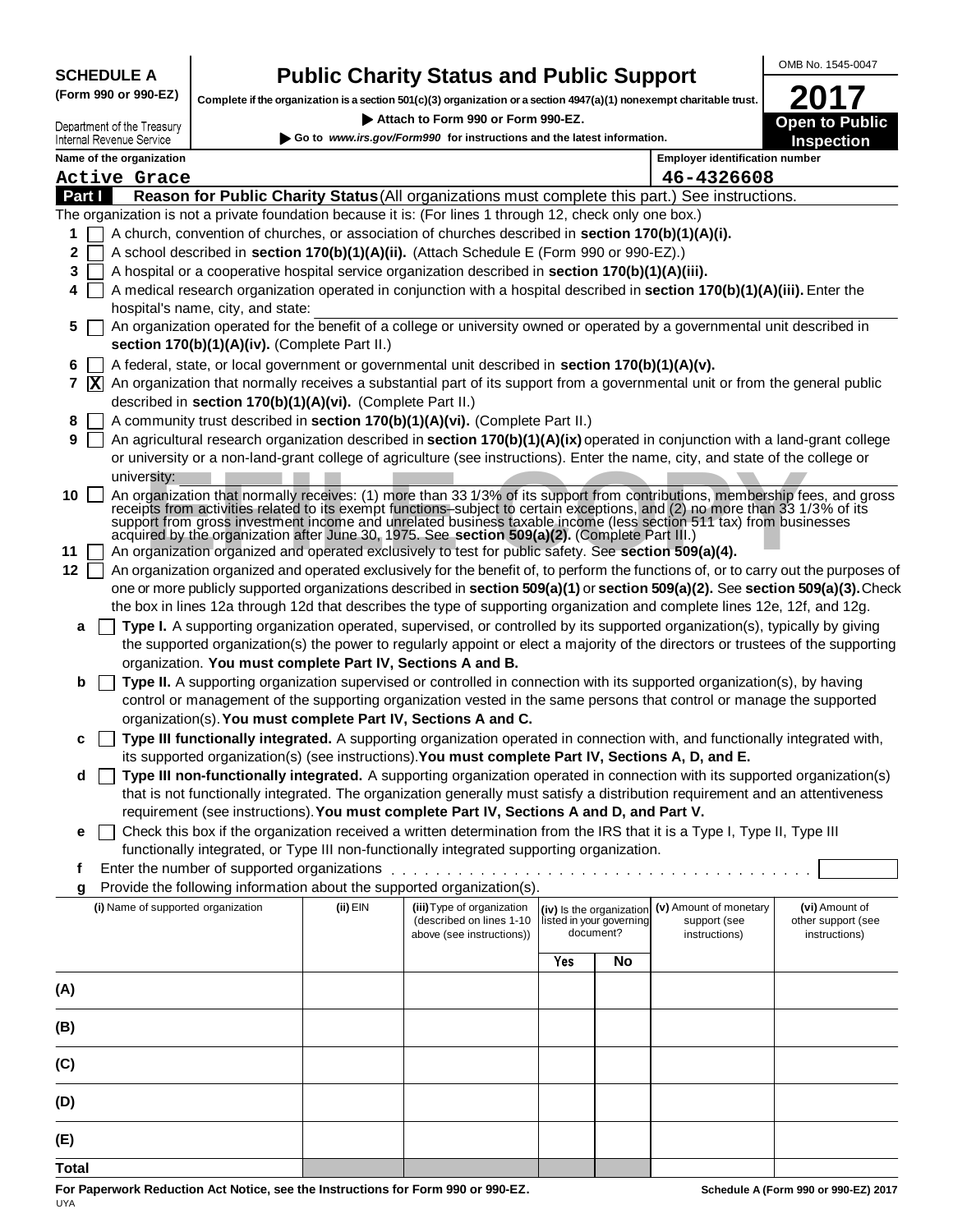|              | Schedule A (Form 990 or 990-EZ) 2017 Active Grace                                                                                                                                                                             |          |          |                    |            |            | $46 - 4326608$ Page 2 |
|--------------|-------------------------------------------------------------------------------------------------------------------------------------------------------------------------------------------------------------------------------|----------|----------|--------------------|------------|------------|-----------------------|
| Part II      | Support Schedule for Organizations Described in Sections 170(b)(1)(A)(iv) and 170(b)(1)(A)(vi)<br>(Complete only if you checked the box on line 5, 7, or 8 of Part I or if the organization failed to qualify under           |          |          |                    |            |            |                       |
|              | Part III. If the organization fails to qualify under the tests listed below, please complete Part III.)                                                                                                                       |          |          |                    |            |            |                       |
|              | <b>Section A. Public Support</b>                                                                                                                                                                                              |          |          |                    |            |            |                       |
|              | Calendar year (or fiscal year beginning in)                                                                                                                                                                                   | (a) 2013 | (b) 2014 | $(c)$ 2015         | $(d)$ 2016 | $(e)$ 2017 | (f) Total             |
| $\mathbf 1$  | Gifts, grants, contributions, and                                                                                                                                                                                             |          |          |                    |            |            |                       |
|              | membership fees received. (Do not                                                                                                                                                                                             |          |          |                    |            |            |                       |
|              | include any "unusual grants.").                                                                                                                                                                                               |          |          | 34, 162. 137, 483. |            |            | 256, 640.428, 285.    |
| $\mathbf{2}$ | Tax revenues levied for the                                                                                                                                                                                                   |          |          |                    |            |            |                       |
|              | organization's benefit and either paid                                                                                                                                                                                        |          |          |                    |            |            |                       |
|              | to or expended on its behalf research and the set of the set of the set of the set of the set of the set of the set of the set of the set of the set of the set of the set of the set of the set of the set of the set of the |          |          |                    |            |            |                       |
| 3            | The value of services or facilities                                                                                                                                                                                           |          |          |                    |            |            |                       |
|              | furnished by a governmental unit to the                                                                                                                                                                                       |          |          |                    |            |            |                       |
|              | organization without charge                                                                                                                                                                                                   |          |          |                    |            |            |                       |
| 4            | Total. Add lines 1 through 3                                                                                                                                                                                                  |          |          | 34, 162. 137, 483. |            |            | 256, 640.428, 285.    |
| 5            | The portion of total contributions by                                                                                                                                                                                         |          |          |                    |            |            |                       |
|              | each<br>(other<br>person<br>than<br>a                                                                                                                                                                                         |          |          |                    |            |            |                       |
|              | governmental<br>unit or<br>publicly                                                                                                                                                                                           |          |          |                    |            |            |                       |
|              | supported organization) included on                                                                                                                                                                                           |          |          |                    |            |            |                       |
|              | line 1 that exceeds 2% of the amount                                                                                                                                                                                          |          |          |                    |            |            |                       |
|              | shown on line 11, column $(f)$                                                                                                                                                                                                |          |          |                    |            |            |                       |
| 6            | Public support. Subtract line 5 from line 4.                                                                                                                                                                                  |          |          |                    |            |            | 428, 285.             |
|              | <b>Section B. Total Support</b>                                                                                                                                                                                               |          |          |                    |            |            |                       |
|              | Calendar year (or fiscal year beginning in)                                                                                                                                                                                   | (a) 2013 | (b) 2014 | $(c)$ 2015         | $(d)$ 2016 | $(e)$ 2017 | (f) Total             |
| 7            | Amounts from line 4                                                                                                                                                                                                           |          |          | 34, 162. 137, 483. |            |            | 256,640.428,285.      |
| 8            | Gross income from interest, dividends,                                                                                                                                                                                        |          |          |                    |            |            |                       |
|              | payments received on securities loans,                                                                                                                                                                                        |          |          |                    |            |            |                       |
|              | rents, royalties, and income from similar                                                                                                                                                                                     |          |          |                    |            |            |                       |
|              | Net income from unrelated business                                                                                                                                                                                            |          |          |                    |            |            |                       |
| 9            |                                                                                                                                                                                                                               |          |          |                    |            |            |                       |
|              | activities, whether or not the business<br>is regularly carried on                                                                                                                                                            |          |          |                    |            |            |                       |
| 10           | Other income. Do not include gain or                                                                                                                                                                                          |          |          |                    |            |            |                       |
|              | loss from the sale of capital assets                                                                                                                                                                                          |          |          |                    |            |            |                       |
|              | (Explain in Part VI.)                                                                                                                                                                                                         |          |          |                    |            |            |                       |
| 11           | Total support. Add lines 7 through 10                                                                                                                                                                                         |          |          |                    |            |            | 428, 285.             |
| 12           | Gross receipts from related activities, etc. (see instructions)                                                                                                                                                               |          |          |                    |            | 12         |                       |
| 13           | First five years. If the Form 990 is for the organization's first, second, third, fourth, or fifth tax year as a section 501(c)(3)                                                                                            |          |          |                    |            |            |                       |
|              | organization, check this box and stop here enterpresent and the context of the context of the context of the context of the context of the context of the context of the context of the context of the context of the context |          |          |                    |            |            |                       |
|              | <b>Section C. Computation of Public Support Percentage</b>                                                                                                                                                                    |          |          |                    |            |            |                       |
| 14           | Public support percentage for 2017 (line 6, column (f) divided by line 11, column (f))   14                                                                                                                                   |          |          |                    |            |            | 100.00%               |
| 15           |                                                                                                                                                                                                                               |          |          |                    |            |            | 100.00%               |
| 16a          | 33 1/3 % support test-2017. If the organization did not check the box on line 13, and line 14 is 33 $\frac{1}{3}$ % or more, check this                                                                                       |          |          |                    |            |            |                       |
|              | box and stop here. The organization qualifies as a publicly supported organization $\ldots$ , $\ldots$ , $\ldots$ , $\ldots$ , $\ldots$ , $\blacktriangleright \Box$                                                          |          |          |                    |            |            |                       |
| b            | 33 1/3 % support test-2016. If the organization did not check a box on line 13 or 16a, and line 15 is 33 1/3 % or more,                                                                                                       |          |          |                    |            |            |                       |
|              |                                                                                                                                                                                                                               |          |          |                    |            |            | $\mathsf{L}$          |
| 17a          | 10%-facts-and-circumstances test-2017. If the organization did not check a box on line 13, 16a, or 16b, and line 14 is                                                                                                        |          |          |                    |            |            |                       |
|              | 10% or more, and if the organization meets the "facts-and-circumstances" test, check this box and stop here. Explain in                                                                                                       |          |          |                    |            |            |                       |
|              | Part VI how the organization meets the "facts-and-circumstances" test. The organization qualifies as a publicly supported                                                                                                     |          |          |                    |            |            |                       |
|              |                                                                                                                                                                                                                               |          |          |                    |            |            | $\blacksquare$        |
| b            | 10%-facts-and-circumstances test-2016. If the organization did not check a box on line 13, 16a, 16b, or 17a, and line                                                                                                         |          |          |                    |            |            |                       |
|              | 15 is 10% or more, and if the organization meets the "facts-and-circumstances" test, check this box and stop here.                                                                                                            |          |          |                    |            |            |                       |
|              | Explain in Part VI how the organization meets the "facts-and-circumstances" test. The organization qualifies as a publicly                                                                                                    |          |          |                    |            |            |                       |
|              |                                                                                                                                                                                                                               |          |          |                    |            |            |                       |
| 18           | Private foundation. If the organization did not check a box on line 13, 16a, 16b, 17a, or 17b, check this box and see                                                                                                         |          |          |                    |            |            |                       |
|              |                                                                                                                                                                                                                               |          |          |                    |            |            |                       |

| Schedule A (Form 990 or 990-EZ) 2017 |  |  |
|--------------------------------------|--|--|
|                                      |  |  |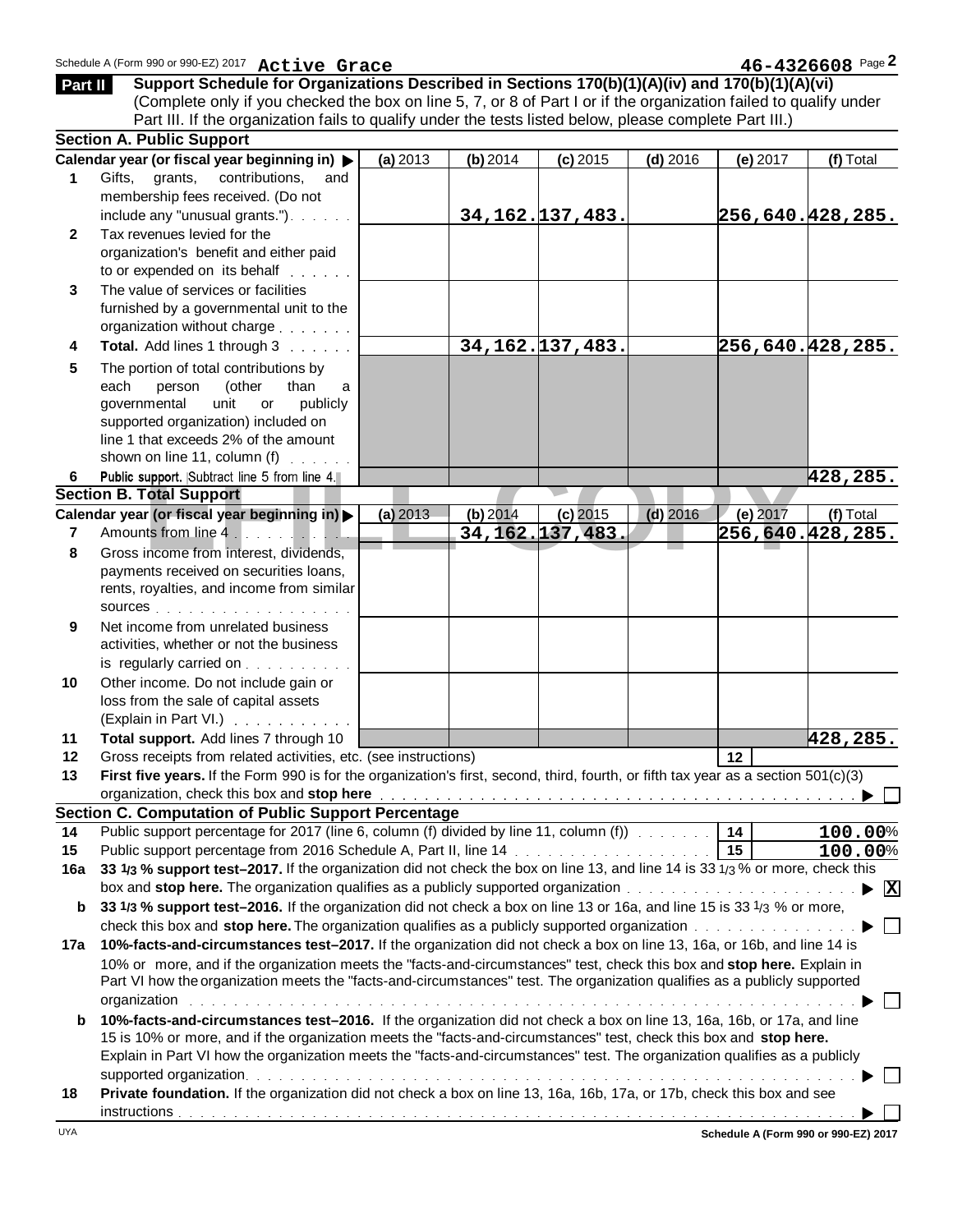**Part III** Support Schedule for Organizations Described in Section 509(a)(2) (Complete only if you checked the box on line 10 of Part I or if the organization failed to qualify under Part II. If the organization fails to qualify under the tests listed below, please complete Part II.)

|              | <b>Section A. Public Support</b>                                                                                                                          |          |          |            |            |          |           |
|--------------|-----------------------------------------------------------------------------------------------------------------------------------------------------------|----------|----------|------------|------------|----------|-----------|
|              | Calendar year (or fiscal year beginning in) >                                                                                                             | (a) 2013 | (b) 2014 | $(c)$ 2015 | $(d)$ 2016 | (e) 2017 | (f) Total |
| 1            | Gifts, grants, contributions, and membership fees                                                                                                         |          |          |            |            |          |           |
|              | received. (Do not include any "unusual grants.")                                                                                                          |          |          |            |            |          |           |
| $\mathbf{2}$ | Gross receipts from admissions, merchandise                                                                                                               |          |          |            |            |          |           |
|              | sold or services performed, or facilities                                                                                                                 |          |          |            |            |          |           |
|              | furnished in any activity that is related to the<br>organization's tax-exempt purpose.                                                                    |          |          |            |            |          |           |
| 3            | Gross receipts from activities that are not an                                                                                                            |          |          |            |            |          |           |
|              | unrelated trade or business under section 513                                                                                                             |          |          |            |            |          |           |
|              | Tax revenues levied for the                                                                                                                               |          |          |            |            |          |           |
| 4            |                                                                                                                                                           |          |          |            |            |          |           |
|              | organization's benefit and either paid                                                                                                                    |          |          |            |            |          |           |
|              | to or expended on its behalf                                                                                                                              |          |          |            |            |          |           |
| 5            | The value of services or facilities                                                                                                                       |          |          |            |            |          |           |
|              | furnished by a governmental unit to the                                                                                                                   |          |          |            |            |          |           |
|              | organization without charge                                                                                                                               |          |          |            |            |          |           |
| 6            | Total. Add lines 1 through 5                                                                                                                              |          |          |            |            |          |           |
| 7a           | Amounts included on lines 1, 2, and 3                                                                                                                     |          |          |            |            |          |           |
|              | received from disqualified persons                                                                                                                        |          |          |            |            |          |           |
| $\mathbf b$  | Amounts included on lines 2 and 3                                                                                                                         |          |          |            |            |          |           |
|              | received from other than disqualified                                                                                                                     |          |          |            |            |          |           |
|              | persons that exceed the greater of \$5,000                                                                                                                |          |          |            |            |          |           |
|              | or 1% of the amount on line 13 for the year                                                                                                               |          |          |            |            |          |           |
| C            | Add lines 7a and 7b $\ldots$ $\ldots$                                                                                                                     |          |          |            |            |          |           |
| 8            | Public support. (Subtract line 7c from                                                                                                                    |          |          |            |            |          |           |
|              |                                                                                                                                                           |          |          |            |            |          |           |
|              | <b>Section B. Total Support</b>                                                                                                                           |          |          |            |            |          |           |
|              | Calendar year (or fiscal year beginning in) ▶                                                                                                             | (a) 2013 | (b) 2014 | $(c)$ 2015 | $(d)$ 2016 | (e) 2017 | (f) Total |
| 9            | Amounts from line 6.                                                                                                                                      |          |          |            |            |          |           |
|              | 10a Gross income from interest, dividends,                                                                                                                |          |          |            |            |          |           |
|              | payments received on securities loans, rents,                                                                                                             |          |          |            |            |          |           |
|              | royalties, and income from similar sources                                                                                                                |          |          |            |            |          |           |
| b            | Unrelated business taxable income (less                                                                                                                   |          |          |            |            |          |           |
|              | section 511 taxes) from businesses                                                                                                                        |          |          |            |            |          |           |
|              | acquired after June 30, 1975                                                                                                                              |          |          |            |            |          |           |
| C            | Add lines 10a and 10b.                                                                                                                                    |          |          |            |            |          |           |
| 11           | Net income from unrelated business                                                                                                                        |          |          |            |            |          |           |
|              | activities not included in line 10b, whether                                                                                                              |          |          |            |            |          |           |
|              | or not the business is regularly carried on                                                                                                               |          |          |            |            |          |           |
| 12           | Other income. Do not include gain or                                                                                                                      |          |          |            |            |          |           |
|              | loss from the sale of capital assets                                                                                                                      |          |          |            |            |          |           |
|              | (Explain in Part VI.)                                                                                                                                     |          |          |            |            |          |           |
| 13           | Total support. (Add lines 9, 10c, 11,                                                                                                                     |          |          |            |            |          |           |
|              |                                                                                                                                                           |          |          |            |            |          |           |
| 14           | First five years. If the Form 990 is for the organization's first, second, third, fourth, or fifth tax year as a section 501(c)(3)                        |          |          |            |            |          |           |
|              | organization, check this box and stop here entertainment of the control of the control of the control of the D                                            |          |          |            |            |          |           |
|              | <b>Section C. Computation of Public Support Percentage</b>                                                                                                |          |          |            |            |          |           |
| 15           | Public support percentage for 2017 (line 8, column (f) divided by line 13, column (f))                                                                    |          |          |            |            | 15       | $\%$      |
| 16           | Public support percentage from 2016 Schedule A, Part III, line 15                                                                                         |          |          |            |            | 16       | $\%$      |
|              | Section D. Computation of Investment Income Percentage                                                                                                    |          |          |            |            |          |           |
| 17           | Investment income percentage for 2017 (line 10c, column (f) divided by line 13, column (f)).                                                              |          |          |            |            | 17       | $\%$      |
| 18           | Investment income percentage from 2016 Schedule A, Part III, line 17 manus and a contract of the state of the                                             |          |          |            |            | 18       | $\%$      |
| 19a          | 33 1/3 % support test-2017. If the organization did not check the box on line 14, and line 15 is more than 33 <sup>1/3</sup> %, and line                  |          |          |            |            |          |           |
|              | line 17 is not more than 331/3%, check this box and stop here. The organization qualifies as a publicly supported organization $\blacktriangleright$      |          |          |            |            |          |           |
| b            | 33 1/3 % support test-2016. If the organization did not check a box on line 14 or line 19a, and line 16 is more than 33 1/3 %, and                        |          |          |            |            |          |           |
|              | line 18 is not more than 331/3%, check this box and stop here. The organization qualifies as a publicly supported organization $\blacktriangleright \Box$ |          |          |            |            |          |           |
| 20           | Private foundation. If the organization did not check a box on line 14, 19a, or 19b, check this box and see instructions                                  |          |          |            |            |          |           |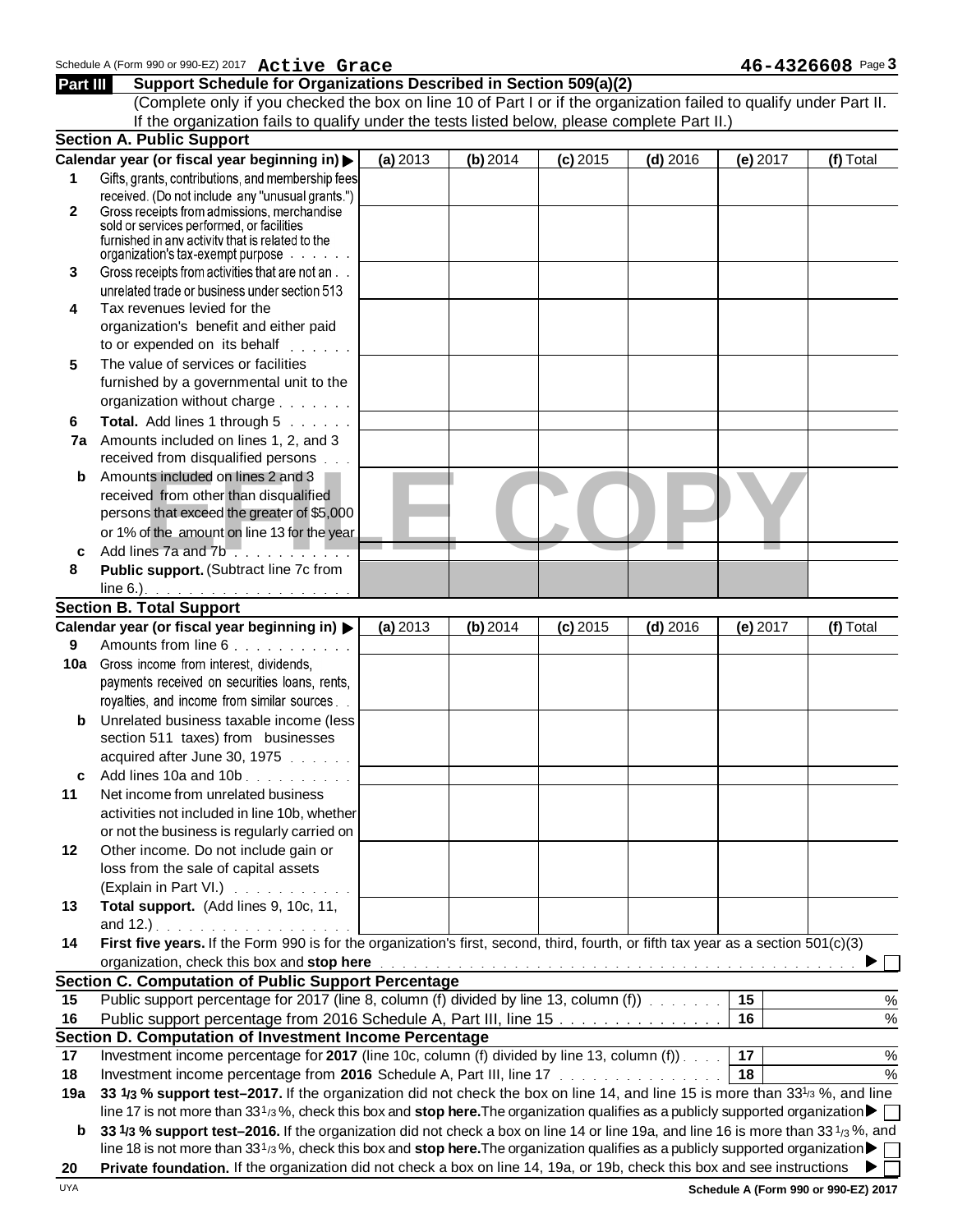## **Example 19 and in your checked 12a or 12b in Fart I, answer (b) and (c) below.**<br>
Did the organization have ultimate control and discretion in deciding whether to make grants to the foreign<br>
supported organization? If "Yes (Complete only if you checked a box in line 12 on Part I. If you checked 12a of Part I, complete Sections A and B. If you checked 12b of Part I, complete Sections A and C. If you checked 12c of Part I, complete Sections A, D, and E. If you checked 12d of Part I, complete Sections A and D, and complete Part V.) **Section A. All Supporting Organizations Yes No 1** Are all of the organization's supported organizations listed by name in the organization's governing documents? *If "No," describe in Part VI how the supported organizations are designated. If designated by class or purpose, describe the designation. If historic and continuing relationship, explain.* **1 2** Did the organization have any supported organization that does not have an IRS determination of status under section 509(a)(1) or (2)? *If "Yes," explain in Part VI how the organization determined that the supported organization was described in section 509(a)(1) or (2).* **2 3a** Did the organization have a supported organization described in section 501(c)(4), (5), or (6)? *If "Yes," answer (b) and (c) below.* **3a b** Did the organization confirm that each supported organization qualified under section 501(c)(4), (5), or (6) and satisfied the public support tests under section 509(a)(2)? *If "Yes," describe in Part VI when and how the organization made the determination.* **3b c** Did the organization ensure that all support to such organizations was used exclusively for section 170(c)(2)(B) purposes? *If "Yes," explain in Part VI what controls the organization put in place to ensure such use.* **3c 4a** Was any supported organization not organized in the United States ("foreign supported organization")? *If "Yes" and if you checked 12a or 12b in Part I, answer (b) and (c) below.* **4a b** Did the organization have ultimate control and discretion in deciding whether to make grants to the foreign supported organization? *If "Yes," describe in Part VI how the organization had such control and discretion despite being controlled or supervised by or in connection with its supported organizations.* **4b c** Did the organization support any foreign supported organization that does not have an IRS determination *to ensure that all support to the foreign supported organization was used exclusively for section 170(c)(2)(B) purposes.* **4c 5a** Did the organization add, substitute, or remove any supported organizations during the tax year? *If "Yes,"*  answer (b) and (c) below (if applicable). Also, provide detail in **Part VI**, including (i) the names and EIN *numbers of the supported organizations added, substituted, or removed; (ii) the reasons for each such action; (iii) the authority under the organization's organizing document authorizing such action; and (iv) how the action was accomplished (such as by amendment to the organizing document).* **5a b Type I or Type II only.** Was any added or substituted supported organization part of a class already designated in the organization's organizing document? **5b c Substitutions only.** Was the substitution the result of an event beyond the organization's control? **5c 6** Did the organization provide support (whether in the form of grants or the provision of services or facilities) to anyone other than (i) its supported organizations, (ii) individuals that are part of the charitable class benefited by one or more of its supported organizations, or (iii) other supporting organizations that also support or benefit one or more of the filing organization's supported organizations? *If "Yes," provide detail in Part VI.* **6 7** Did the organization provide a grant, loan, compensation, or other similar payment to a substantial contributor (defined in section 4958(c)(3)(C)), a family member of a substantial contributor, or a 35% controlled entity with regard to a substantial contributor? *If "Yes," complete Part I of Schedule L (Form 990 or 990-EZ).* **7 8** Did the organization make a loan to a disqualified person (as defined in section 4958) not described in line 7? *If "Yes," complete Part I of Schedule L (Form 990 or 990-EZ).* **8 9a** Was the organization controlled directly or indirectly at any time during the tax year by one or more disqualified persons as defined in section 4946 (other than foundation managers and organizations described in section  $509(a)(1)$  or  $(2)$ ? *If "Yes," provide detail in Part VI. 9a* **b** Did one or more disqualified persons (as defined in line 9a) hold a controlling interest in any entity in which the supporting organization had an interest? *If "Yes," provide detail in Part VI.* **9b c** Did a disqualified person (as defined in line 9a) have an ownership interest in, or derive any personal benefit from, assets in which the supporting organization also had an interest? *If "Yes," provide detail in Part VI.* **9c 10a** Was the organization subject to the excess business holdings rules of section 4943 because of section 4943(f) (regarding certain Type II supporting organizations, and all Type III non-functionally integrated supporting organizations)? *If "Yes," answer 10b below.* **10a b** Did the organization have any excess business holdings in the tax year? *(Use Schedule C, Form 4720, to determine whether the organization had excess business holdings.)* **10b**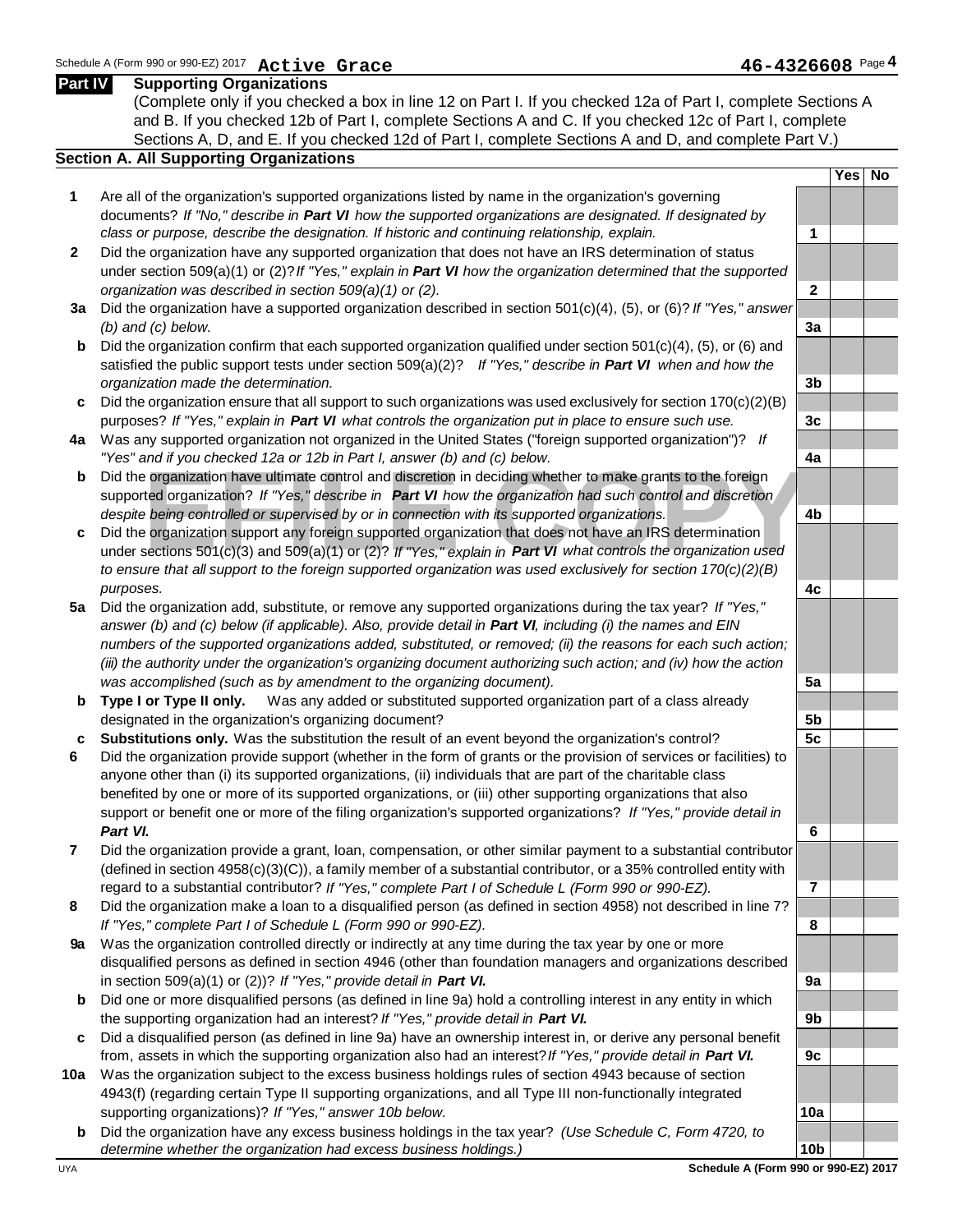**Schedule A (Form 990 or 990-EZ) 2017 Active Grace 18 <b>Active Grace 46-4326608** Page 5

| <b>Part IV</b> | <b>Supporting Organizations (continued)</b>                                                                                                                                                                                                                                                                                                                                                                                                                                                                                                                        |                 |          |    |
|----------------|--------------------------------------------------------------------------------------------------------------------------------------------------------------------------------------------------------------------------------------------------------------------------------------------------------------------------------------------------------------------------------------------------------------------------------------------------------------------------------------------------------------------------------------------------------------------|-----------------|----------|----|
|                |                                                                                                                                                                                                                                                                                                                                                                                                                                                                                                                                                                    |                 | Yes   No |    |
| 11             | Has the organization accepted a gift or contribution from any of the following persons?                                                                                                                                                                                                                                                                                                                                                                                                                                                                            |                 |          |    |
| a              | A person who directly or indirectly controls, either alone or together with persons described in (b) and (c)                                                                                                                                                                                                                                                                                                                                                                                                                                                       |                 |          |    |
|                | below, the governing body of a supported organization?                                                                                                                                                                                                                                                                                                                                                                                                                                                                                                             | 11a             |          |    |
| b              | A family member of a person described in (a) above?                                                                                                                                                                                                                                                                                                                                                                                                                                                                                                                | 11 <sub>b</sub> |          |    |
|                | c A 35% controlled entity of a person described in (a) or (b) above? If "Yes" to a, b, or c, provide detail in Part VI.                                                                                                                                                                                                                                                                                                                                                                                                                                            | 11c             |          |    |
|                | <b>Section B. Type I Supporting Organizations</b>                                                                                                                                                                                                                                                                                                                                                                                                                                                                                                                  |                 |          |    |
|                |                                                                                                                                                                                                                                                                                                                                                                                                                                                                                                                                                                    |                 | Yes   No |    |
| 1              | Did the directors, trustees, or membership of one or more supported organizations have the power to<br>regularly appoint or elect at least a majority of the organization's directors or trustees at all times during the<br>tax year? If "No," describe in Part VI how the supported organization(s) effectively operated, supervised, or<br>controlled the organization's activities. If the organization had more than one supported organization,<br>describe how the powers to appoint and/or remove directors or trustees were allocated among the supported |                 |          |    |
|                | organizations and what conditions or restrictions, if any, applied to such powers during the tax year.                                                                                                                                                                                                                                                                                                                                                                                                                                                             | 1               |          |    |
| $\mathbf{2}$   | Did the organization operate for the benefit of any supported organization other than the supported<br>organization(s) that operated, supervised, or controlled the supporting organization? If "Yes," explain in Part<br>VI how providing such benefit carried out the purposes of the supported organization(s) that operated,<br>supervised, or controlled the supporting organization.                                                                                                                                                                         | $\mathbf{2}$    |          |    |
|                |                                                                                                                                                                                                                                                                                                                                                                                                                                                                                                                                                                    |                 |          |    |
|                | <b>Section C. Type II Supporting Organizations</b>                                                                                                                                                                                                                                                                                                                                                                                                                                                                                                                 |                 |          |    |
|                |                                                                                                                                                                                                                                                                                                                                                                                                                                                                                                                                                                    |                 | Yes   No |    |
| 1              | Were a majority of the organization's directors or trustees during the tax year also a majority of the directors<br>or trustees of each of the organization's supported organization(s)? If "No," describe in Part VI how control<br>or management of the supporting organization was vested in the same persons that controlled or managed<br>the supported organization(s).                                                                                                                                                                                      | 1               |          |    |
|                | Section D. All Type III Supporting Organizations                                                                                                                                                                                                                                                                                                                                                                                                                                                                                                                   |                 |          |    |
|                |                                                                                                                                                                                                                                                                                                                                                                                                                                                                                                                                                                    |                 | Yes      | No |
| 1              | Did the organization provide to each of its supported organizations, by the last day of the fifth month of the<br>organization's tax year, (i) a written notice describing the type and amount of support provided during the prior tax<br>year, (ii) a copy of the Form 990 that was most recently filed as of the date of notification, and (iii) copies of the<br>organization's governing documents in effect on the date of notification, to the extent not previously provided?                                                                              | 1               |          |    |
| 2              | Were any of the organization's officers, directors, or trustees either (i) appointed or elected by the supported<br>$\mathcal{L}(\mathcal{L}(\mathcal{N})\times\mathcal{L}(\mathcal{N}))$ . The set of the set of the set of the set of $\mathcal{L}(\mathcal{N})$ is defined in the set of $\mathbf{R}$ , and $\mathbf{R}$                                                                                                                                                                                                                                        |                 |          |    |

- organization(s) or (ii) serving on the governing body of a supported organization? *If "No," explain in Part VI how the organization maintained a close and continuous working relationship with the supported organization(s).* **2**
- **3** By reason of the relationship described in (2), did the organization's supported organizations have a significant voice in the organization's investment policies and in directing the use of the organization's income or assets at all times during the tax year? *If "Yes," describe in Part VI the role the organization's supported organizations played in this regard.* **3**

## **Section E. Type III Functionally Integrated Supporting Organizations**

- **1** *Check the box next to the method that the organization used to satisfy the Integral Part Test during the year ( see instructions):*
- **a** The organization satisfied the Activities Test. *Complete line 2 below.*
- **b** The organization is the parent of each of its supported organizations. *Complete line 3 below.*
- **c** └┘ The organization supported a governmental entity. *Describe in Part Ⅶ how you supported a government entity (see instructions).*
- **2** Activities Test. *Answer (a) and (b) below.* **Yes No**
- **a** Did substantially all of the organization's activities during the tax year directly further the exempt purposes of the supported organization(s) to which the organization was responsive? *If "Yes," then in Part VI identify those supported organizations and explain how these activities directly furthered their exempt purposes, how the organization was responsive to those supported organizations, and how the organization determined that these activities constituted substantially all of its activities.* **2a**
- **b** Did the activities described in (a) constitute activities that, but for the organization's involvement, one or more of the organization's supported organization(s) would have been engaged in? *If "Yes," explain in Part VI the reasons for the organization's position that its supported organization(s) would have engaged in these activities but for the organization's involvement.* **2b**
- **3** Parent of Supported Organizations. *Answer (a) and (b) below.*
- **a** Did the organization have the power to regularly appoint or elect a majority of the officers, directors, or trustees of each of the supported organizations? *Provide details in Part VI.* **3a**
- **b** Did the organization exercise a substantial degree of direction over the policies, programs, and activities of each of its supported organizations? *If "Yes," describe in Part VI the role played by the organization in this regard.* **3b**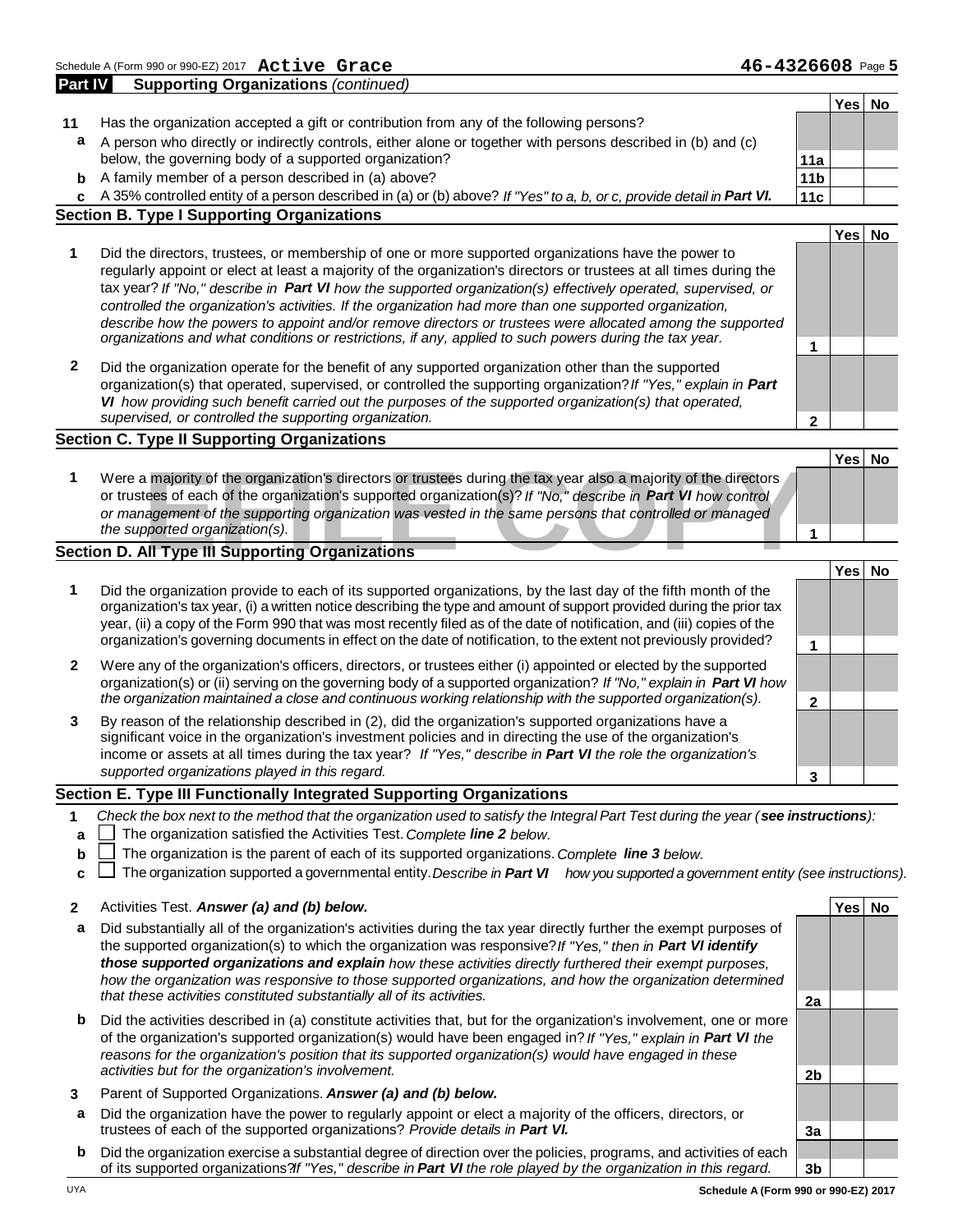**Part V Type III Non-Functionally Integrated 509(a)(3) Supporting Organizations**  1 <sup>1</sup> Check here if the organization satisfied the Integral Part Test as a qualifying trust on Nov. 20, 1970 (explain in Part VI. See instructions. All other Type III non-functionally integrated supporting organizations must complete Sections A through E.

| Section A - Adjusted Net Income                                                                                             |                         | (A) Prior Year | (B) Current Year<br>(optional) |
|-----------------------------------------------------------------------------------------------------------------------------|-------------------------|----------------|--------------------------------|
| 1 Net short-term capital gain                                                                                               | $\mathbf{1}$            |                |                                |
| 2 Recoveries of prior-year distributions                                                                                    | $\overline{\mathbf{2}}$ |                |                                |
| 3 Other gross income (see instructions)                                                                                     | 3                       |                |                                |
| 4 Add lines 1 through 3.                                                                                                    | 4                       |                |                                |
| 5 Depreciation and depletion                                                                                                | 5                       |                |                                |
| 6 Portion of operating expenses paid or incurred for production or                                                          |                         |                |                                |
| collection of gross income or for management, conservation, or                                                              |                         |                |                                |
| maintenance of property held for production of income (see instructions)                                                    | 6                       |                |                                |
| 7 Other expenses (see instructions)                                                                                         | $\overline{\mathbf{z}}$ |                |                                |
| 8 Adjusted Net Income (subtract lines 5, 6, and 7 from line 4).                                                             | $\overline{\mathbf{8}}$ |                |                                |
| <b>Section B - Minimum Asset Amount</b>                                                                                     |                         | (A) Prior Year | (B) Current Year<br>(optional) |
| 1 Aggregate fair market value of all non-exempt-use assets (see                                                             |                         |                |                                |
| instructions for short tax year or assets held for part of year):                                                           |                         |                |                                |
| a Average monthly value of securities                                                                                       | 1a                      |                |                                |
| <b>b</b> Average monthly cash balances                                                                                      | 1 <sub>b</sub>          |                |                                |
| c Fair market value of other non-exempt-use assets                                                                          | 1 <sub>c</sub>          |                |                                |
| d Total (add lines 1a, 1b, and 1c)                                                                                          | 1 <sub>d</sub>          |                |                                |
| e Discount claimed for blockage or other<br>factors (explain in detail in Part VI):                                         |                         |                |                                |
| 2 Acquisition indebtedness applicable to non-exempt-use assets                                                              | $\overline{2}$          |                |                                |
| 3 Subtract line 2 from line 1d.                                                                                             | $\overline{\mathbf{3}}$ |                |                                |
| 4 Cash deemed held for exempt use. Enter 1-1/2% of line 3 (for greater amount,<br>see instructions).                        | 4                       |                |                                |
| 5 Net value of non-exempt-use assets (subtract line 4 from line 3)                                                          | $\overline{5}$          |                |                                |
| 6 Multiply line 5 by .035.                                                                                                  | $\overline{\mathbf{6}}$ |                |                                |
| 7 Recoveries of prior-year distributions                                                                                    | 7                       |                |                                |
| 8 Minimum Asset Amount (add line 7 to line 6)                                                                               | $\overline{\mathbf{8}}$ |                |                                |
| <b>Section C - Distributable Amount</b>                                                                                     |                         |                | <b>Current Year</b>            |
| 1 Adjusted net income for prior year (from Section A, line 8, Column A)                                                     | 1                       |                |                                |
| 2 Enter 85% of line 1.                                                                                                      | $\overline{\mathbf{2}}$ |                |                                |
| 3 Minimum asset amount for prior year (from Section B, line 8, Column A)                                                    | 3                       |                |                                |
| 4 Enter greater of line 2 or line 3                                                                                         | 4                       |                |                                |
| 5 Income tax imposed in prior year                                                                                          | 5                       |                |                                |
| 6 Distributable Amount. Subtract line 5 from line 4, unless subject to<br>emergency temporary reduction (see instructions). | 6                       |                |                                |
|                                                                                                                             |                         |                |                                |

**7**  $\Box$  Check here if the current year is the organization's first as a non-functionally integrated Type III supporting organization (see instructions).

UYA **Schedule A (Form 990 or 990-EZ) 2017**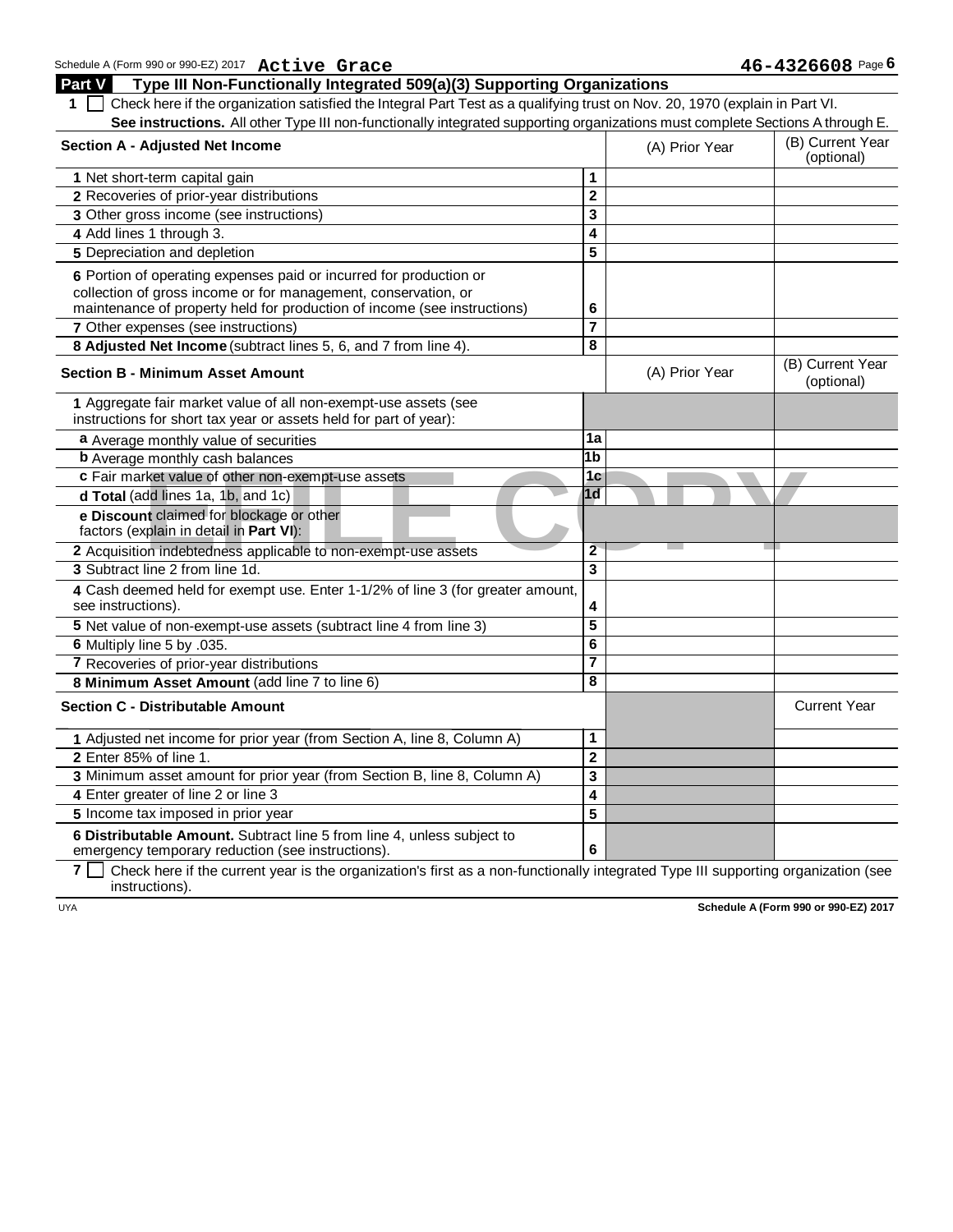| Schedule A (Form 990 or 990-EZ) 2017 Active Grace | 46-4326608<br>Page. |
|---------------------------------------------------|---------------------|
|---------------------------------------------------|---------------------|

| Part V         | Type III Non-Functionally Integrated 509(a)(3) Supporting Organizations (continued)                                                                                           |                             |                                               |                                                  |
|----------------|-------------------------------------------------------------------------------------------------------------------------------------------------------------------------------|-----------------------------|-----------------------------------------------|--------------------------------------------------|
|                | <b>Section D - Distributions</b>                                                                                                                                              |                             |                                               | <b>Current Year</b>                              |
| 1              | Amounts paid to supported organizations to accomplish exempt purposes                                                                                                         |                             |                                               |                                                  |
| $\mathbf{2}$   | Amounts paid to perform activity that directly furthers exempt purposes of supported<br>organizations, in excess of income from activity                                      |                             |                                               |                                                  |
| 3              | Administrative expenses paid to accomplish exempt purposes of supported organizations                                                                                         |                             |                                               |                                                  |
| 4              | Amounts paid to acquire exempt-use assets                                                                                                                                     |                             |                                               |                                                  |
| 5.             | Qualified set-aside amounts (prior IRS approval required)                                                                                                                     |                             |                                               |                                                  |
| 6              | Other distributions (describe in Part VI). See instructions.                                                                                                                  |                             |                                               |                                                  |
| 7              | Total annual distributions. Add lines 1 through 6.                                                                                                                            |                             |                                               |                                                  |
| 8              | Distributions to attentive supported organizations to which the organization is responsive<br>(provide details in Part VI). See instructions.                                 |                             |                                               |                                                  |
| 9              | Distributable amount for 2017 from Section C, line 6                                                                                                                          |                             |                                               |                                                  |
| 10             | Line 8 amount divided by Line 9 amount                                                                                                                                        |                             |                                               |                                                  |
|                | Section E - Distribution Allocations (see instructions)                                                                                                                       | <b>Excess Distributions</b> | (ii)<br><b>Underdistributions</b><br>Pre-2017 | (iii)<br><b>Distributable</b><br>Amount for 2017 |
| 1              | Distributable amount for 2017 from Section C, line 6                                                                                                                          |                             |                                               |                                                  |
| 2              | Underdistributions, if any, for years prior to 2017<br>(reasonable cause required-explain in Part VI). See instr.                                                             |                             |                                               |                                                  |
| 3              | Excess distributions carryover, if any, to 2017:                                                                                                                              |                             |                                               |                                                  |
| a              |                                                                                                                                                                               |                             |                                               |                                                  |
| b              | From $2013$                                                                                                                                                                   |                             |                                               |                                                  |
| c              | From $2014$                                                                                                                                                                   |                             |                                               |                                                  |
| d              | From $2015$                                                                                                                                                                   |                             |                                               |                                                  |
| е              | From $2016$                                                                                                                                                                   |                             |                                               |                                                  |
|                | Total of lines 3a through e                                                                                                                                                   |                             |                                               |                                                  |
|                | Applied to underdistributions of prior years                                                                                                                                  |                             |                                               |                                                  |
| h.             | Applied to 2017 distributable amount                                                                                                                                          |                             |                                               |                                                  |
|                | Carryover from 2012 not applied (see instructions)                                                                                                                            |                             |                                               |                                                  |
|                | Remainder. Subtract lines 3g, 3h, and 3i from 3f.                                                                                                                             |                             |                                               |                                                  |
| 4              | Distributions for 2017 from Section<br>$D.$ line $7:$                                                                                                                         |                             |                                               |                                                  |
| a              | Applied to underdistributions of prior years                                                                                                                                  |                             |                                               |                                                  |
| b              | Applied to 2017 distributable amount                                                                                                                                          |                             |                                               |                                                  |
| C              | Remainder. Subtract lines 4a and 4b from 4.                                                                                                                                   |                             |                                               |                                                  |
| 5              | Remaining underdistributions for years prior to 2017, if<br>any. Subtract lines 3g and 4a from line 2. For result<br>greater than zero, explain in Part VI. See instructions. |                             |                                               |                                                  |
| 6              | Remaining underdistributions for 2017. Subtract lines 3h<br>and 4b from line 1. For result greater than zero, explain in<br>Part VI. See instructions.                        |                             |                                               |                                                  |
| $\overline{7}$ | Excess distributions carryover to 2018. Add lines 3j<br>and 4c.                                                                                                               |                             |                                               |                                                  |
| 8              | Breakdown of line 7:                                                                                                                                                          |                             |                                               |                                                  |
| a              | Excess from 2013                                                                                                                                                              |                             |                                               |                                                  |
| b              | Excess from 2014                                                                                                                                                              |                             |                                               |                                                  |
| C.             | Excess from 2015                                                                                                                                                              |                             |                                               |                                                  |
| d              | Excess from 2016                                                                                                                                                              |                             |                                               |                                                  |
| e              | Excess from 2017                                                                                                                                                              |                             |                                               |                                                  |

UYA **Schedule A (Form 990 or 990-EZ) 2017**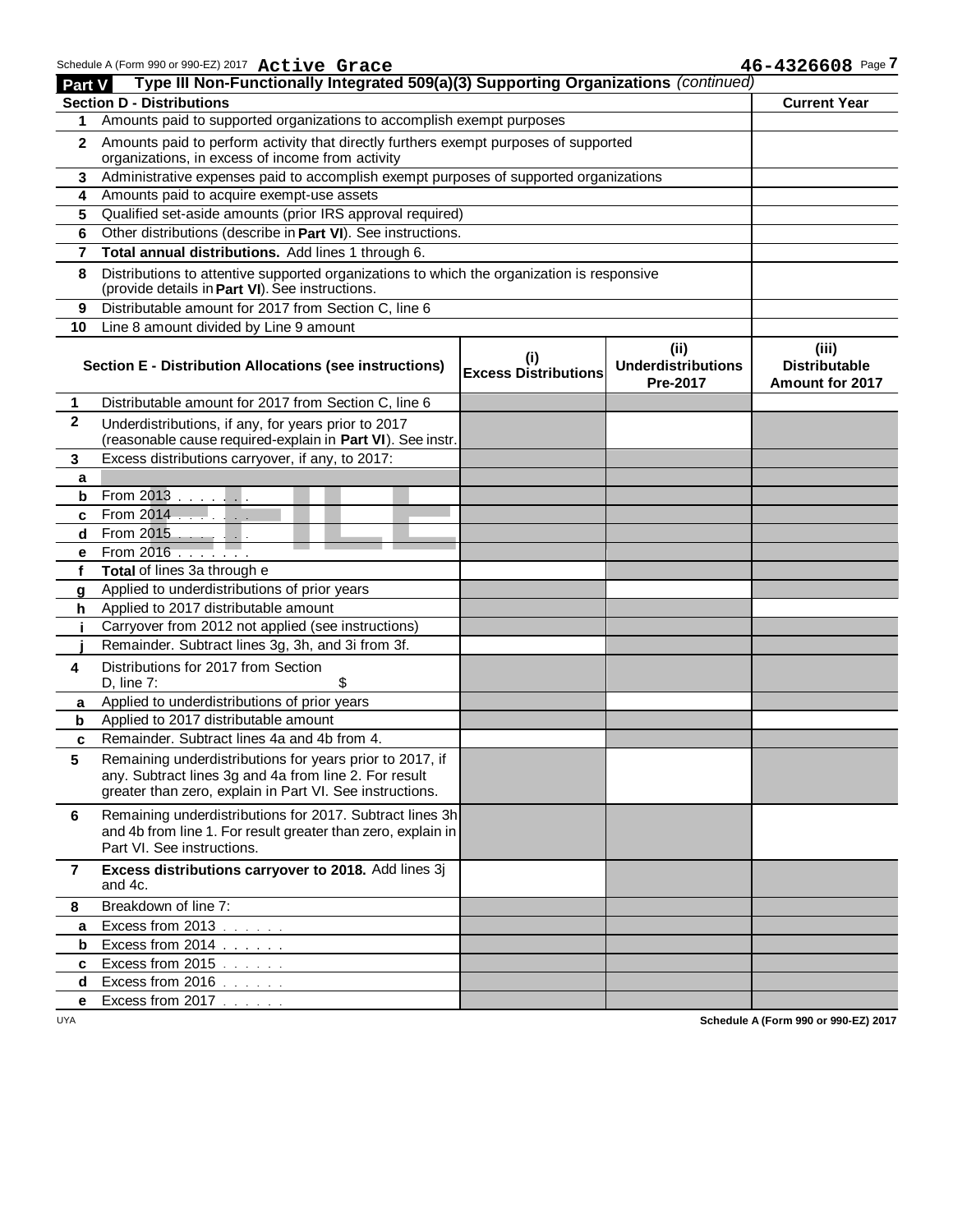|         | Schedule A (Form 990 or 990-EZ) 2017 $\operatorname{\bf Active}$ Grace                                                       | $46 - 4326608$ Page 8 |
|---------|------------------------------------------------------------------------------------------------------------------------------|-----------------------|
| Part VI | Supplemental Information. Provide the explanations required by Part II, line 10; Part II, line 17a or 17b;                   |                       |
|         | Part III, line 12; Part IV, Section A, lines 1, 2, 3b, 3c, 4b, 4c, 5a, 6, 9a, 9b, 9c, 11a, 11b, and 11c; Part IV, Section B, |                       |
|         | lines 1 and 2; Part IV, Section C, line 1; Part IV, Section D, lines 2 and 3; Part IV, Section E, lines 1c, 2a, 2b,          |                       |
|         | 3a, and 3b; Part V, line 1; Part V, Section B, line 1e; Part V, Section D, lines 5, 6, and 8; and Part V, Section E,         |                       |
|         | lines 2, 5, and 6. Also complete this part for any additional information. (See instructions.)                               |                       |

| H F<br>$F_{f}$                                                                                                    |
|-------------------------------------------------------------------------------------------------------------------|
| $\begin{array}{c} \begin{array}{c} \text{ } \\ \text{ } \\ \text{ } \\ \end{array} \end{array}$<br>$\blacksquare$ |
|                                                                                                                   |
|                                                                                                                   |
|                                                                                                                   |
|                                                                                                                   |
|                                                                                                                   |
|                                                                                                                   |
|                                                                                                                   |
|                                                                                                                   |
|                                                                                                                   |
|                                                                                                                   |
|                                                                                                                   |
|                                                                                                                   |
|                                                                                                                   |
|                                                                                                                   |
|                                                                                                                   |
|                                                                                                                   |
|                                                                                                                   |
|                                                                                                                   |
|                                                                                                                   |
|                                                                                                                   |
|                                                                                                                   |
|                                                                                                                   |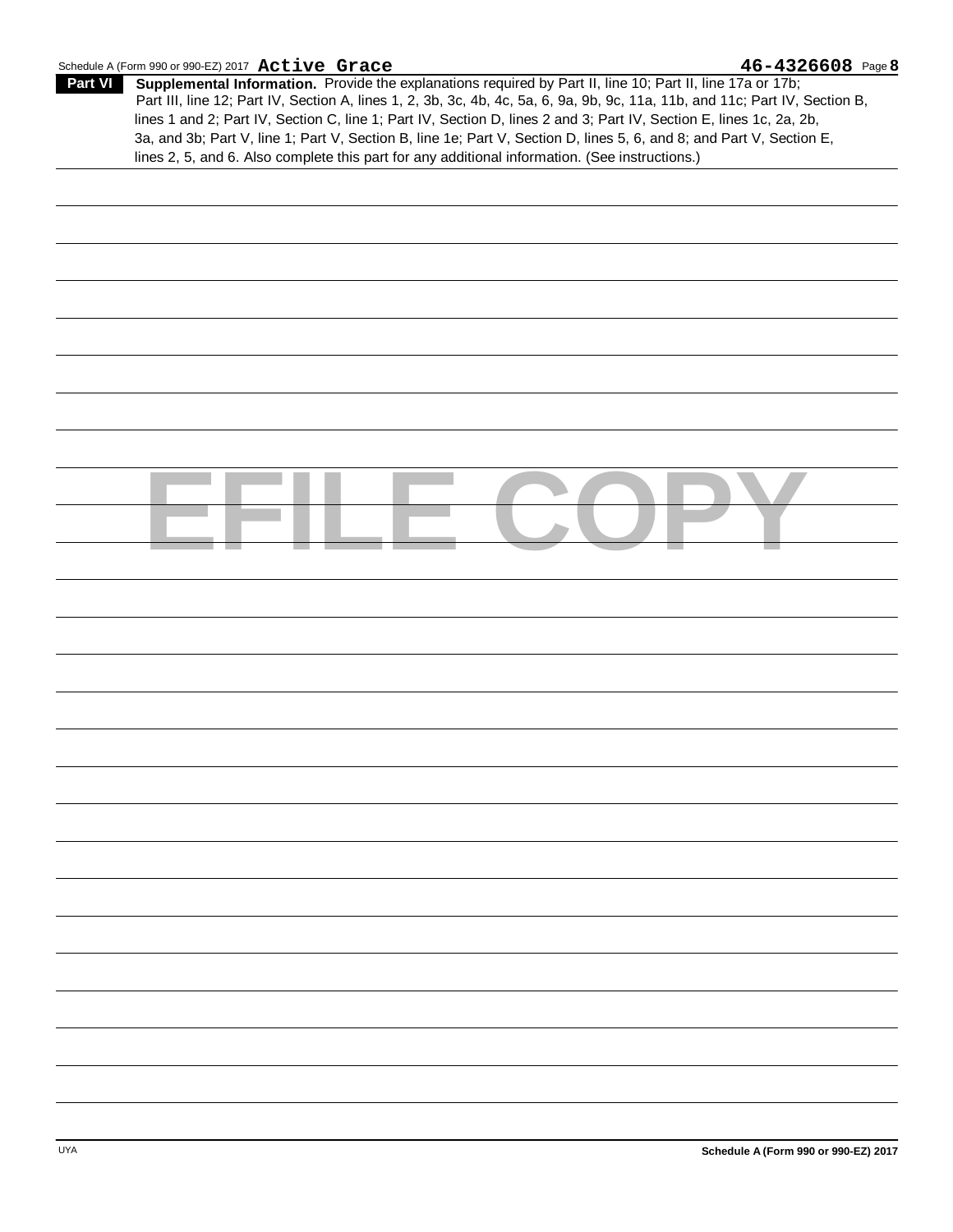| <b>SCHEDULE I</b><br>(Form 990)                                                                                                          |                                                                                                                               |                                                                                                                                                                                                                                                                                                                                                                                                                              |                 | <b>Grants and Other Assistance to Organizations,</b><br>Complete if the organization answered "Yes" on Form 990, Part IV, line 21 or 22. |                 | Governments, and Individuals in the United States |                                                                                                                                                            | OMB No. 1545-0047<br>2017                                                                                                                |
|------------------------------------------------------------------------------------------------------------------------------------------|-------------------------------------------------------------------------------------------------------------------------------|------------------------------------------------------------------------------------------------------------------------------------------------------------------------------------------------------------------------------------------------------------------------------------------------------------------------------------------------------------------------------------------------------------------------------|-----------------|------------------------------------------------------------------------------------------------------------------------------------------|-----------------|---------------------------------------------------|------------------------------------------------------------------------------------------------------------------------------------------------------------|------------------------------------------------------------------------------------------------------------------------------------------|
| Department of the Treasury<br>Internal Revenue Service                                                                                   |                                                                                                                               |                                                                                                                                                                                                                                                                                                                                                                                                                              |                 | Attach to Form 990.<br>$\triangleright$ Go to www.irs.gov/Form990 for the latest information.                                            |                 |                                                   |                                                                                                                                                            | <b>Open to Public</b><br>Inspection                                                                                                      |
| Name of the organization                                                                                                                 |                                                                                                                               |                                                                                                                                                                                                                                                                                                                                                                                                                              |                 |                                                                                                                                          |                 |                                                   |                                                                                                                                                            | <b>Employer identification number</b>                                                                                                    |
| Active Grace                                                                                                                             |                                                                                                                               |                                                                                                                                                                                                                                                                                                                                                                                                                              |                 |                                                                                                                                          |                 |                                                   |                                                                                                                                                            | 46-4326608                                                                                                                               |
| <b>Part I</b>                                                                                                                            | <b>General Information on Grants and Assistance</b>                                                                           |                                                                                                                                                                                                                                                                                                                                                                                                                              |                 |                                                                                                                                          |                 |                                                   |                                                                                                                                                            |                                                                                                                                          |
| $\mathbf 1$                                                                                                                              |                                                                                                                               |                                                                                                                                                                                                                                                                                                                                                                                                                              |                 |                                                                                                                                          |                 |                                                   | Does the organization maintain records to substantiate the amount of the grants or assistance, the grantees' eligibility for the grants or assistance, and |                                                                                                                                          |
| the selection criteria used to award the grants or assistance?                                                                           |                                                                                                                               |                                                                                                                                                                                                                                                                                                                                                                                                                              |                 |                                                                                                                                          |                 |                                                   | a ser a constituída de la constitución de la constitución de la constitución de la constitución de la constitu                                             | $\Box$ No<br>∴ ∐ Yes                                                                                                                     |
| Describe in Part IV the organization's procedures for monitoring the use of grant funds in the United States.<br>$\mathbf{2}$<br>Part II |                                                                                                                               |                                                                                                                                                                                                                                                                                                                                                                                                                              |                 |                                                                                                                                          |                 |                                                   |                                                                                                                                                            | Grants and Other Assistance to Domestic Organizations and Domestic Governments. Complete if the organization answered "Yes" on Form 990, |
|                                                                                                                                          | Part IV, line 21, for any recipient that received more than \$5,000. Part II can be duplicated if additional space is needed. |                                                                                                                                                                                                                                                                                                                                                                                                                              |                 |                                                                                                                                          |                 |                                                   |                                                                                                                                                            |                                                                                                                                          |
| $\mathbf 1$<br>(a) Name and address of organization                                                                                      |                                                                                                                               | $(b)$ EIN                                                                                                                                                                                                                                                                                                                                                                                                                    | (c) IRC section | (d) Amount of cash (e) Amount of non-                                                                                                    |                 | (f) Method of valuation                           | (g) Description of                                                                                                                                         | (h) Purpose of grant                                                                                                                     |
| or government                                                                                                                            |                                                                                                                               |                                                                                                                                                                                                                                                                                                                                                                                                                              | (if applicable) | grant                                                                                                                                    | cash assistance | (book, FMV, appraisal,<br>other)                  | noncash assistance                                                                                                                                         | or assistance                                                                                                                            |
| (1)                                                                                                                                      |                                                                                                                               |                                                                                                                                                                                                                                                                                                                                                                                                                              |                 |                                                                                                                                          |                 |                                                   |                                                                                                                                                            |                                                                                                                                          |
|                                                                                                                                          |                                                                                                                               |                                                                                                                                                                                                                                                                                                                                                                                                                              |                 |                                                                                                                                          |                 |                                                   |                                                                                                                                                            |                                                                                                                                          |
| (2)                                                                                                                                      |                                                                                                                               |                                                                                                                                                                                                                                                                                                                                                                                                                              |                 |                                                                                                                                          |                 |                                                   |                                                                                                                                                            |                                                                                                                                          |
|                                                                                                                                          |                                                                                                                               |                                                                                                                                                                                                                                                                                                                                                                                                                              |                 |                                                                                                                                          |                 |                                                   |                                                                                                                                                            |                                                                                                                                          |
| $\overline{3}$                                                                                                                           |                                                                                                                               |                                                                                                                                                                                                                                                                                                                                                                                                                              |                 |                                                                                                                                          |                 |                                                   |                                                                                                                                                            |                                                                                                                                          |
| (4)                                                                                                                                      |                                                                                                                               |                                                                                                                                                                                                                                                                                                                                                                                                                              |                 |                                                                                                                                          |                 |                                                   |                                                                                                                                                            |                                                                                                                                          |
|                                                                                                                                          |                                                                                                                               |                                                                                                                                                                                                                                                                                                                                                                                                                              |                 |                                                                                                                                          |                 |                                                   |                                                                                                                                                            |                                                                                                                                          |
| (5)                                                                                                                                      |                                                                                                                               |                                                                                                                                                                                                                                                                                                                                                                                                                              |                 |                                                                                                                                          |                 |                                                   |                                                                                                                                                            |                                                                                                                                          |
|                                                                                                                                          |                                                                                                                               |                                                                                                                                                                                                                                                                                                                                                                                                                              |                 |                                                                                                                                          |                 |                                                   |                                                                                                                                                            |                                                                                                                                          |
| (6)                                                                                                                                      |                                                                                                                               |                                                                                                                                                                                                                                                                                                                                                                                                                              |                 |                                                                                                                                          |                 |                                                   |                                                                                                                                                            |                                                                                                                                          |
| (7)                                                                                                                                      |                                                                                                                               |                                                                                                                                                                                                                                                                                                                                                                                                                              |                 |                                                                                                                                          |                 |                                                   |                                                                                                                                                            |                                                                                                                                          |
|                                                                                                                                          |                                                                                                                               |                                                                                                                                                                                                                                                                                                                                                                                                                              |                 |                                                                                                                                          |                 |                                                   |                                                                                                                                                            |                                                                                                                                          |
| $\overline{(8)}$                                                                                                                         |                                                                                                                               |                                                                                                                                                                                                                                                                                                                                                                                                                              |                 |                                                                                                                                          |                 |                                                   |                                                                                                                                                            |                                                                                                                                          |
|                                                                                                                                          |                                                                                                                               |                                                                                                                                                                                                                                                                                                                                                                                                                              |                 |                                                                                                                                          |                 |                                                   |                                                                                                                                                            |                                                                                                                                          |
| (9)                                                                                                                                      |                                                                                                                               |                                                                                                                                                                                                                                                                                                                                                                                                                              |                 |                                                                                                                                          |                 |                                                   |                                                                                                                                                            |                                                                                                                                          |
|                                                                                                                                          |                                                                                                                               |                                                                                                                                                                                                                                                                                                                                                                                                                              |                 |                                                                                                                                          |                 |                                                   |                                                                                                                                                            |                                                                                                                                          |
| (10)                                                                                                                                     |                                                                                                                               |                                                                                                                                                                                                                                                                                                                                                                                                                              |                 |                                                                                                                                          |                 |                                                   |                                                                                                                                                            |                                                                                                                                          |
| (11)                                                                                                                                     |                                                                                                                               |                                                                                                                                                                                                                                                                                                                                                                                                                              |                 |                                                                                                                                          |                 |                                                   |                                                                                                                                                            |                                                                                                                                          |
|                                                                                                                                          |                                                                                                                               |                                                                                                                                                                                                                                                                                                                                                                                                                              |                 |                                                                                                                                          |                 |                                                   |                                                                                                                                                            |                                                                                                                                          |
| (12)                                                                                                                                     |                                                                                                                               |                                                                                                                                                                                                                                                                                                                                                                                                                              |                 |                                                                                                                                          |                 |                                                   |                                                                                                                                                            |                                                                                                                                          |
|                                                                                                                                          |                                                                                                                               |                                                                                                                                                                                                                                                                                                                                                                                                                              |                 |                                                                                                                                          |                 |                                                   |                                                                                                                                                            |                                                                                                                                          |
|                                                                                                                                          |                                                                                                                               |                                                                                                                                                                                                                                                                                                                                                                                                                              |                 |                                                                                                                                          |                 |                                                   |                                                                                                                                                            | 0                                                                                                                                        |
|                                                                                                                                          |                                                                                                                               | $\mathbf{r} = \mathbf{r} + \mathbf{r} + \mathbf{r} + \mathbf{r} + \mathbf{r} + \mathbf{r} + \mathbf{r} + \mathbf{r} + \mathbf{r} + \mathbf{r} + \mathbf{r} + \mathbf{r} + \mathbf{r} + \mathbf{r} + \mathbf{r} + \mathbf{r} + \mathbf{r} + \mathbf{r} + \mathbf{r} + \mathbf{r} + \mathbf{r} + \mathbf{r} + \mathbf{r} + \mathbf{r} + \mathbf{r} + \mathbf{r} + \mathbf{r} + \mathbf{r} + \mathbf{r} + \mathbf{r} + \mathbf$ |                 |                                                                                                                                          |                 |                                                   |                                                                                                                                                            | $\Omega$                                                                                                                                 |

**For Paperwork Reduction Act Notice, see the Instructions for Form 990. Schedule I (Form 990) (2017)**

 $\sim 10^{11}$  km  $^{-1}$ 

UYA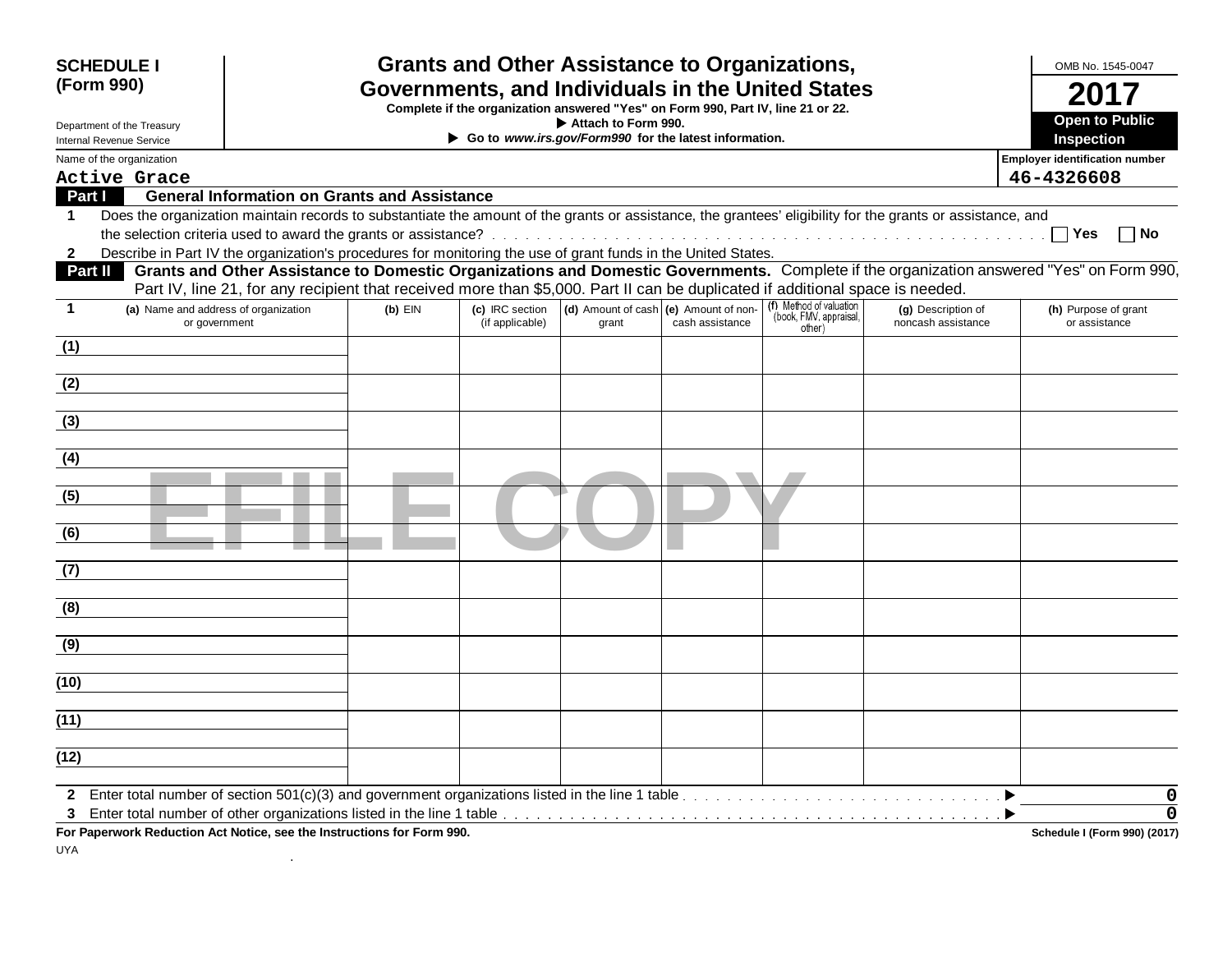# Schedule I (Form 990) (2017) **Active Grace** 2 **46-4326608** Page 2

| Part III       | Grants and Other Assistance to Domestic Individuals. Complete if the organization answered "Yes" on Form 990, Part IV, line 22.           |                             |                             |                                     |                                                          |                                       |
|----------------|-------------------------------------------------------------------------------------------------------------------------------------------|-----------------------------|-----------------------------|-------------------------------------|----------------------------------------------------------|---------------------------------------|
|                | Part III can be duplicated if additional space is needed.                                                                                 |                             |                             |                                     |                                                          |                                       |
|                | (a) Type of grant or assistance                                                                                                           | (b) Number of<br>recipients | (c) Amount of<br>cash grant | (d) Amount of<br>noncash assistance | (e) Method of valuation (book,<br>FMV, appraisal, other) | (f) Description of noncash assistance |
|                |                                                                                                                                           |                             |                             |                                     |                                                          |                                       |
|                |                                                                                                                                           |                             |                             |                                     |                                                          |                                       |
| 3              |                                                                                                                                           |                             |                             |                                     |                                                          |                                       |
|                |                                                                                                                                           |                             |                             |                                     |                                                          |                                       |
| 5              |                                                                                                                                           |                             |                             |                                     |                                                          |                                       |
| -6             |                                                                                                                                           |                             |                             |                                     |                                                          |                                       |
|                |                                                                                                                                           |                             |                             |                                     |                                                          |                                       |
| <b>Part IV</b> | Supplemental Information. Provide the information required in Part I, line 2; Part III, column (b); and any other additional information. |                             |                             |                                     |                                                          |                                       |



### UYA **Schedule I (Form 990) (2017)**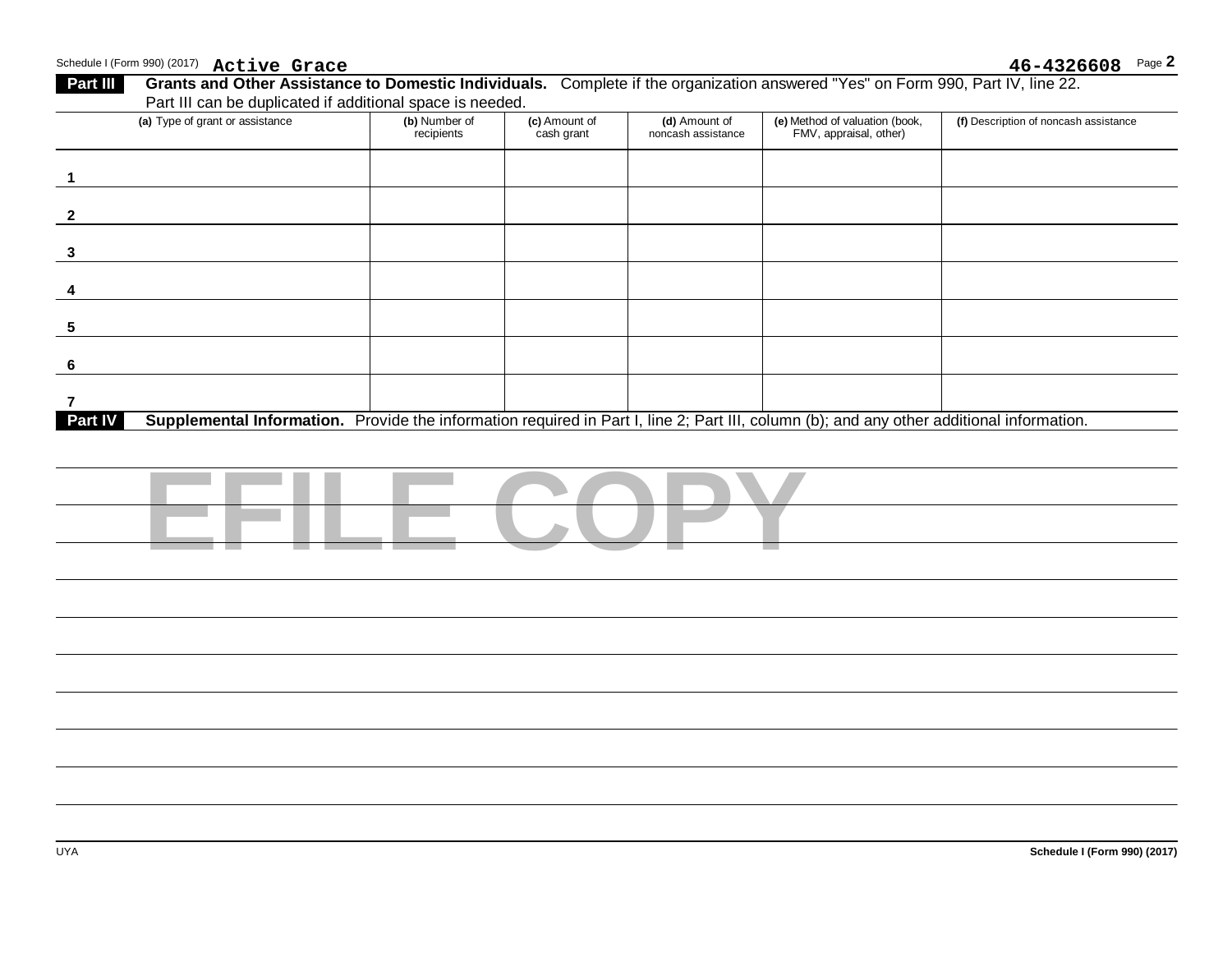SCHEDULE M **Noncash Contributions**<br>
(Form 990) **Dependence if the organizations answered "Yes" on Form 990, Part IV, lines 29 or 30. 2017 (Form 990) Complete if the organizations answered "Yes" on Form 990, Part IV, lines 29 or 30.**

**Attach to Form 990.**

Go to www.irs.gov/Form990 for the latest information.

**Open To Public Inspection Employer identification number**

|                                                        | $\sim$ | Allach lo Fo   |
|--------------------------------------------------------|--------|----------------|
| Department of the Treasury<br>Internal Revenue Service |        | Go to www.irs. |
| Name of the organization                               |        |                |
|                                                        |        |                |

|              | Active Grace                                                                                                                                                                                                                   |                               |                                                        |                                                                                    | 46-4326608 |                                                              |
|--------------|--------------------------------------------------------------------------------------------------------------------------------------------------------------------------------------------------------------------------------|-------------------------------|--------------------------------------------------------|------------------------------------------------------------------------------------|------------|--------------------------------------------------------------|
|              | Part Types of Property                                                                                                                                                                                                         |                               |                                                        |                                                                                    |            |                                                              |
|              |                                                                                                                                                                                                                                | (a)<br>Check if<br>applicable | (b)<br>Number of contributions or<br>items contributed | (c)<br>Noncash contribution<br>amounts reported on<br>Form 990, Part VIII, line 1g |            | (d)<br>Method of determining<br>noncash contribution amounts |
| 1            | $Art-Works$ of art $\ldots$ $\ldots$                                                                                                                                                                                           |                               |                                                        |                                                                                    |            |                                                              |
| $\mathbf{2}$ | Art – Historical treasures                                                                                                                                                                                                     |                               |                                                        |                                                                                    |            |                                                              |
| 3            | Art – Fractional interests                                                                                                                                                                                                     |                               |                                                        |                                                                                    |            |                                                              |
| 4            | Books and publications                                                                                                                                                                                                         |                               |                                                        |                                                                                    |            |                                                              |
| 5            | Clothing and household                                                                                                                                                                                                         |                               |                                                        |                                                                                    |            |                                                              |
|              | goods $\cdots$ $\cdots$ $\cdots$                                                                                                                                                                                               |                               |                                                        |                                                                                    |            |                                                              |
| 6            | Cars and other vehicles                                                                                                                                                                                                        |                               |                                                        |                                                                                    |            |                                                              |
| 7            | Boats and planes                                                                                                                                                                                                               |                               |                                                        |                                                                                    |            |                                                              |
|              | Intellectual property                                                                                                                                                                                                          |                               |                                                        |                                                                                    |            |                                                              |
|              | Securities - Publicly traded                                                                                                                                                                                                   |                               |                                                        |                                                                                    |            |                                                              |
|              | Securities - Closely held stock                                                                                                                                                                                                |                               |                                                        |                                                                                    |            |                                                              |
| 10<br>11     | Securities - Partnership, LLC,                                                                                                                                                                                                 |                               |                                                        |                                                                                    |            |                                                              |
|              | or trust interests                                                                                                                                                                                                             |                               |                                                        |                                                                                    |            |                                                              |
| 12           | Securities - Miscellaneous                                                                                                                                                                                                     |                               |                                                        |                                                                                    |            |                                                              |
|              | Qualified conservation                                                                                                                                                                                                         |                               |                                                        |                                                                                    |            |                                                              |
| 13           | contribution - Historic                                                                                                                                                                                                        |                               |                                                        |                                                                                    |            |                                                              |
|              | structures                                                                                                                                                                                                                     |                               |                                                        |                                                                                    |            |                                                              |
|              | Qualified conservation                                                                                                                                                                                                         |                               |                                                        |                                                                                    |            |                                                              |
|              | contribution - Other<br>$\mathbf{r}$ . The state of the state $\mathbf{r}$                                                                                                                                                     |                               |                                                        |                                                                                    |            |                                                              |
|              | Real estate – Residential $\cdots$                                                                                                                                                                                             |                               |                                                        |                                                                                    |            |                                                              |
|              | Real estate – Commercial $\cdots$                                                                                                                                                                                              |                               |                                                        |                                                                                    |            |                                                              |
|              | Real estate – Other $\cdots$                                                                                                                                                                                                   |                               |                                                        |                                                                                    |            |                                                              |
|              | Collectibles                                                                                                                                                                                                                   |                               |                                                        |                                                                                    |            |                                                              |
|              | Food inventory                                                                                                                                                                                                                 |                               |                                                        |                                                                                    |            |                                                              |
|              | Drugs and medical supplies                                                                                                                                                                                                     |                               |                                                        |                                                                                    |            |                                                              |
|              | Taxidermy                                                                                                                                                                                                                      |                               |                                                        |                                                                                    |            |                                                              |
|              | Historical artifacts                                                                                                                                                                                                           |                               |                                                        |                                                                                    |            |                                                              |
|              | Scientific specimens with a state of the second second second second second second second second second second second second second second second second second second second second second second second second second second |                               |                                                        |                                                                                    |            |                                                              |
|              | Archeological artifacts                                                                                                                                                                                                        |                               |                                                        |                                                                                    |            |                                                              |
|              |                                                                                                                                                                                                                                |                               |                                                        |                                                                                    |            |                                                              |
|              | Other $\blacktriangleright$ ( $\qquad \qquad$<br>Other $\blacktriangleright$ (                                                                                                                                                 |                               |                                                        |                                                                                    |            |                                                              |
|              | $\overline{\phantom{a}}$ )<br>$\overline{\phantom{a}}$ )<br>Other $\blacktriangleright$ (                                                                                                                                      |                               |                                                        |                                                                                    |            |                                                              |
|              | Other $\blacktriangleright$                                                                                                                                                                                                    |                               |                                                        |                                                                                    |            |                                                              |
|              | Number of Forms 8283 received by the organization during the tax year for contributions for which the                                                                                                                          |                               |                                                        |                                                                                    |            |                                                              |
|              |                                                                                                                                                                                                                                |                               |                                                        |                                                                                    | 29         | O                                                            |
|              |                                                                                                                                                                                                                                |                               |                                                        |                                                                                    |            | Yes<br>No                                                    |
| 30a          | During the year, did the organization receive by contribution any property reported in Part I, lines 1 through 28,                                                                                                             |                               |                                                        |                                                                                    |            |                                                              |
|              | that it must hold for at least three years from the date of the initial contribution, and which isn't required to be used for exempt                                                                                           |                               |                                                        |                                                                                    |            |                                                              |
|              |                                                                                                                                                                                                                                |                               |                                                        |                                                                                    |            | 30a                                                          |
| b            | If "Yes," describe the arrangement in Part II.                                                                                                                                                                                 |                               |                                                        |                                                                                    |            |                                                              |
|              | Does the organization have a gift acceptance policy that requires the review of any nonstandard                                                                                                                                |                               |                                                        |                                                                                    |            |                                                              |
|              |                                                                                                                                                                                                                                |                               |                                                        |                                                                                    |            | 31                                                           |
| 32a          | Does the organization hire or use third parties or related organizations to solicit, process, or sell noncash                                                                                                                  |                               |                                                        |                                                                                    |            |                                                              |
|              |                                                                                                                                                                                                                                |                               |                                                        |                                                                                    |            |                                                              |
| b            |                                                                                                                                                                                                                                |                               |                                                        |                                                                                    |            | 32a                                                          |
|              | If "Yes," describe in Part II.                                                                                                                                                                                                 |                               |                                                        |                                                                                    |            |                                                              |
|              | If the organization didn't report an amount in column (c) for a type of property for which column (a) is checked,<br>describe in Part II.                                                                                      |                               |                                                        |                                                                                    |            |                                                              |

UYA

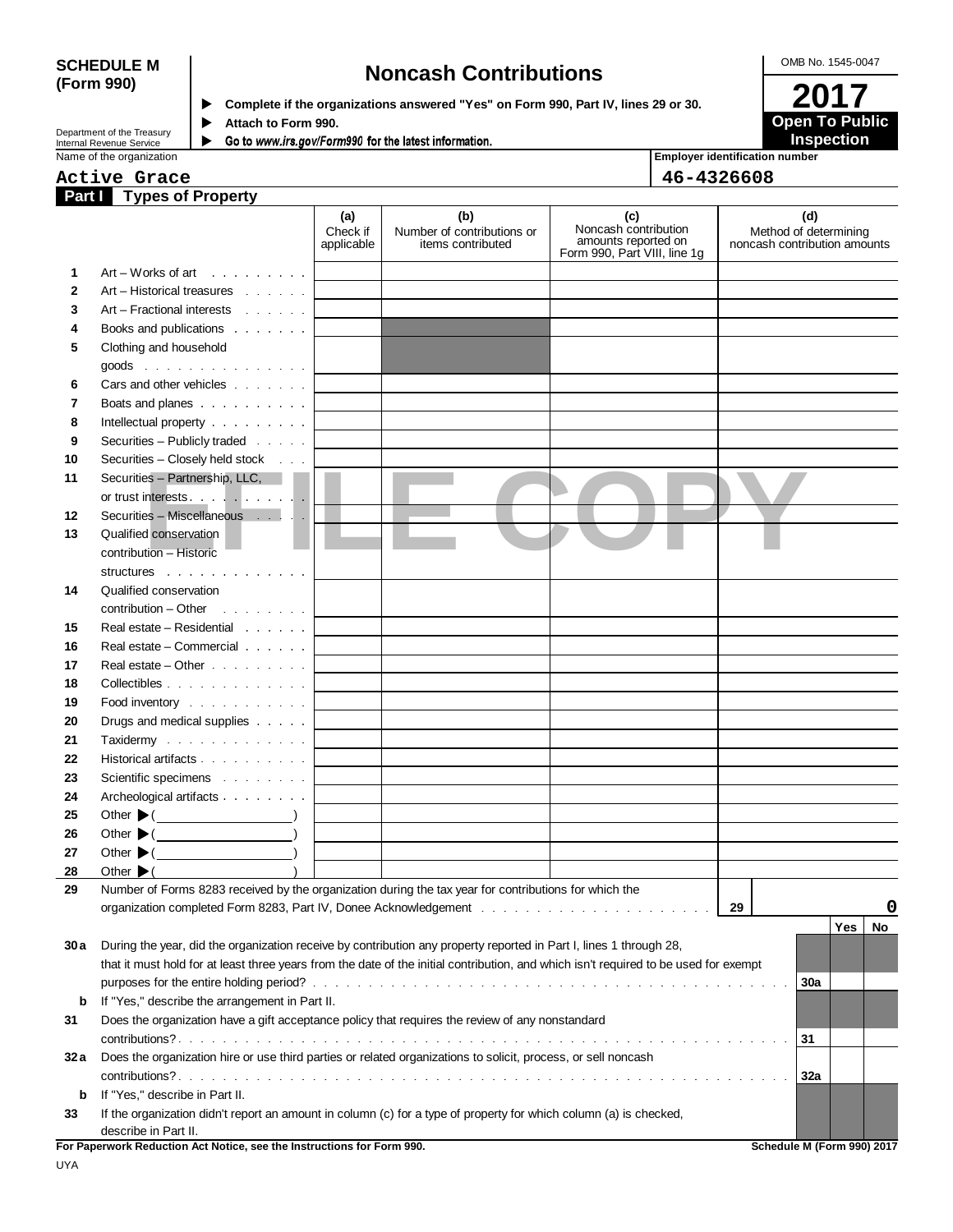**Active Grace 46-4326608**

**Part II** Supplemental Information. Provide the information required by Part I, lines 30b, 32b, and 33, and whether the organization is reporting in Part I, column (b), the number of contributions, the number of items received, or a combination of both. Also complete this part for any additional information.

| ٠<br><b>Contract</b>                                                                            |  |
|-------------------------------------------------------------------------------------------------|--|
|                                                                                                 |  |
| $\sim 100$<br><b>Contract</b><br><b>Contract</b><br><b>Contract</b><br><b>Contract Contract</b> |  |
|                                                                                                 |  |
|                                                                                                 |  |
|                                                                                                 |  |
|                                                                                                 |  |
|                                                                                                 |  |
|                                                                                                 |  |
|                                                                                                 |  |
|                                                                                                 |  |
|                                                                                                 |  |
|                                                                                                 |  |
|                                                                                                 |  |
|                                                                                                 |  |
|                                                                                                 |  |
|                                                                                                 |  |
|                                                                                                 |  |
|                                                                                                 |  |
|                                                                                                 |  |
|                                                                                                 |  |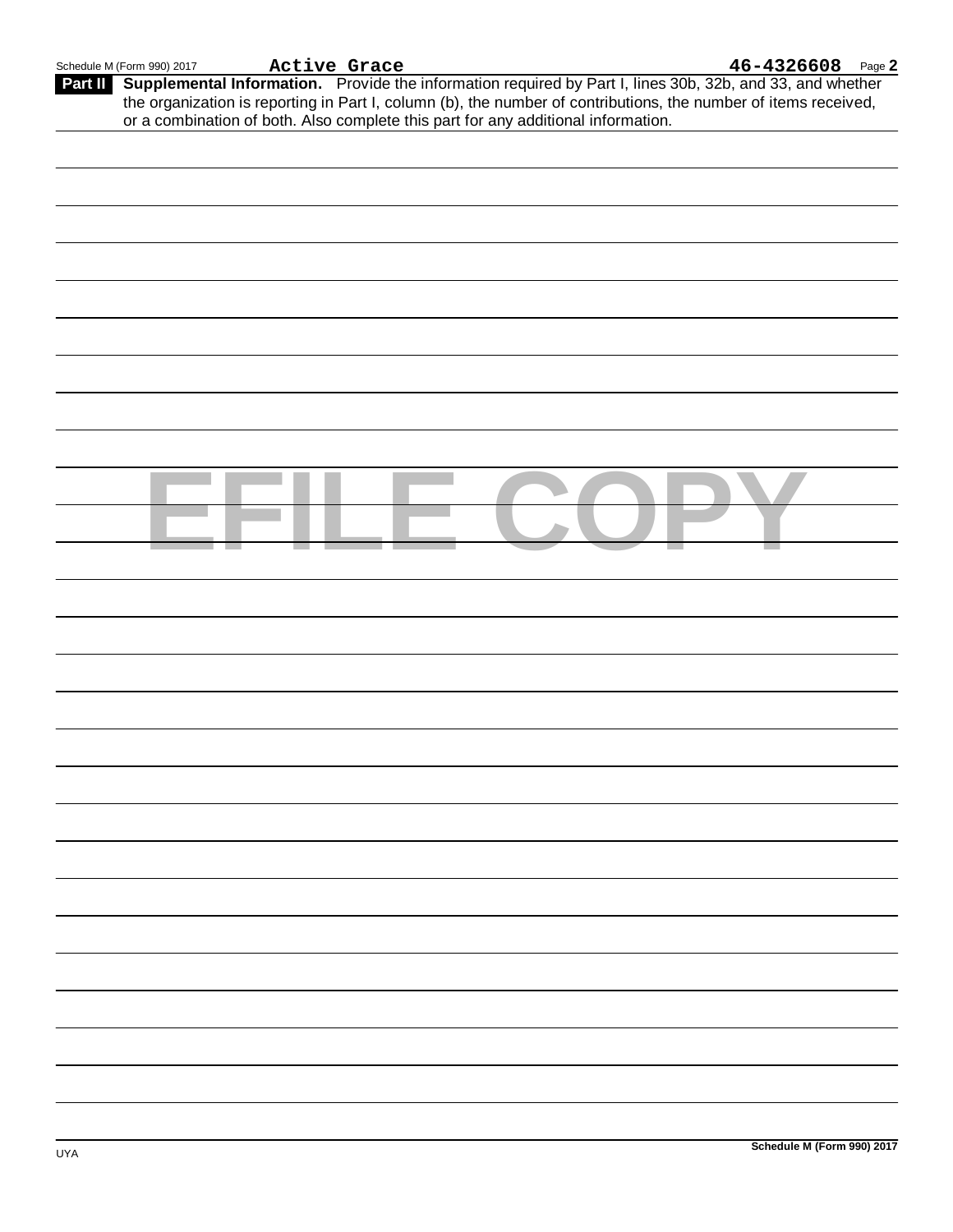| Supplemental Information to Form 990 or 990-EZ<br><b>SCHEDULE O</b><br>OMB No. 1545-0047<br>(Form 990 or 990-EZ)<br>Complete to provide information for responses to specific questions on<br>2017<br>Form 990 or 990-EZ or to provide any additional information. |                                                                                        |                                                     |                                     |  |  |
|--------------------------------------------------------------------------------------------------------------------------------------------------------------------------------------------------------------------------------------------------------------------|----------------------------------------------------------------------------------------|-----------------------------------------------------|-------------------------------------|--|--|
| Department of the Treasury<br>Internal Revenue Service                                                                                                                                                                                                             | Attach to Form 990 or 990-EZ.<br>Go to www.irs.gov/Form990 for the latest information. |                                                     | <b>Open to Public</b><br>Inspection |  |  |
| Name of the organization<br>Active Grace                                                                                                                                                                                                                           |                                                                                        | <b>Employer identification number</b><br>46-4326608 |                                     |  |  |
|                                                                                                                                                                                                                                                                    |                                                                                        |                                                     |                                     |  |  |
|                                                                                                                                                                                                                                                                    |                                                                                        |                                                     |                                     |  |  |
|                                                                                                                                                                                                                                                                    |                                                                                        |                                                     |                                     |  |  |
|                                                                                                                                                                                                                                                                    |                                                                                        |                                                     |                                     |  |  |
|                                                                                                                                                                                                                                                                    |                                                                                        |                                                     |                                     |  |  |
|                                                                                                                                                                                                                                                                    |                                                                                        |                                                     |                                     |  |  |
|                                                                                                                                                                                                                                                                    |                                                                                        |                                                     |                                     |  |  |
|                                                                                                                                                                                                                                                                    |                                                                                        |                                                     |                                     |  |  |
|                                                                                                                                                                                                                                                                    |                                                                                        |                                                     |                                     |  |  |
|                                                                                                                                                                                                                                                                    |                                                                                        |                                                     |                                     |  |  |
|                                                                                                                                                                                                                                                                    |                                                                                        |                                                     |                                     |  |  |
|                                                                                                                                                                                                                                                                    |                                                                                        |                                                     |                                     |  |  |
|                                                                                                                                                                                                                                                                    |                                                                                        |                                                     |                                     |  |  |
|                                                                                                                                                                                                                                                                    |                                                                                        |                                                     |                                     |  |  |
|                                                                                                                                                                                                                                                                    |                                                                                        |                                                     |                                     |  |  |
|                                                                                                                                                                                                                                                                    |                                                                                        |                                                     |                                     |  |  |
|                                                                                                                                                                                                                                                                    |                                                                                        |                                                     |                                     |  |  |
|                                                                                                                                                                                                                                                                    |                                                                                        |                                                     |                                     |  |  |
|                                                                                                                                                                                                                                                                    |                                                                                        |                                                     |                                     |  |  |
|                                                                                                                                                                                                                                                                    |                                                                                        |                                                     |                                     |  |  |
|                                                                                                                                                                                                                                                                    |                                                                                        |                                                     |                                     |  |  |